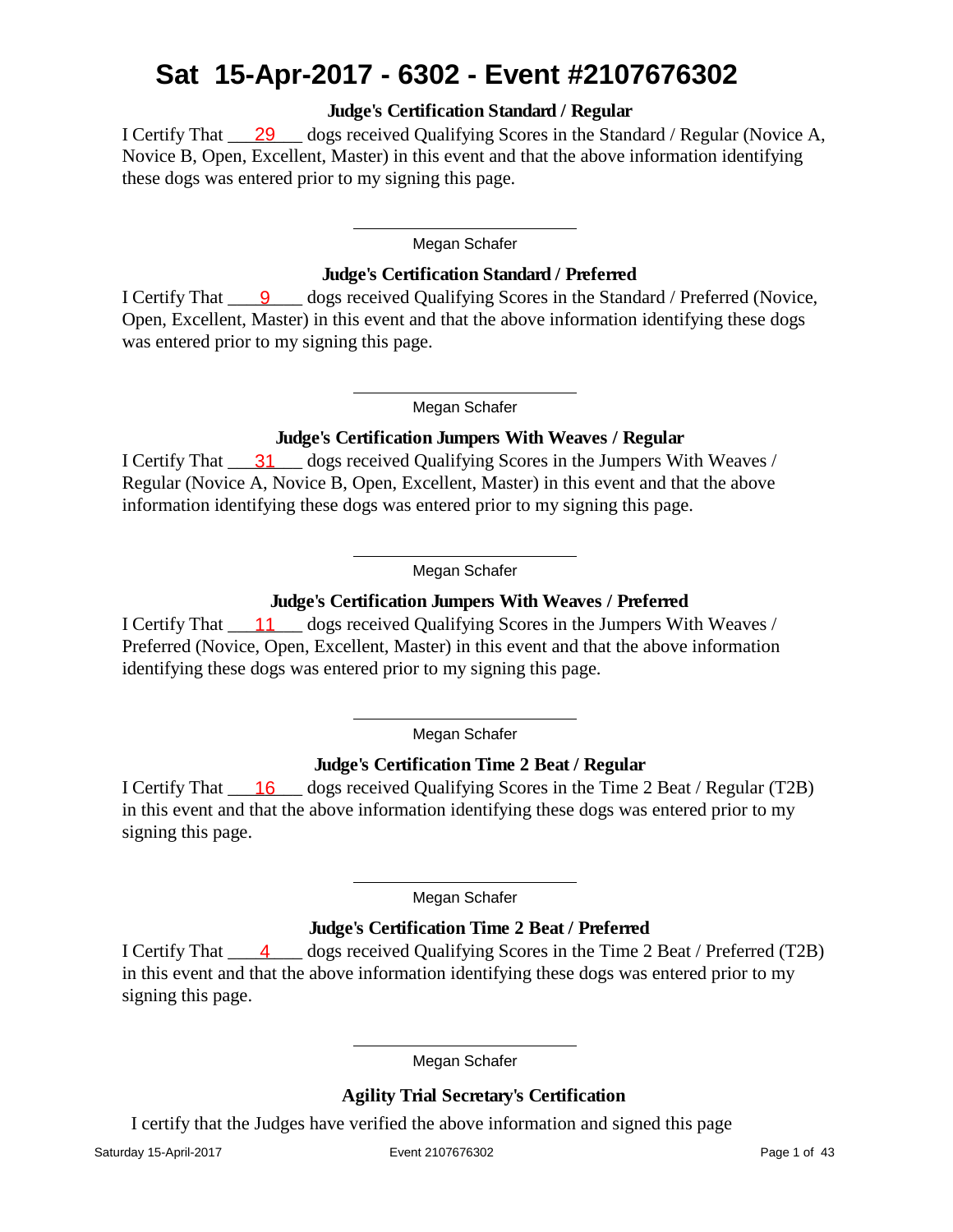| Number of<br>dogs | <b>STD</b><br>Reg | <b>STD</b><br>Pref   | <b>JWW</b><br>Reg | <b>JWW</b><br>Pref | <b>FAST</b><br>Reg | <b>FAST</b><br>Pref | T <sub>2</sub> B<br>Reg | T <sub>2</sub> B<br>Pref |
|-------------------|-------------------|----------------------|-------------------|--------------------|--------------------|---------------------|-------------------------|--------------------------|
| entered           | 83                | 35                   | 85                | 36                 | $\bf{0}$           | 0                   | 47                      | 16                       |
| participating     | 77                | 34                   | 78                | 32                 | 0                  | $\bf{0}$            | 42                      | 16                       |
| withdrawn         | 0                 | $\blacktriangleleft$ | 0                 | 0                  | $\bf{0}$           | $\bf{0}$            | $\bf{0}$                | 0                        |
| qualifying        | 29                | 9                    | 31                | 11                 | 0                  | 0                   | 16                      | 4                        |

**Kelly Misegadis**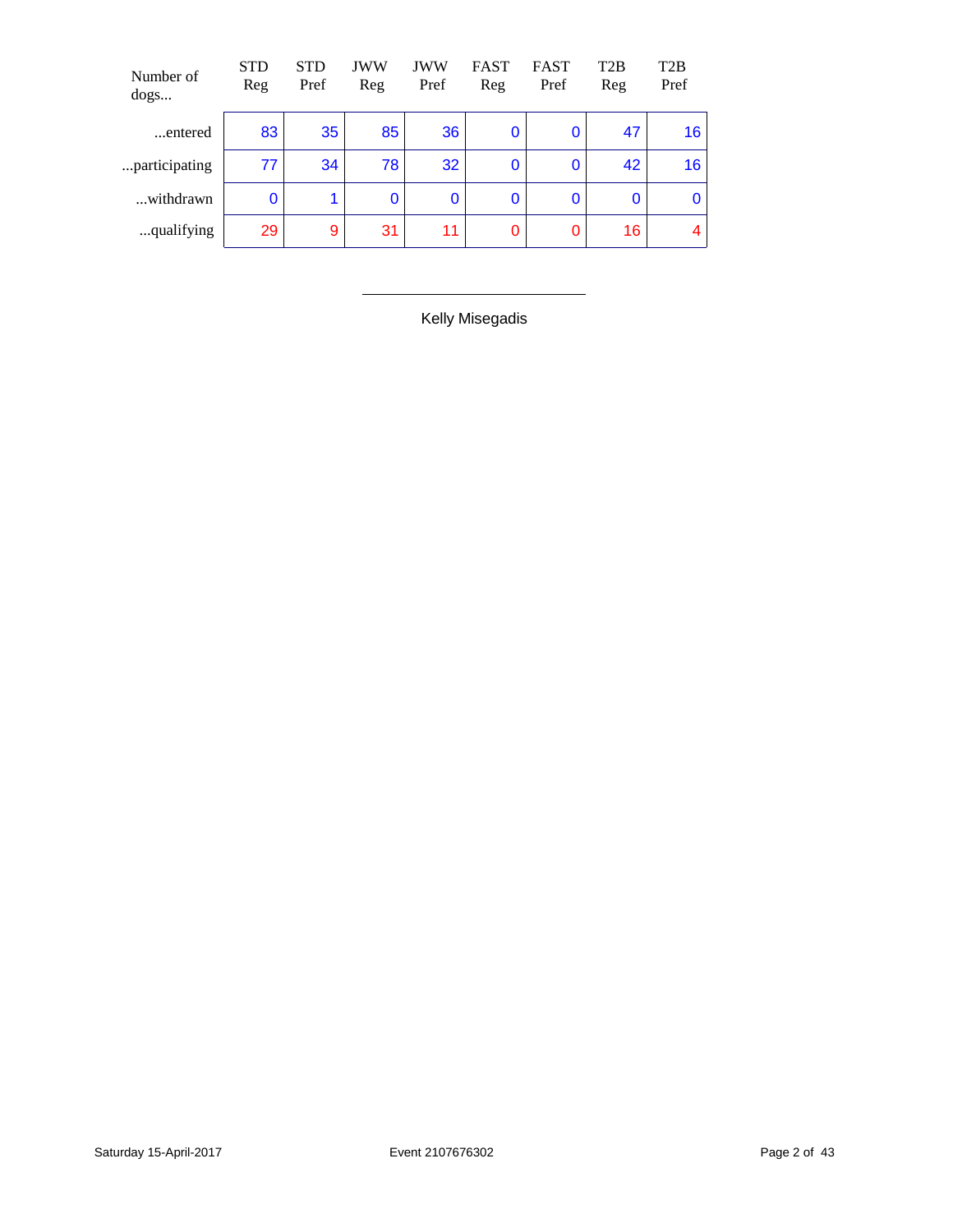# **Standard / Novice A / Regular**

|  | Score   Time                          |                 |                                                                                                                                                                                                                                                                                         |     |                                                                                                                                                                                                                                                              | Saturday 15-Apr-2017 | Level Total: 4              |                            |
|--|---------------------------------------|-----------------|-----------------------------------------------------------------------------------------------------------------------------------------------------------------------------------------------------------------------------------------------------------------------------------------|-----|--------------------------------------------------------------------------------------------------------------------------------------------------------------------------------------------------------------------------------------------------------------|----------------------|-----------------------------|----------------------------|
|  | 16                                    |                 | Yards                                                                                                                                                                                                                                                                                   | 140 | <b>Seconds</b>                                                                                                                                                                                                                                               | 70:00                | Entered=2<br>Participated=2 | Qualified=1<br>WithDrawn=0 |
|  | 100<br><b>Sat</b><br><b>QUALIFIED</b> | 46:70<br>16114  |                                                                                                                                                                                                                                                                                         |     | PARADOX AUSPICIOUS COINCIDENCE ACT2, DN35504501,<br>Australian Shepherd, 11/14/2012, Bitch, BREEDER: Alison Smith, By:<br>Paradox Pop Quiz - Paradox Pajama Party, OWNER: Avadhan<br>Larson, 4855 Brown Valley Lane, Colorado Springs, CO, 80918             |                      |                             |                            |
|  | Sat<br><b>NQ</b>                      | 16115           |                                                                                                                                                                                                                                                                                         |     | LAZY D'S NASHVILLE STAR, PAL268935, Miniature American<br>Shepherd, 06/30/2014, Bitch, OWNER: Kelsey Berglund, 1277 S<br>Indianfield St, Bennett, CO, 80102                                                                                                  |                      |                             |                            |
|  |                                       | 1st 16114       | 2nd                                                                                                                                                                                                                                                                                     |     | 3rd                                                                                                                                                                                                                                                          | 4th                  |                             |                            |
|  | 20                                    |                 | Yards                                                                                                                                                                                                                                                                                   | 146 | <b>Seconds</b>                                                                                                                                                                                                                                               | 70:00                | Entered=2<br>Participated=2 | Qualified=0<br>WithDrawn=0 |
|  | <b>Sat</b><br><b>NQ</b>               | 20137           | <b>Pamela Rhyner</b>                                                                                                                                                                                                                                                                    |     | BELAY TZIGANE RA BN CGCA RATN SC, HP43805202, Whippet,<br>06/12/2012, Dog, BREEDER: Carol S. Chittiem, By: DC Belay A<br>Cirque Du Soleil - FC Belaya Mighty Like A Rose, OWNER: Pamela J<br>Rhyner, 14705 Calamity Ct, Corpus Christie, TX, 78410, HANDLER: |                      |                             |                            |
|  | <b>Sat</b><br><b>NQ</b>               | 20144           | TERRENA'S HIGH PITCHED BN RA FDCH DS RATN, HP48132006,<br>Whippet, 08/11/2014, Bitch, BREEDER: Terri Deluca & Alena Tune,<br>By: FC Mariner's Chubby Hubby MC - FC Wegner's Maverick Wild<br>Child MC, OWNER: Diane Bollinger & David Bollinger, 20263 Seneca<br>Sq, Ashburn, VA, 20147 |     |                                                                                                                                                                                                                                                              |                      |                             |                            |
|  |                                       | 1 <sub>st</sub> | 2nd                                                                                                                                                                                                                                                                                     |     | 3rd                                                                                                                                                                                                                                                          | 4th                  |                             |                            |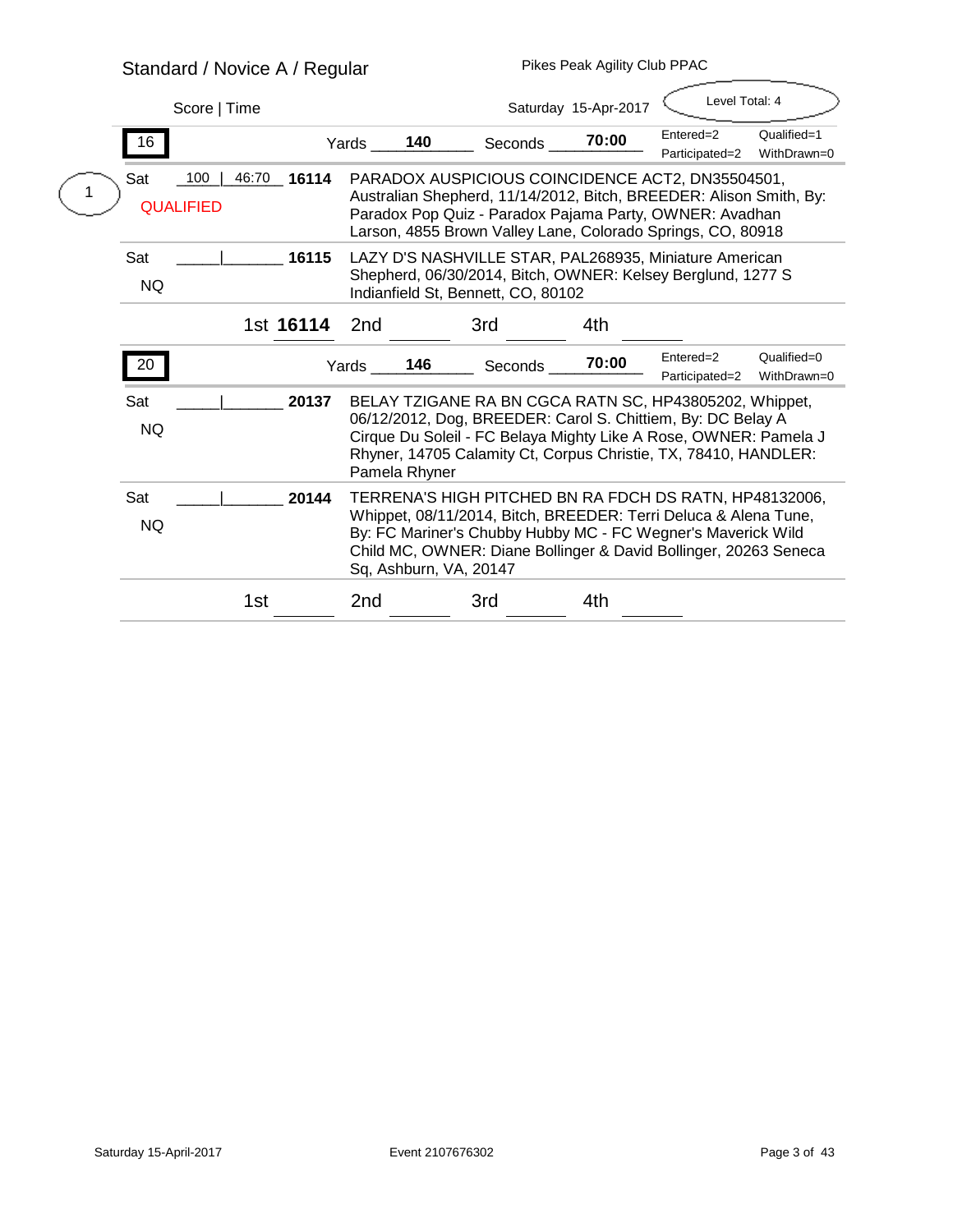# **Standard / Novice B / Regular**

**Pikes Peak Agility Club PPAC**

 $\overline{\phantom{a}}$ 

| Score   Time                     |                                                                                                                                                                                                                                                                                                                                              |                | Saturday 15-Apr-2017 | Level Total: 16             |                            |
|----------------------------------|----------------------------------------------------------------------------------------------------------------------------------------------------------------------------------------------------------------------------------------------------------------------------------------------------------------------------------------------|----------------|----------------------|-----------------------------|----------------------------|
| 12                               | 134<br>Yards                                                                                                                                                                                                                                                                                                                                 | <b>Seconds</b> | 72:00                | Entered=2<br>Participated=2 | Qualified=0<br>WithDrawn=0 |
| 12101<br><b>Sat</b><br><b>NQ</b> | IKON BLACK SAMBUCA OF TUMBLEWEED NAJ, NP33661302,<br>Lowchen, 12/12/2012, Bitch, BREEDER: Bevalyn Iverson & Eric<br>Iverson & Lyle Harding & Richard Hard, By: CH Ikon Ropin The Wind<br>Of Tumbleweed - Ikon Just Pure Magic, OWNER: Joni & Roger<br>Weed, 19775 Book Drive, Colorado Springs, CO, 80930-9510,<br><b>HANDLER: Joni Weed</b> |                |                      |                             |                            |
| Sat<br>12109<br><b>NQ</b>        | PASSPORT HAPPY DAYS, RN26001402, Minature Schnauzer,<br>10/06/2013, Dog, BREEDER: Carole Alex and Leanne Tousey, By: CH<br>ToMar's Captain Kirk - CH Elete's Autumn Thunder, OWNER: Ruth<br>Vedovelli, 7839 Taylor Circle, Larkspur, CO, 80118                                                                                               |                |                      |                             |                            |
| 1st                              | 2nd                                                                                                                                                                                                                                                                                                                                          | 3rd            | 4th                  |                             |                            |
| 16                               | 140<br>Yards                                                                                                                                                                                                                                                                                                                                 | <b>Seconds</b> | 70:00                | Entered=3<br>Participated=3 | Qualified=0<br>WithDrawn=0 |
| Sat<br>16107<br><b>NQ</b>        | PANTHERA'S SHOOT FOR THE MOON, DN40426605, Shetland<br>Sheepdog, 08/14/2014, Dog, BREEDER: Jamie Horacek, By: Coastal<br>Halycon Lighten Up - Panthera's Menagerie, OWNER: Jamie<br>Horacek, 4957 N St. Hwy 65, Sedalia, CO, 80135                                                                                                           |                |                      |                             |                            |
| Sat<br>16125<br><b>NQ</b>        | SHAKEN NOT STIRRED, SHEY'S MISS O, NP37467302, Tibetan<br>Terrier, 05/31/2014, Bitch, BREEDER: Linda Bofenkamp, By: Ivyglenn<br>Dzine Illusionish - CH Shey; s Divine Dancin in June, OWNER:<br>Roxanne Hoye, 7530 Colby Court, Colorado Springs, CO, 80919                                                                                  |                |                      |                             |                            |
| <b>Sat</b><br>16128<br><b>NQ</b> | PRAIRIE DOG'S HOLY COW, DN42818402, Shetland Sheepdog,<br>05/02/2015, Dog, BREEDER: Edmund A Green, By: ETGreens<br>Buster - ETGreen's Hazel, OWNER: Sandra Chiavelli, 6677 S. County<br>Rd. 157, Strasburg, CO, 80136                                                                                                                       |                |                      |                             |                            |
| 1 <sub>st</sub>                  | 2nd                                                                                                                                                                                                                                                                                                                                          | 3rd            | 4th                  |                             |                            |
| 20                               | 146<br>Yards                                                                                                                                                                                                                                                                                                                                 | <b>Seconds</b> | 70:00                | Entered=9<br>Participated=8 | Qualified=0<br>WithDrawn=0 |
| Sat<br>20106<br><b>NQ</b>        | WHISPERS RRROLL UP THE RIM, HP41555905, Whippet,<br>09/09/2011, Bitch, BREEDER: Patrisha Munnikhuyson, By: Orun's<br>Whispering Power Ranger - Whispers Cream, OWNER: Helen<br>Ferguson, 8 Fernbank Road, Brampton, ON, Canada, L6T-2G9                                                                                                      |                |                      |                             |                            |
| 20113<br>Sat<br><b>NQ</b>        | GRAND PRIX'S AWESOME GEM, HP41502902, Whippet,<br>09/22/2011, Bitch, BREEDER: Wendy Gay, By: CH Tangens the<br>Maverick Cosmonaut - CH Grand Prix's Honey Pie, OWNER: Wendy<br>Gay & Maria Shorey, 61 Carpenter Dr, Hollister, CA, 95023                                                                                                     |                |                      |                             |                            |
| Sat<br>20126<br><b>Absent</b>    | EAUCHIEN'S TALLULAH RISING, WS43366510, Portuguese Water<br>Dog, 11/19/2012, Bitch, BREEDER: June Poplack & Leslie<br>McCracken, By: CH Sandstone's Ziggy Stardust - CH Eauchien's Ma'<br>Oz Tzur, OWNER: Ellie Chiampa & Tim Lohrenz, 578 Eagle Nest Ct.,<br>Golden, CO, 80401                                                              |                |                      |                             |                            |
| <b>Sat</b><br>20133<br><b>NQ</b> | <b>WOODBE'S SUNNY SUNDAE SENSATION, NOTGIVEN, Whippet,</b><br>04/12/2014, Bitch, BREEDER: Julie E. Weir & Antonio J. Ramos, By:<br>Kentfield's Infinite Sunshine - Notorious Poeta Vanilla Fudge,<br>OWNER: Charlene Chaney, 9646 Ravensway Dr, Dallas, TX, 75238                                                                            |                |                      |                             |                            |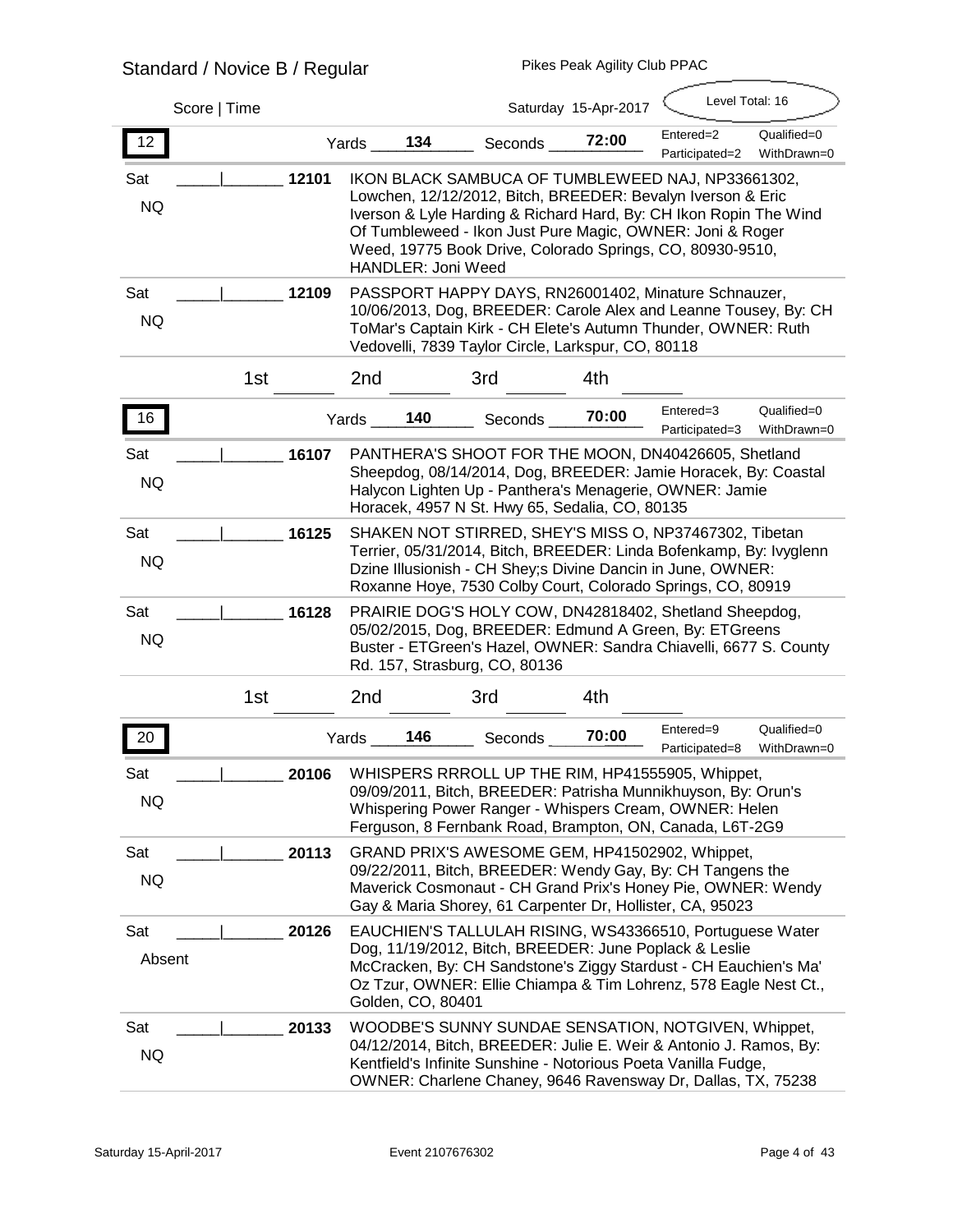|                  | Standard / Novice B / Regular |       |     |                                                         | FINGS FEAN AYIIIIY UIUD FFAU |                                                                                                                                                                                                                                                                                                                      |                            |
|------------------|-------------------------------|-------|-----|---------------------------------------------------------|------------------------------|----------------------------------------------------------------------------------------------------------------------------------------------------------------------------------------------------------------------------------------------------------------------------------------------------------------------|----------------------------|
|                  | Score   Time                  |       |     |                                                         | Saturday 15-Apr-2017         | Level Total: 16                                                                                                                                                                                                                                                                                                      |                            |
| Sat<br><b>NQ</b> | 20134                         |       |     |                                                         |                              | AMBERWIND & HAMRYA FLYING SOLO SC, HP43712101,<br>Whippet, 09/05/2012, Dog, BREEDER: Susan Mallonne / D Lynch,<br>By: GCHB Windborn n Oxford Twilight at Starline SC - GCHS DC<br>Hamrya's Wicked Storm at Amberwind SC, OWNER: Susan<br>Mallonee/Peter Sorensen, 56887 E 41st Ave, Strasburg, CO, 80136             |                            |
| Sat<br><b>NQ</b> | 20138                         |       |     |                                                         |                              | RAGTYME CATCHING FIRE CGC, DN33710002, Bearded Collie,<br>03/23/2012, Bitch, BREEDER: Lynn A. & Vincent Zagarella, By: GCH<br>Ragtyme What Goes Around - Ragtyme Unbreak My Heart, OWNER:<br>Helen O'Connor, G. Wall, Lzagarella & V. Zagarella, 1104 E. Ivory<br>Drive, Pueblo West, CO, 81007, HANDLER: Mike Mccoy |                            |
| Sat<br><b>NQ</b> | 20143                         |       |     | Drive, Monument, CO, 80132                              |                              | TIMBEREE STEVENCREEK RIVER OF AEDAN, SR71897502,<br>Retriever (Golden), 03/19/2012, Dog, BREEDER: Sandra McFarland,<br>By: Linigor Macallan CDX JH AXP AJP - Timberee Sara N Dippity CD,<br>OWNER: Kathryn A. Bullock & Sandra McFarland, 19335 Aspenwood                                                            |                            |
| Sat<br><b>NQ</b> | 20147                         |       |     | Road, Brampton, ON, Canada, L6T-2G9                     |                              | HYFLYTE STANDN OVATION, HP49622305, Whippet, 02/09/2015,<br>Bitch, BREEDER: Helen Ferguson, By: Dominos Play It Again -<br>Whispers RRRoll Up The Rim, OWNER: Helen Ferguson, 8 Fernbank                                                                                                                             |                            |
| Sat<br><b>NQ</b> | 20150                         |       |     | March Stumbo, 592 Pulis Ave, Mahwah, NJ, 07430          |                              | SURREYHILL DIABLESSE THE MOREL OF THE STORY SC RN NA<br>CGC ACT2, HP37461006, Whippet, 04/13/2010, Dog, BREEDER:<br>Karen Bowers Lee, Leila Anichini, By: Tangens The Maverick<br>Cosmonaut - Diablesse Surrey Hill Say Yaha, OWNER: Lauri Austin &                                                                  |                            |
|                  | 1st                           | 2nd   |     | 3rd                                                     | 4th                          |                                                                                                                                                                                                                                                                                                                      |                            |
| 24               |                               | Yards | 146 | <b>Seconds</b>                                          | 71:00                        | Entered=2<br>Participated=2                                                                                                                                                                                                                                                                                          | Qualified=0<br>WithDrawn=0 |
| Sat<br><b>NQ</b> | 24113                         |       |     | Way, Colorado Springs, CO, 80919-4833                   |                              | HI-STAR ALL IN THE NICK OF TIME CD GN RA DM CGC,<br>SR78432804, Retriever (Golden), 06/29/2013, Dog, BREEDER: Sally<br>Sherman & Bruce Sherman, By: MACH4 High Times Cool Hand Luke<br>CD GO RN MXG MJG XF - OTCH Hi-Star Shine the Light UD OM1<br>GO RN MX MXJ NF, OWNER: Georgeann Steffens, 2060 Manning         |                            |
| Sat<br><b>NQ</b> | 24115                         |       |     | Lubbers, 3527 Leighton Hall Ct., Tallahassee, FL, 32309 |                              | HH-AVARI LOUISIANAHOTSAUCE, HP49641205, Whippet,<br>05/17/2015, Dog, BREEDER: Lynn Sawyer & M.E. Robin Barry, By:<br>HH Nobiz Like Showbiz - HH Avari Derby Kitten, OWNER: Alice                                                                                                                                     |                            |
|                  | 1st                           | 2nd   |     | 3rd                                                     | 4th                          |                                                                                                                                                                                                                                                                                                                      |                            |
|                  |                               |       |     |                                                         |                              |                                                                                                                                                                                                                                                                                                                      |                            |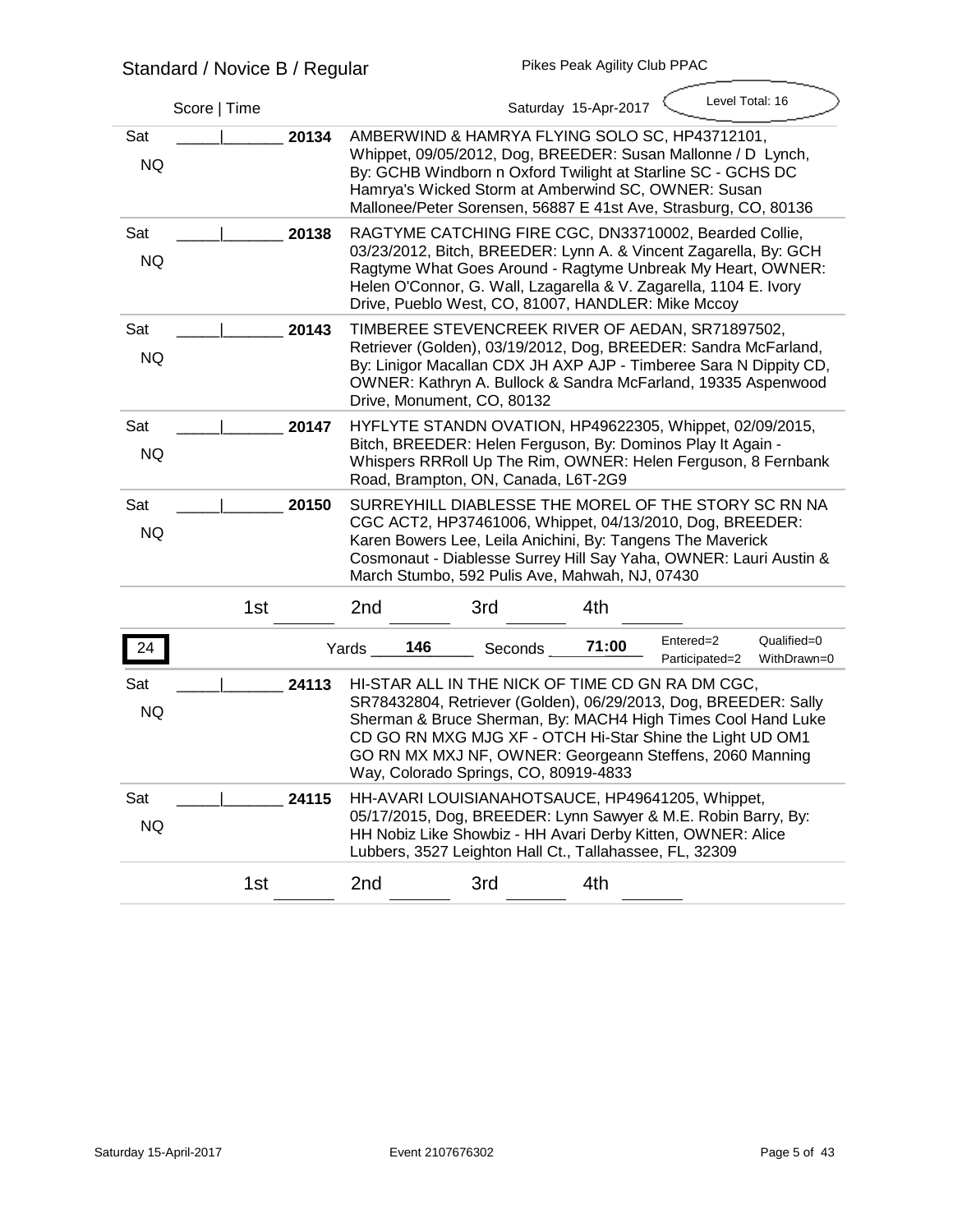# **Standard / Open / Regular**

|                         | Score   Time           |             |              |                             |                                                                                                                                                                                                                                                                                                                                  | Saturday 15-Apr-2017 | Level Total: 11             |                            |
|-------------------------|------------------------|-------------|--------------|-----------------------------|----------------------------------------------------------------------------------------------------------------------------------------------------------------------------------------------------------------------------------------------------------------------------------------------------------------------------------|----------------------|-----------------------------|----------------------------|
| 12                      |                        |             | <b>Yards</b> | 155                         | <b>Seconds</b>                                                                                                                                                                                                                                                                                                                   | 71:00                | Entered=2<br>Participated=2 | Qualified=0<br>WithDrawn=0 |
| <b>Sat</b><br><b>NQ</b> |                        | 12104       |              |                             | PURE COUNTRY'S PIPEN HOT SENSATION, NP38431604, Boston<br>Terrier, 10/30/2014, Bitch, BREEDER: Karen Pogue, By: JK Pogues<br>Red Rock - JK Pogues Panda, OWNER: Tina Crumpler, 13950 Windy<br>Pine Dr, Elbert, CO, 80106, HANDLER: Cody Crumpler                                                                                 |                      |                             |                            |
| Sat<br><b>NQ</b>        |                        | 12111       |              |                             | SAFRANNE MISTER SWIFT BLUE BOY, PR16655202, Poodle<br>(Minature), 11/26/2012, Dog, BREEDER: Estelle L. Kapsner, By: CH<br>Safranne Silver Sails on the Horizon CD RA NA NAJ - CH Safranne<br>Surprise Package Miata, OWNER: Karen Blatchford, 6280 Gossamer<br>St., Colorado Springs, CO, 80911                                  |                      |                             |                            |
|                         | 1st                    |             | 2nd          |                             | 3rd                                                                                                                                                                                                                                                                                                                              | 4th                  |                             |                            |
| 16                      |                        |             | Yards        | 160                         | <b>Seconds</b>                                                                                                                                                                                                                                                                                                                   | 69:00                | Entered=3<br>Participated=3 | Qualified=1<br>WithDrawn=0 |
| <b>Sat</b>              | 89<br><b>QUALIFIED</b> | 72:18 16106 |              |                             | ALFHEIM'S I WANT TO BELIEVE NF SC NA OAJ NF, TS06240602,<br>Italian Greyhound, 08/25/2011, Dog, BREEDER: Avery J McLeao &<br>Stephanie McLeod, By: Alfheim's Press Your Luck - Logos Sin Tax,<br>OWNER: Gayle Irani, 5860 Daltry Lane, Colorado Springs, CO, 80906                                                               |                      |                             |                            |
| Sat<br><b>NQ</b>        |                        | 16113       |              |                             | SOUTH PARK SARA, PAL265826, Australian Cattle Dog,<br>07/17/2014, Bitch, OWNER: Marsha R Littau, 33220 Hwy 96 E,<br>Pueblo, CO, 81006, HANDLER: Marsha Littau                                                                                                                                                                    |                      |                             |                            |
| <b>Sat</b><br><b>NQ</b> |                        | 16116       |              |                             | FXS LITTLE BEAR MAKENZIE NA OAJ, DN43361101, Miniature<br>American Shepherd, 04/05/2015, Bitch, BREEDER: Maria Finley, By:<br>FXS Hunter Little Bear - FXS Miss Josie Wales, OWNER: Lana<br>Richardson, 5475 Richardson Rd., Peyton, CO, 80831                                                                                   |                      |                             |                            |
|                         |                        | 1st 16106   | 2nd          |                             | 3rd                                                                                                                                                                                                                                                                                                                              | 4th                  |                             |                            |
| 20                      |                        |             | Yards        | 164                         | <b>Seconds</b>                                                                                                                                                                                                                                                                                                                   | 67:00                | Entered=5<br>Participated=5 | Qualified=1<br>WithDrawn=0 |
| Sat<br><b>NQ</b>        |                        | 20101       |              |                             | CROWN POINT MISS EMMI LOU WHO, DN34693003, Australian<br>Shepherd, 08/17/2012, Bitch, BREEDER: Kaye Harris, By: Crown<br>Point Ace High Slick - Crown Point Flamen Aces W/Grit, OWNER:<br>Sue Weinroth, 7211 Rainbow Creek Rd, Sedalia, CO, 80135                                                                                |                      |                             |                            |
| Sat<br><b>NQ</b>        |                        | 20102       |              | <b>HANDLER: Rory Becker</b> | SPRING FEVER LET THE GOOD TIMES ROLL, DN41791703,<br>Australian Shepherd, 11/14/2014, Bitch, BREEDER: Katelyn Scott &<br>Sherrie Scott, By: CH Spring Fever The Chase Is On CD NA - Spring<br>Fevers Prayers N Promises, OWNER: Rory Bekcer & Twila Becker &<br>Katelyn Scott, 8725 Little Bluestem Way, Parker, CO, 80134-8920, |                      |                             |                            |
| Sat<br><b>NQ</b>        |                        | 20109       |              |                             | PRESTIGE'S FLASHY LI'L DANCER, DN39617504, Australian<br>Shepherd, 10/18/2013, Dog, BREEDER: Hadley Bean, By: Prestige<br>American Made - Prestige's Wild Flower, OWNER: Janyce L. Fritchle,<br>PO Box 38215, Colorado Springs, CO, 80937, HANDLER: Jan Fritchle                                                                 |                      |                             |                            |
| Sat<br><b>NQ</b>        |                        | 20121       | 78753        |                             | SHAMASAN TRAVLIN' THE ROAD LESS TRAVELED SC NA OAJ<br>OF BCAT, HP48339204, Whippet, 09/07/2014, Bitch, BREEDER:<br>Phoebe Booth & Jill Davies & Martie Boyer, By: CH Shamasan A Kind<br>Of Magic - GCH Shamasan Island Of Imagination, OWNER: Wendy<br>Hodges and Terry Schwartzman, 11404 Oakwood Dr, Austin, TX,               |                      |                             |                            |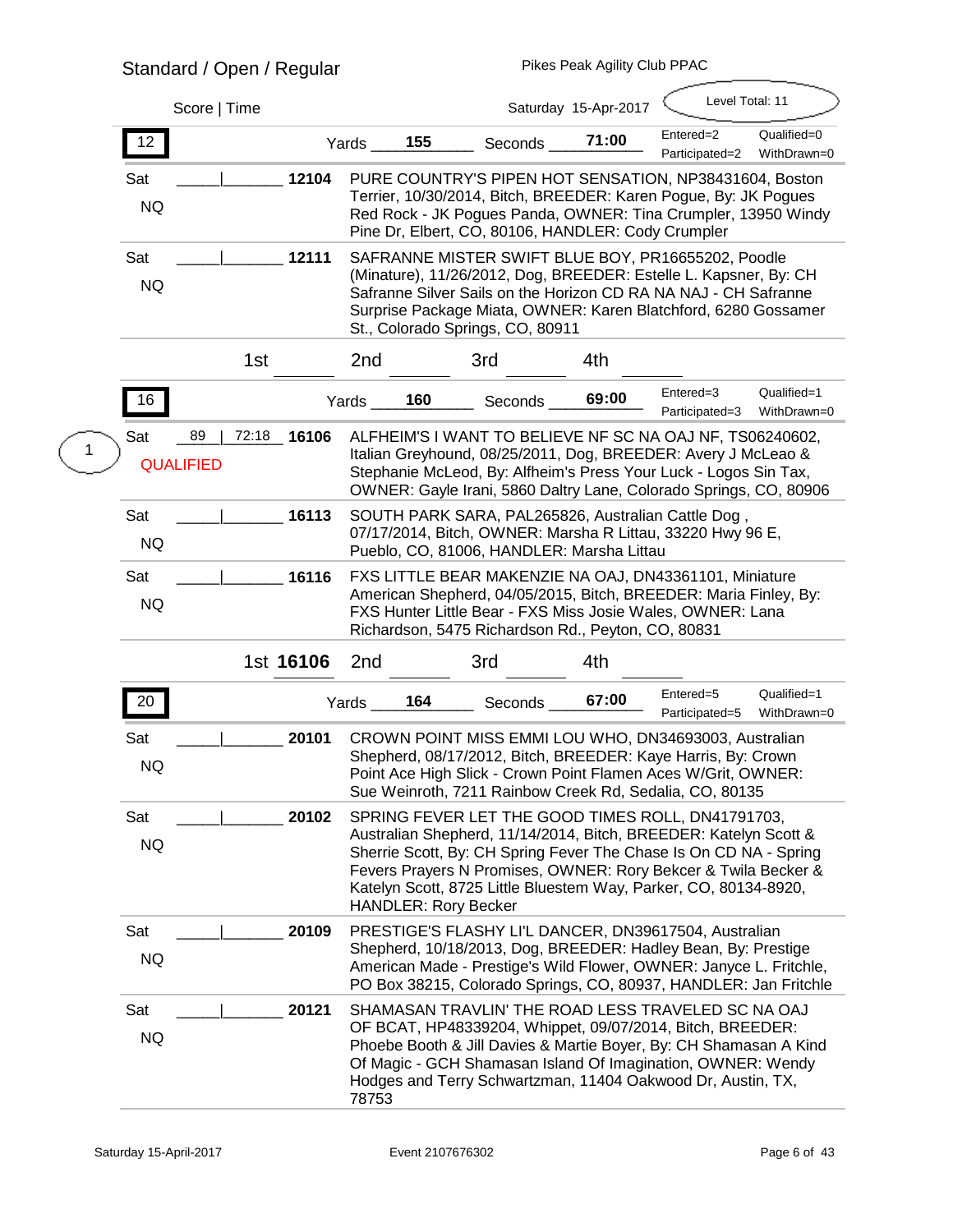|                                        | <b>Standard / Open / Regular</b>                 |           |       | <b>Pikes Peak Agility Club PPAC</b> |                                                                                                                                                                                                                                                                                                                       |                                                                                                                                                                                                                                                                |                             |                            |  |  |
|----------------------------------------|--------------------------------------------------|-----------|-------|-------------------------------------|-----------------------------------------------------------------------------------------------------------------------------------------------------------------------------------------------------------------------------------------------------------------------------------------------------------------------|----------------------------------------------------------------------------------------------------------------------------------------------------------------------------------------------------------------------------------------------------------------|-----------------------------|----------------------------|--|--|
|                                        | Score   Time                                     |           |       |                                     |                                                                                                                                                                                                                                                                                                                       | Saturday 15-Apr-2017                                                                                                                                                                                                                                           | Level Total: 11             |                            |  |  |
|                                        | Sat<br>100<br>43:97<br>20149<br><b>QUALIFIED</b> |           |       |                                     |                                                                                                                                                                                                                                                                                                                       | FC WOODBE HARNESSING THE SUN & STARS, HP47303607,<br>Whippet, 04/12/2014, Bitch, BREEDER: Julie Weir & Antonio Rames,<br>By: Kentfield's Infinite Sunshine - Notorious Pocta Vanilla Fudge,<br>OWNER: Carrie Burns, 3517 Christy Ridge Rd., Sedalia, CO, 80135 |                             |                            |  |  |
|                                        |                                                  | 1st 20149 | 2nd   |                                     | 3rd                                                                                                                                                                                                                                                                                                                   | 4th                                                                                                                                                                                                                                                            |                             |                            |  |  |
|                                        | 24                                               |           | Yards | 164                                 | <b>Seconds</b>                                                                                                                                                                                                                                                                                                        | 69:00                                                                                                                                                                                                                                                          | Entered=1<br>Participated=1 | Qualified=1<br>WithDrawn=0 |  |  |
| Sat<br>90<br>53:05<br><b>QUALIFIED</b> | 24114                                            | 80918     |       |                                     | <b>BIJOULUISANT STARRCREEK BLCKCAT HIGH VELOCITY</b><br>MISSILE, DN44130904, Belgian Tervuren, 07/05/2015, Dog,<br>BREEDER: S. Webb/L. Webb/C. Mednick, By: Bastdal's Ymer - Bijou<br>Luisant Juno Moneto at Starr Creek, OWNER: Katherine Shogren/S.<br>Webb/L. Webb/C. Mednick, 4708 Mist SQ, Colorado Springs, CO, |                                                                                                                                                                                                                                                                |                             |                            |  |  |
|                                        |                                                  | 1st 24114 | 2nd   |                                     | 3rd                                                                                                                                                                                                                                                                                                                   | 4th                                                                                                                                                                                                                                                            |                             |                            |  |  |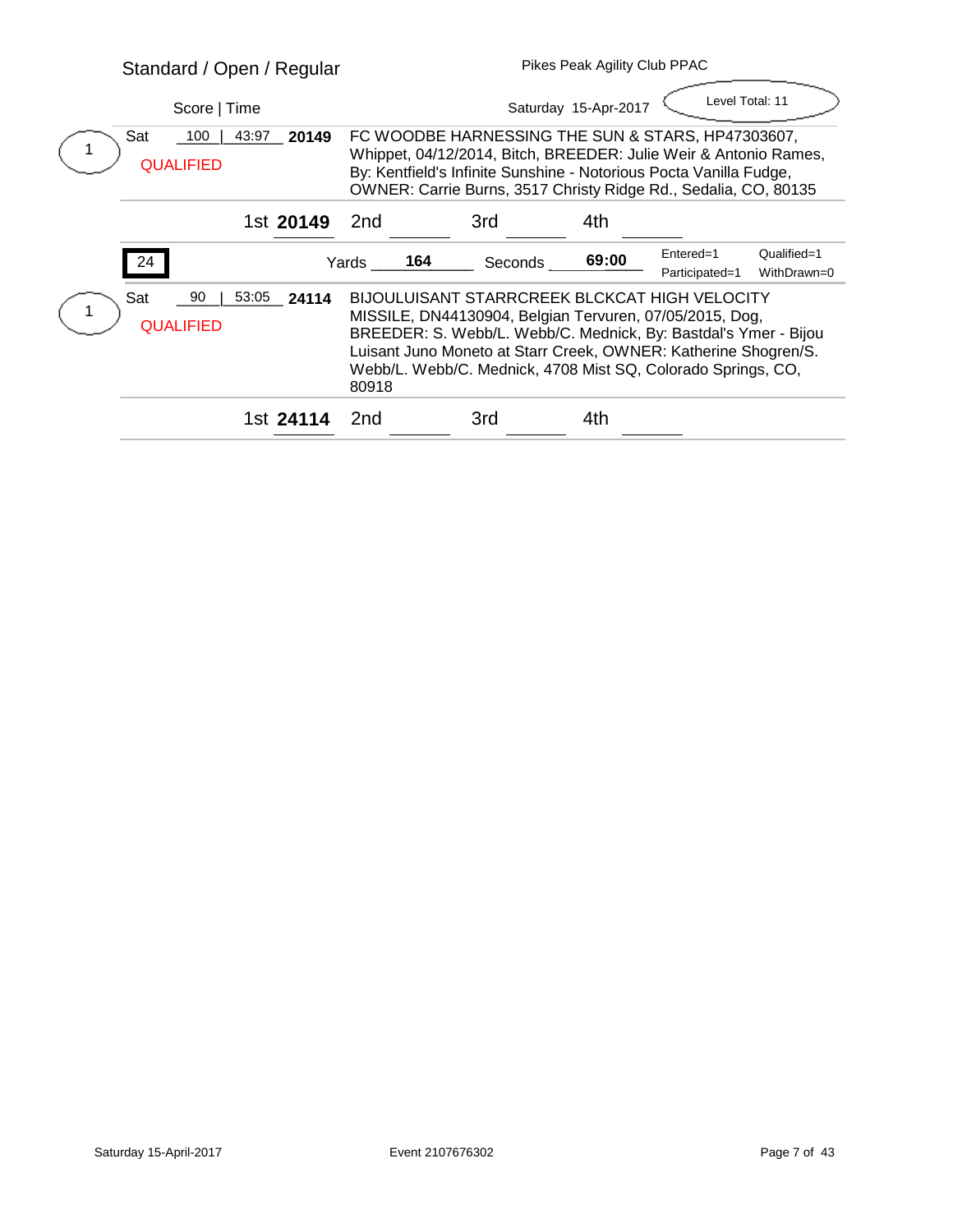# **Standard / Excellent / Regular**

| Score   Time            |                 |              |                                     |                                 | Saturday 15-Apr-2017 | Level Total: 7                                                                                                                                                                                                                                                                                                                 |                            |
|-------------------------|-----------------|--------------|-------------------------------------|---------------------------------|----------------------|--------------------------------------------------------------------------------------------------------------------------------------------------------------------------------------------------------------------------------------------------------------------------------------------------------------------------------|----------------------------|
| 12                      |                 | Yards        | 166                                 | <b>Seconds</b>                  | 66:00                | Entered=1<br>Participated=1                                                                                                                                                                                                                                                                                                    | Qualified=0<br>WithDrawn=0 |
| <b>Sat</b><br><b>NQ</b> | 12112           |              | Circle, Larkspur, CO, 80118         |                                 |                      | PASSPORT ROXIE'S AUTUMN TIGER LILLY, RN23081103,<br>Minature Schnauzer, 10/13/2011, Bitch, BREEDER: Carole Alex and<br>Mary Paisley, By: CH Destineez Running Brave - CH ToMar's On The<br>Rocks Please, OWNER: Ruth Vedovelli and Carole Alex, 7839 Taylor                                                                    |                            |
|                         | 1st             | 2nd          | 3rd                                 |                                 | 4th                  |                                                                                                                                                                                                                                                                                                                                |                            |
| 20                      |                 | Yards        | 177                                 | <b>Seconds</b>                  | 62:00                | Entered=3<br>Participated=3                                                                                                                                                                                                                                                                                                    | Qualified=0<br>WithDrawn=0 |
| Sat<br><b>NQ</b>        | 20108           |              | <b>HANDLER: Shelley Bergstraser</b> |                                 |                      | CH WILD WIND'S DEUCES ARE WILD CD HXAX HIAD NA NAJ RA,<br>DN27588201, Collie (Smooth), 03/15/2010, Bitch, BREEDER: Michelle<br>& Laura Bergstraser, By: CH Wild Wind's Heavy Metal - CH Wild<br>Wind's Just Push Play DX< HIAd HXAs RA NAJ, OWNER: Michelle<br>Bergstraser, 2530 S. Meridian Rd., Colorado Springs, CO, 80929, |                            |
| Sat<br><b>NQ</b>        | 20110           |              |                                     |                                 |                      | PIPER2, PAL256823, Border Collie, 09/19/2010, Bitch, OWNER:<br>Ginger Littleton, 675 Big Valley Dr., Colorado Springs, CO, 80919                                                                                                                                                                                               |                            |
| <b>Sat</b><br><b>NQ</b> | 20142           |              |                                     | 80831, HANDLER: Michael Mabbitt |                      | RUFFWINDS RUNNING ON HIGH OCTANE, SR77625906, Retriever<br>(Labrador), 05/15/2013, Bitch, BREEDER: Jeff Rooney, By: Black<br>Forest Titan of Ruffwinds - Upland Good Golly Mis Molly, OWNER:<br>Kennette & Michael Mabbitt, 5930 Good Fortune Rd., Peyton, CO,                                                                 |                            |
|                         | 1st             | 2nd          | 3rd                                 |                                 | 4th                  |                                                                                                                                                                                                                                                                                                                                |                            |
| 24                      |                 | Yards        | 177                                 | <b>Seconds</b>                  | 66:00                | Entered=2<br>Participated=1                                                                                                                                                                                                                                                                                                    | Qualified=0<br>WithDrawn=0 |
| <b>Sat</b><br><b>NQ</b> | 24107           |              |                                     |                                 |                      | GCH VOYAGER'S HOT PURSUIT JH OA NAJ, SR75439606, Pointer<br>(German Shorthaired), 11/05/2012, Dog, BREEDER: Karen Rooks<br>Nauer and David Nauer, By: CH Rofyalwyn Classic Blues - GCH<br>Voyager's Windtorm TD, OWNER: Karen Rooks Nauer, 620 Struthers<br>Loop, Colorado Springs, CO, 80921, HANDLER: David Nauer            |                            |
| Sat<br><b>Absent</b>    | 24116           |              |                                     | Meining Rd, Berthoud, CO, 80513 |                      | CEDAR MAN IN THE MIRROR, DN38828603, Border Collie,<br>09/04/2013, Dog, BREEDER: Carolyn Lewis, By: Cedar Cath An<br>Edge - Reddog Kate to Cedar, OWNER: Jennifer Martin, 3913                                                                                                                                                 |                            |
|                         | 1 <sub>st</sub> | 2nd          | 3rd                                 |                                 | 4th                  |                                                                                                                                                                                                                                                                                                                                |                            |
| 26                      |                 | <b>Yards</b> | 177                                 | Seconds                         | 62:00                | Entered=1<br>Participated=1                                                                                                                                                                                                                                                                                                    | Qualified=0<br>WithDrawn=0 |
| Sat<br><b>NQ</b>        | 26101           |              |                                     |                                 |                      | AVONDALES LETS PLAY JEOPARDY, HP37227602, Whippet,<br>09/24/2008, Dog, BREEDER: Karenna Rivett/Patty Munnikhuyson, By:<br>Orun's Whispering Power Ranger - Whispers Wandering Santa Fe,<br>OWNER: Helen Ferguson, 8 Fernbank Road, Brampton, ON, Canada,                                                                       |                            |
|                         |                 | L6T-2G9      |                                     |                                 |                      |                                                                                                                                                                                                                                                                                                                                |                            |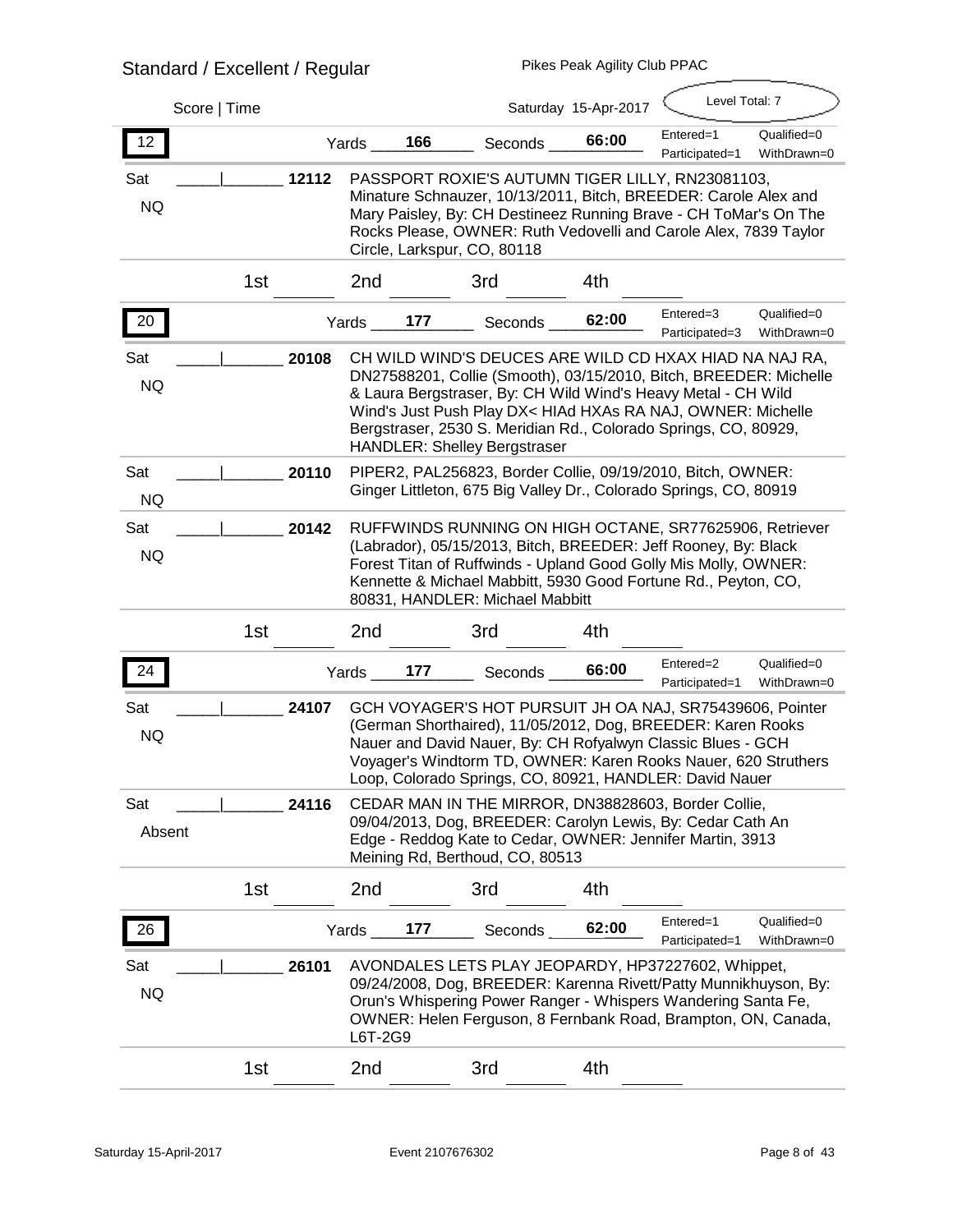# **Standard / Master / Regular**

| Score   Time                                                        |                                                                                                                                                                                                                                                                                             |                | Saturday 15-Apr-2017 | Level Total: 45             |                            |
|---------------------------------------------------------------------|---------------------------------------------------------------------------------------------------------------------------------------------------------------------------------------------------------------------------------------------------------------------------------------------|----------------|----------------------|-----------------------------|----------------------------|
| 8                                                                   | 166<br>Yards                                                                                                                                                                                                                                                                                | Seconds        | 71:00                | Entered=6<br>Participated=6 | Qualified=5<br>WithDrawn=0 |
| 100<br>40:86<br><b>Sat</b><br>8101<br><b>QUALIFIED</b>              | MACH4 ARTISTRY'S BLACK GOLD, NP19316902, Boston Terrier,<br>03/01/2008, Bitch, BREEDER: Susan K & Gary R Herber, By: CH<br>Rio's One Fist Full Of Dollars AX AXJ CDX - CH MACH LN's Bonny<br>Black Ice Stephy CDX RE, OWNER: Kelly Misegadis, 4050 Haven Ln,<br>Colorado Springs, CO, 80917 |                |                      |                             |                            |
| Sat<br>100<br>55:44<br>8102<br><b>QUALIFIED</b>                     | MACH15 KADELL'S CUEVO GOLD W RN, HP20292504, Dachshund,<br>01/25/2006, Dog, BREEDER: Laura Reynolds, Caitlin Cahill, James<br>Cahill, By: CH Kadell's Black Gold W - CH Kadell's Only In America,<br>OWNER: Beth Klucher Whitney, 4340 Pale Way, Boulder, CO, 80301                         |                |                      |                             |                            |
| Sat<br>44:67<br>100<br>8104<br>$\boldsymbol{2}$<br><b>QUALIFIED</b> | MACH2 HOME TEAM ROCK CRUSHER, TS17942008, Havanese,<br>08/17/2013, Dog, BREEDER: Bill Hargrove & Susan Hargrove, By: CH<br>Windfall's Enchanting Summer Breeze - Bella Vista More Like the<br>Movies, OWNER: Kris Huett, PO Box 271157, Ft. Collins, CO, 80527                              |                |                      |                             |                            |
| Sat<br>8107<br><b>NQ</b>                                            | JO-NEL'S TU-RALU-RALAY MX MXJ OF OAP OJP, TR76274902,<br>Yorkshire Terrier, 03/22/2008, Dog, BREEDER: Julie M. Howard, By:<br>CH Parkside's JJ - CH Jo-Nel's My Heart Will Go On, OWNER:<br>Deborah Funk, 1218 S. Idalia St., Aurora, CO, 80017, HANDLER:<br><b>Debby Funk</b>              |                |                      |                             |                            |
| Sat<br>100<br>54:83<br>8110<br>4<br><b>QUALIFIED</b>                | CHANDLER, MA00098901, All American, 04/20/2005, Dog, OWNER:<br>Dawn Sommers, 3044 W. Willamette Ave, Colorado Springs, CO,<br>80904                                                                                                                                                         |                |                      |                             |                            |
| Sat<br>100<br>48:61<br>8112<br>3<br><b>QUALIFIED</b>                | BELKNAP'S LITTLE MISS STAR FIRE, DN31064602, Pembroke<br>Welsh Corgi, 03/22/2011, Bitch, BREEDER: Taylor Vogt & Natalie<br>Arbughnot, By: Junker's Cowby Newt - Taylor's Queen Lizzy, OWNER:<br>Donette & Robert Belknap, 1535 Maxwell St., Colorado Springs, CO,<br>80906                  |                |                      |                             |                            |
| 1st 8101                                                            | 2nd 8104                                                                                                                                                                                                                                                                                    | 3rd 8112       | 4th<br>8110          |                             |                            |
| 12                                                                  | 166<br>Yards                                                                                                                                                                                                                                                                                | <b>Seconds</b> | 66:00                | Entered=6<br>Participated=6 | Qualified=4<br>WithDrawn=0 |
| Sat<br>12102<br><b>NQ</b>                                           | MACH IKON HERE COMES ALVIN!!, NP25192001, Lowchen,<br>11/13/2009, Dog, BREEDER: Lyle Harding, By: Geolen's Here Comes<br>Tucker - Ikon I Believe in Magic, OWNER: Gary & Ruthie Nordahl,<br>2981 Hanover Ct., Watkins, CO, 80137, HANDLER: Gary Nordahl                                     |                |                      |                             |                            |
| 100<br>39:58<br><b>Sat</b><br>12103<br><b>QUALIFIED</b>             | SMARTI MARTI, MA40917901, All American, 09/01/2014, Bitch,<br><b>OWNER: Mary Dougherty, 4975 Milne Road, Colorado Springs, CO,</b><br>80930                                                                                                                                                 |                |                      |                             |                            |
| Sat<br>12105<br><b>NQ</b>                                           | GCH MARDI GRAS BLACK TIE AFFAIR RA AX OAJ NF,<br>SR77991102, Spaniel (Cocker) Black, 04/14/2013, Dog, BREEDER:<br>Rosemary Logrie, By: GCH Mardi Gras La Dolce Vita - CH Mardi Gras<br>Diamon and Pearls RN, OWNER: Rosemary Logrie, PO Box 1713,<br>Elizabeth, CO, 80107-1713              |                |                      |                             |                            |
| Sat<br>100<br>50:62<br>12106<br>4<br><b>QUALIFIED</b>               | TRI STAR TIRA, DN33924601, Icelandic Sheepdog, 05/19/2012,<br>Bitch, BREEDER: Sheryl Thelen, By: Fenrir - Auders Dimmalimm,<br>OWNER: Donette Belknap, 1535 Maxwell St., Colorado Springs, CO,<br>80906                                                                                     |                |                      |                             |                            |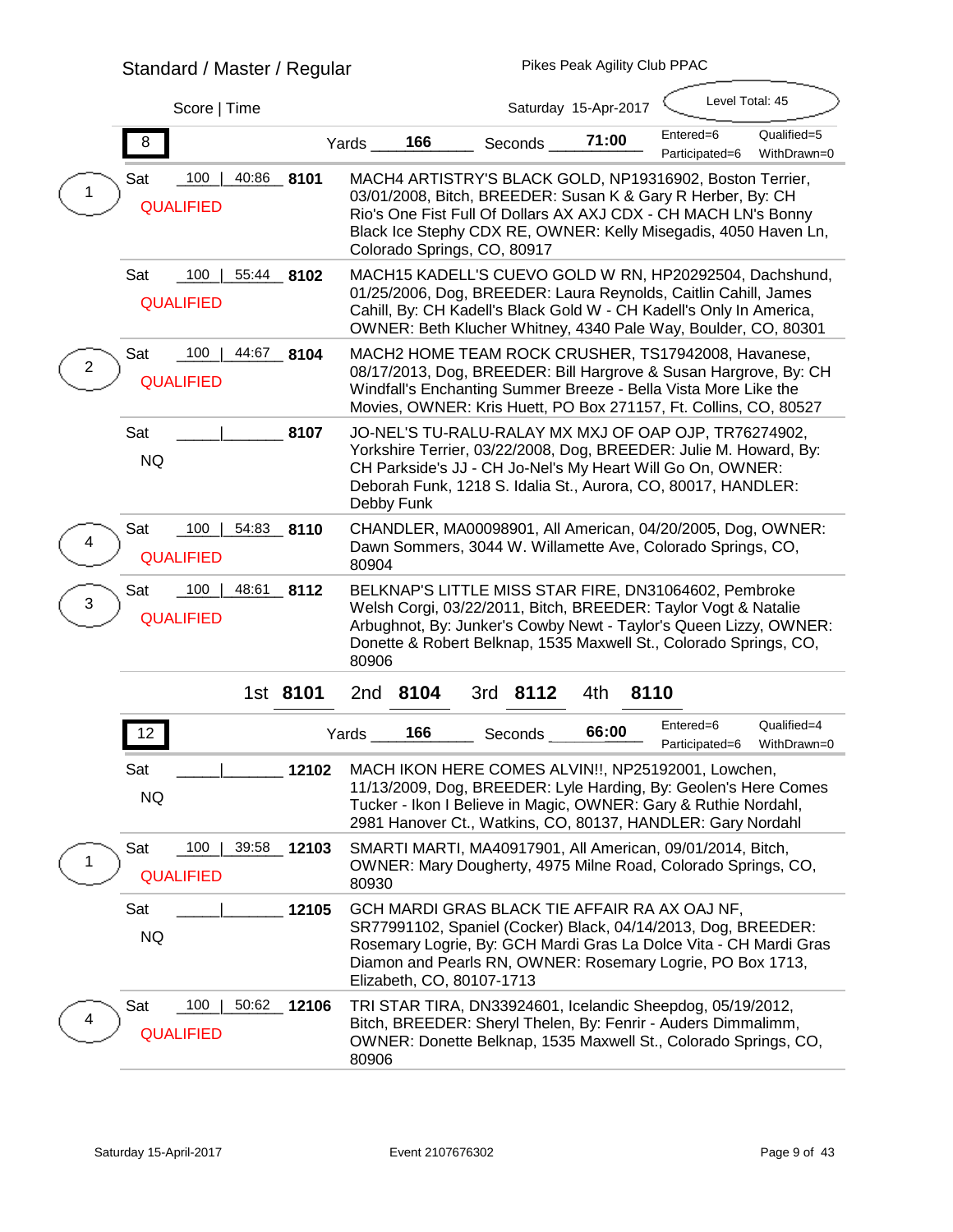|                  |                                       | Score   Time |           |       |                              |                                                                                                                                                                                                                                                                                                                                                              | Saturday 15-Apr-2017 | Level Total: 45                           |                            |
|------------------|---------------------------------------|--------------|-----------|-------|------------------------------|--------------------------------------------------------------------------------------------------------------------------------------------------------------------------------------------------------------------------------------------------------------------------------------------------------------------------------------------------------------|----------------------|-------------------------------------------|----------------------------|
| $\boldsymbol{2}$ | 100<br><b>Sat</b><br><b>QUALIFIED</b> | 48:01        | 12107     |       |                              | GCH MACH3 PASSPORT'S SEMINOLE WIND, RN18680501,<br>Minature Schnauzer, 05/05/2009, Dog, BREEDER: Carole Alex &<br>Mary Paisley, By: CH Elete's Beaujolais - CH Tomar's She's All That,<br>OWNER: Maureen Donnelly and Jerry Vaske & Carole Alex, 731 W.<br>Mountain Ave., Ft. Collins, CO, 80521, HANDLER: Mo Donnelly                                       |                      |                                           |                            |
| 3                | Sat<br>100<br><b>QUALIFIED</b>        | 49:26        | 12113     |       | <b>HANDLER: Gary Nordahl</b> | CH MACH23 GEOLEN'S HERE COMES TUCKER CD RE XF,<br>NP07047501, Lowchen, 01/24/2004, Dog, BREEDER: Lendre Gish,<br>By: Geolen's Jolly Jamboree - Geolen's Sweet Anticipation, OWNER:<br>Gary & Ruthie Nordahl, 2981 Hanover Ct., Watkins, CO, 80137,                                                                                                           |                      |                                           |                            |
|                  |                                       |              | 1st 12103 |       | 2nd 12107                    | 3rd 12113                                                                                                                                                                                                                                                                                                                                                    | 4th<br>12106         |                                           |                            |
|                  | 16                                    |              |           | Yards | 171                          | <b>Seconds</b>                                                                                                                                                                                                                                                                                                                                               | 65:00                | Entered=6<br>Participated=6               | Qualified=2<br>WithDrawn=0 |
|                  | <b>Sat</b><br><b>NQ</b>               |              | 16101     |       | Aurora, CO, 80013            | <b>MACH9 RAINKEES HE'S GOT RAZZMATAZZ CD RE MXS3 MJC3</b><br>MFG TQX T2B2, NP13777503, Keeshonden, 07/16/2006, Dog,<br>BREEDER: Judi James, By: CH Allante's Cracker Jack - CH Rainkees<br>I Gott Be Me, OWNER: Beth Godwin, 21462 E Greenwood Place,                                                                                                        |                      |                                           |                            |
|                  | Sat<br><b>NQ</b>                      |              | 16110     |       |                              | CH SIDEKICK'S STAR SPANGLED COWGIRL CD MX MXJ,<br>DN31186603, Australian Cattle Dog, 07/06/2011, Bitch, BREEDER:<br>Linda and Jeff Jaquish, By: Sidekick's Outta Park Into Drive JXAs<br>HSAdc MX MXJ RN - Danbar's Spark to Flame at Sidekick HXAsd<br>HSAc NA NAJ, OWNER: Tracy L. Smith, 45 S. 33rd St., Boulder, CO,<br>80305-3423, HANDLER: Tracy Smith |                      |                                           |                            |
|                  | <b>Sat</b><br>100<br><b>QUALIFIED</b> | 40:46        | 16111     |       |                              | AQUEUS HOPSCOTCH, SR84632102, Retriever (Nova Scotia Duck<br>Tolling), 09/24/2014, Bitch, BREEDER: Danika & Michael Bannasch,<br>By: CH Aqueus Hop To It MH OA AXJ - CH Keepsake's Game On At<br>Aqueus, OWNER: Mary & Steve Rios, 21855 E Powers Dr,<br>Centennial, CO, 80015, HANDLER: Steve Rios                                                          |                      |                                           |                            |
|                  | <b>Sat</b><br><b>NQ</b>               |              | 16119     |       |                              | NICO RE SC AX MXJ XF, PAL204334, Italian Greyhound, 06/12/2008,<br>Dog, BREEDER: Unknown, By: Unknown - Unknown, OWNER: Gayle<br>Irani, 5860 Daltry Lane, Colorado Springs, CO, 80906                                                                                                                                                                        |                      |                                           |                            |
| 2                | Sat<br>100<br><b>QUALIFIED</b>        | 48:86        | 16129     |       |                              | MACH3 BISMARK MOUNTAIN CRUISER, DN22348202, Shetland<br>Sheepdog, 07/30/2008, Dog, BREEDER: Helen Peiker, By: Triune's<br>Command Performance - Kenosha Lights Up My Life, OWNER: Janet<br>Gradwell-Lewis, 6561 S. Otis Way, Littleton, CO, 80123                                                                                                            |                      |                                           |                            |
|                  | Sat<br><b>NQ</b>                      |              | 16130     |       |                              | MACH KEEPSAKE HE'LL BLOW YOU AWAY MXB MJB XF T2B CA,<br>NP32024702, Keeshonden, 05/28/2012, Dog, BREEDER: Margaret<br>Bissell, By: Nighwind's Design on Fire - CH Keepsake Lite My Fire,<br>OWNER: Beth Godwin, 21462 E Greenwood Place, Aurora, CO, 80013                                                                                                   |                      |                                           |                            |
|                  |                                       |              | 1st 16111 |       | 2nd 16129                    | 3rd                                                                                                                                                                                                                                                                                                                                                          | 4th                  |                                           |                            |
|                  | 20                                    |              |           | Yards | 177                          | <b>Seconds</b>                                                                                                                                                                                                                                                                                                                                               | 62:00                | Entered=18<br>Participated=17 WithDrawn=0 | Qualified=9                |
|                  | <b>Sat</b><br><b>NQ</b>               |              | 20103     |       |                              | HOB NOB TALLA, DN31055005, Border Collie, 06/20/2011, Bitch,<br>BREEDER: Jan DeMello, By: Hob Nob Classic Tower of Power - Hob<br>Knob Kindle The Flame, OWNER: Sarah Jones, 824 E. Platte Ave.,<br>Colorado Springs, CO, 80903-3534                                                                                                                         |                      |                                           |                            |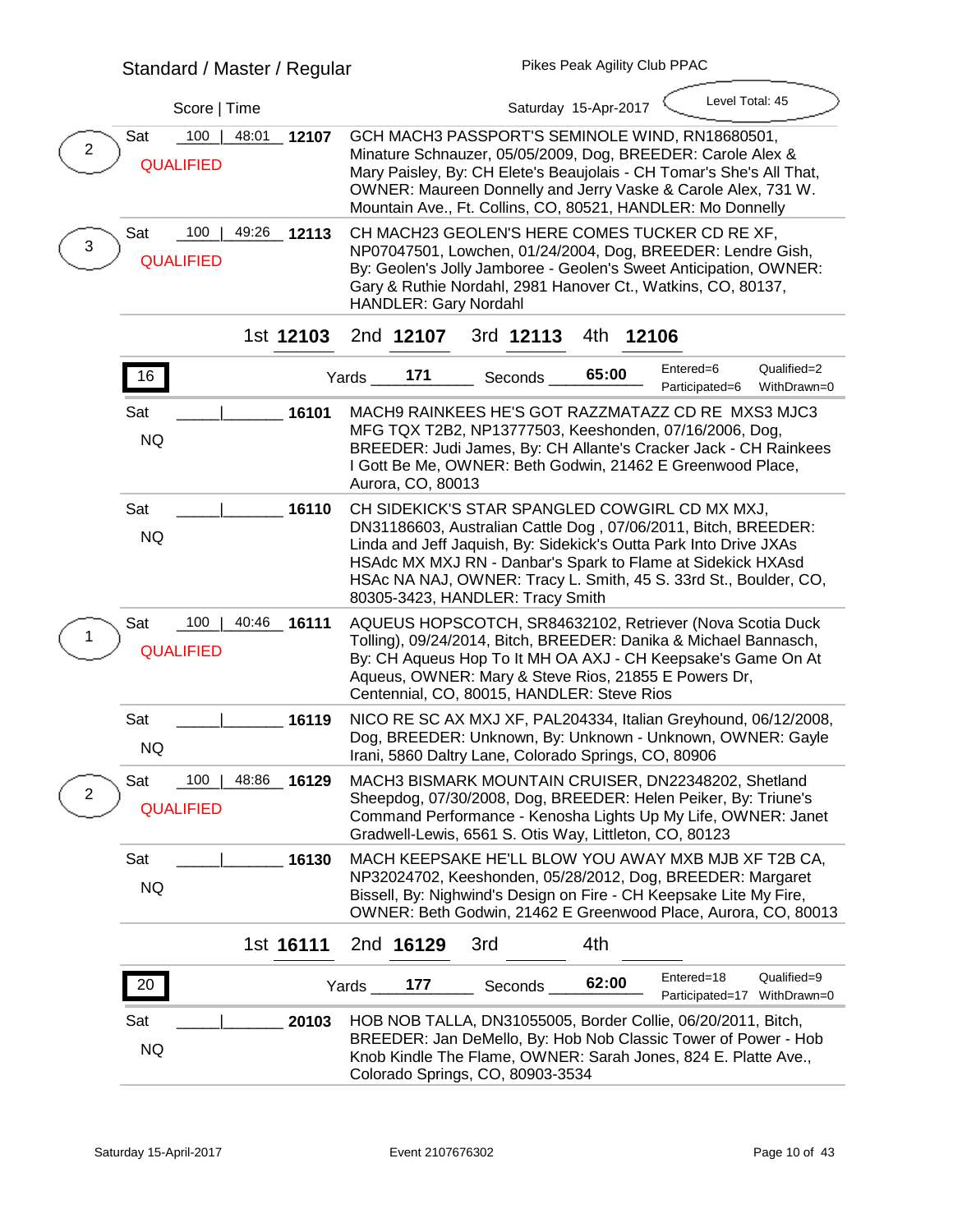| Score   Time                                 | Level Total: 45<br>Saturday 15-Apr-2017                                                                                                                                                                                                                                                                                     |
|----------------------------------------------|-----------------------------------------------------------------------------------------------------------------------------------------------------------------------------------------------------------------------------------------------------------------------------------------------------------------------------|
| Sat<br><b>NQ</b>                             | 20104<br>IRON ROSE RED SKY AT NIGHT MX MXJ T2B, DN28245702,<br>Australian Shepherd, 05/19/2010, Bitch, BREEDER: Tracy Lee, By:<br>Carolina Calais Texas Ranger - Calais Carolina Worth the Wait,<br>OWNER: Susan Sprenkle, 7194 Eaton Ct., Arvada, CO, 80003                                                                |
| 100<br>Sat<br>44:71<br><b>QUALIFIED</b>      | SKYLARK & ORION'S DUCK QUILL, SR59975401, Retriever (Nova<br>20111<br>Scotia Duck Tolling), 07/22/2009, Dog, BREEDER: Laurie Geyer, By:<br>Vildandens Radon Af Nischi - Skylark's Emerald Sunshine, OWNER:<br>Doc Griebelbauer, 9555 Bennison Terrace, Black Forest, CO, 80908-<br>4422                                     |
| Sat<br><b>NQ</b>                             | PEACHEY TWILIGHT TUCKER, DN36921103, Border Collie,<br>20116<br>06/13/2013, Dog, BREEDER: Robert Peachey/Katherine Peachey, By:<br>Razzel Dazzel for Gforce - Avatar Bayshore Twilight, OWNER:<br>Kathryn M. Craig, 2860 Central Ave, Canon City, CO, 81212-9191                                                            |
| 100<br>36:98<br>Sat<br><b>QUALIFIED</b>      | SR GIBBS, DN31305202, Border Collie, 11/10/2010, Dog, BREEDER:<br>20117<br>Silver Ridge, By: Danger - Meg, OWNER: Malissa Penny-Forsyth,<br>5869 W. Fair Dr., Littleton, CO, 80123, HANDLER: Michael Forsyth                                                                                                                |
| Sat<br><b>NQ</b>                             | 20119<br>DJANGO JULIO, MA26996101, All American, 07/01/2012, Dog,<br>OWNER: Mindy Sherwood, 1312 Monterey Dr., Fort Collins, CO,<br>80524                                                                                                                                                                                   |
| Sat<br><b>NQ</b>                             | CH GEMINEYE AMERICA'S HEARTHROB, DN33587701, Bearded<br>20120<br>Collie, 02/14/2012, Dog, BREEDER: Meg Naylor, By: GCH Talamore<br>Last Comic Standing - CH Meadows' Emerald At Gemineye, OWNER:<br>Meg Naylor, 7838 S. Zeno St., Centennial, CO, 80016                                                                     |
| 100<br>38:39<br>Sat<br>2<br><b>QUALIFIED</b> | 20122<br>AUNAM CARA'S MAKENNA WINTERS, DN28505002, Australian<br>Shepherd, 07/06/2010, Bitch, BREEDER: Susan Adamson, By: Little<br>Spot Tied Hard N' Fast - Aunam Cara's Irish Dancer, OWNER:<br>Kimberly Winters, 2105 Golden Barrel Court, Colorado Springs, CO,<br>80919                                                |
| Sat<br>100<br>51:92<br><b>QUALIFIED</b>      | PIKES PEAK RUN LIKE THE WIND MXB MXB NAP NJP,<br>20123<br>SR68505205, Retriever (Labrador), 02/25/2011, Bitch, BREEDER:<br>Sue Harrington, By: Pikes Peak Sebastian - Pikes Peak Misty Morn<br>CD, OWNER: Diana Quinn, 207 Yale Ave., Colorado Springs, CO,<br>80904                                                        |
| Sat<br>-<br><b>NQ</b>                        | RIVAL'S CRUZ'N IN TOP GEAR MX MXJ OF, DN37978403, Border<br>20127<br>Collie, 05/21/2013, Dog, BREEDER: Margaret Lambkin, By: Offspring<br>Excel - Rival Achushla, OWNER: Shar Henry and Norman Lende,<br>8866 E. Easter Ave., Centennial, CO, 80112-1814, HANDLER: Shar<br>Henry                                            |
| 100<br>Sat<br>53:33<br><b>QUALIFIED</b>      | CH VINDARNE'S EARTH WIND AND FIRE CD MX MXJ XF RA,<br>$-20128$<br>HP27779001, Norwegian Elkhound, 09/27/2007, Dog, BREEDER:<br>Ethel D. Queen, By: CH norelka's City Slicker CDX MX MXJ RN - CH<br>Vindarne's Firefox CD RA NA NAJ, OWNER: Tracy L. Smith, 45 S.<br>33rd St., Boulder, CO, 80305-3423, HANDLER: Tracy Smith |
| <b>Sat</b><br><b>NQ</b>                      | CALAIS CAROLINA XENA W.P. RICH MX MXJ MJB OF,<br>20130<br>DN21816405, Australian Shepherd, 05/19/2008, Bitch, BREEDER:<br>Heather Hawkins/Selena Poplin/Terri Morgan, By: CH Melodys Buzz'n<br>By - Calais In Tune With Carolina, OWNER: Lana Richardson, 5475<br>Richardson Rd., Peyton, CO, 80831                         |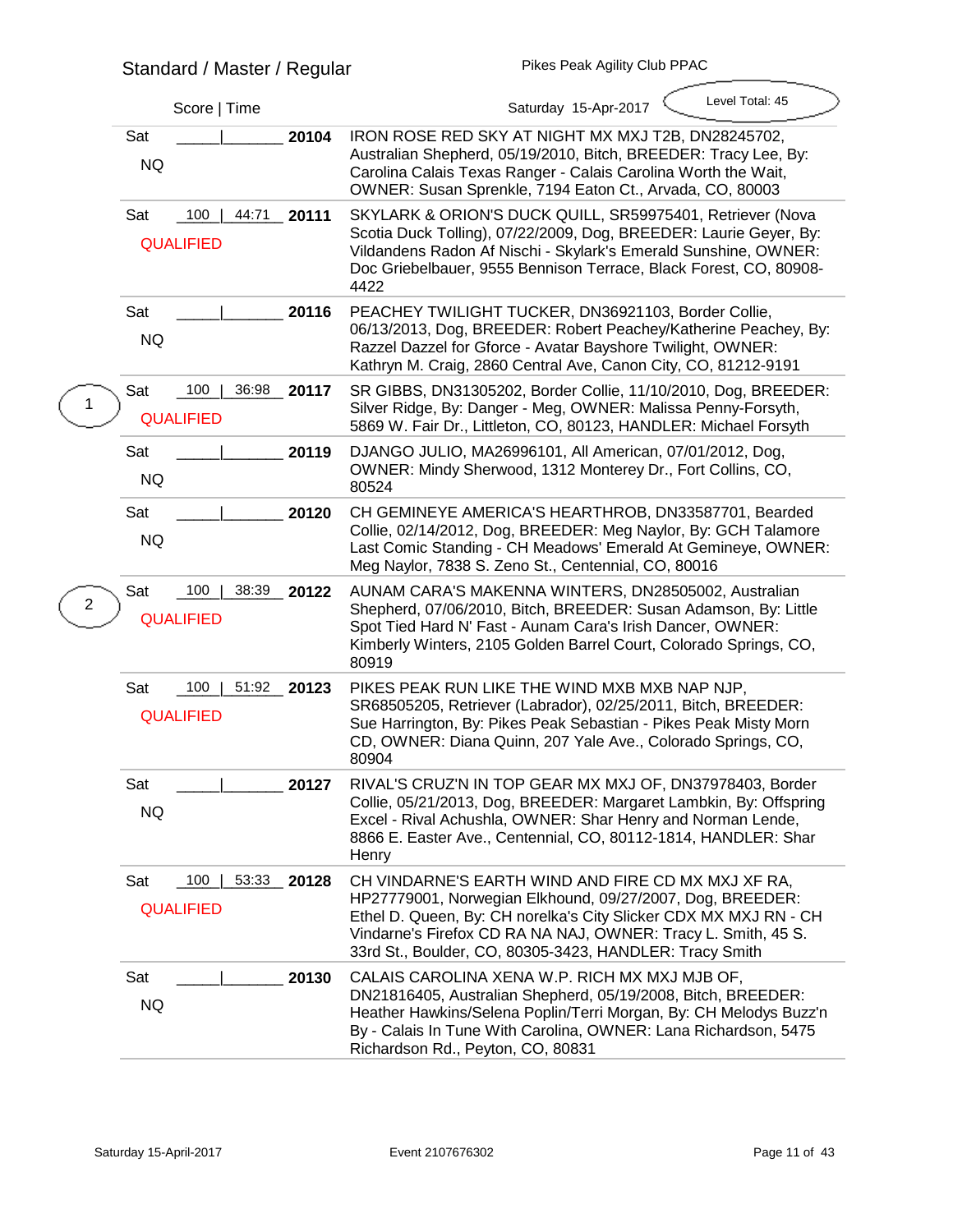# **Standard / Master / Regular**

|   | Score   Time                                   |             | Level Total: 45<br>Saturday 15-Apr-2017                                                                                                                                                                                                                                                                                                  |  |  |  |  |  |
|---|------------------------------------------------|-------------|------------------------------------------------------------------------------------------------------------------------------------------------------------------------------------------------------------------------------------------------------------------------------------------------------------------------------------------|--|--|--|--|--|
| 4 | 100<br>42:49<br><b>Sat</b><br><b>QUALIFIED</b> | 20136       | MACH3 FLY'N PAWS RUN'N AT RED LINE XF CGC, SR60074310,<br>Retriever (Golden), 12/25/2009, Bitch, BREEDER: Shar<br>Henry/Norman Lende, By: Trowsnest Transatlantic JH WC - MACH2<br>Fly'N Hi Tar'N Up The Course MXF, OWNER: Shar Henry & Norman<br>Lende, 8866 E. Easter Ave., Centennial, CO, 80112-1814, HANDLER:<br><b>Shar Henry</b> |  |  |  |  |  |
|   | <b>Sat</b><br><b>Absent</b>                    | 20139       | CEDAR CATCH AN EDGE, DN21700902, Border Collie, 05/28/2008,<br>Dog, BREEDER: Carolyn Lewis, By: Rivel's Trihard - Bluoh Tried and<br>Tru, OWNER: Jennifer Martin, 3913 Meining Rd, Berthoud, CO, 80513                                                                                                                                   |  |  |  |  |  |
|   | Sat<br>100<br>46:50<br><b>QUALIFIED</b>        | 20141       | MACH WHITESTAR'S FIELD OF DREAMS SHOELESS JOE<br>JACKSON, WS30472602, Samoyed, 04/20/2009, Dog, BREEDER:<br>Anne O'Neill, By: CH Whitestar's Maltese Falcon - CH PolarMist<br>You've Got Mail, OWNER: Pamela J.B. Arnold, 2417 W. St. Vrain,<br>Colorado Springs, CO, 80904, HANDLER: Pam Arnold                                         |  |  |  |  |  |
| 3 | 100<br>39:36<br><b>Sat</b><br><b>QUALIFIED</b> | 20146       | FUSION'S ALLUSIVE ALI, DN32927803, Border Collie, 09/26/2011,<br>Bitch, BREEDER: Sharon Torkilson, By: Hob Nob Fusion - Aspenkeep<br>Supersonic Alexis, OWNER: Janyce L. Fritchle, PO Box 38215,<br>Colorado Springs, CO, 80937, HANDLER: Jan Fritchle                                                                                   |  |  |  |  |  |
|   | Sat<br>100<br><b>QUALIFIED</b>                 | 50:82 20148 | HOB NOB WICK, DN17811303, Border Collie, 05/04/2007, Bitch,<br>BREEDER: Jan DeMello, By: Hob Nob Singular Sensation - Hob Nob<br>Leading Edge, OWNER: Sarah Jones, 824 E. Platte Ave., Colorado<br>Springs, CO, 80903-3534                                                                                                               |  |  |  |  |  |
|   | Sat<br><b>NQ</b>                               | 20151       | AHNM LUKE, PAL260483, Whippet, 08/01/2012, Dog, OWNER:<br>Peggy Weigle, PO Box 2358, Corrales, NM, 87048-2358                                                                                                                                                                                                                            |  |  |  |  |  |
|   |                                                |             |                                                                                                                                                                                                                                                                                                                                          |  |  |  |  |  |
|   |                                                | 1st 20117   | 2nd 20122<br>3rd 20146<br>4th 20136                                                                                                                                                                                                                                                                                                      |  |  |  |  |  |
|   | 24                                             |             | Qualified=5<br>Entered=9<br>66:00<br>177<br><b>Yards</b><br><b>Seconds</b><br>WithDrawn=0<br>Participated=6                                                                                                                                                                                                                              |  |  |  |  |  |
|   | Sat<br><b>Absent</b>                           | 24101       | CEDAR VEJA DU, DN30843501, Border Collie, 05/15/2011, Dog,<br>BREEDER: Carolyn Lewis, By: Cedar Red Reckoning - Cedar<br>Decipher the Code, OWNER: Jennifer Martin, 3913 Meining Rd,<br>Berthoud, CO, 80513                                                                                                                              |  |  |  |  |  |
|   | 100<br>44:67<br>Sat<br><b>QUALIFIED</b>        | 24102       | JAKRA'S RED HOTS MOUNTAIN CHAZM MX MXJ NF CGC CA,<br>SR72778405, Vizsla, 04/29/2012, Dog, BREEDER: Debra M Pedersen<br>& Kak Koch, By: GCH Paradox Glorybound Brok RN JH - CH Jakra's<br>Irresistible Blonde, OWNER: Mary & Steve Rios, 21855 E Powers Dr,<br>Centennial, CO, 80015, HANDLER: Mary Rios                                  |  |  |  |  |  |
|   | Sat<br><b>NQ</b>                               | 24103       | SMACK-DAB'S ARMED 'N READY AX MXJ, WS42881607,<br>Doberman Pinscher, 01/09/2013, Bitch, BREEDER: Kathleen M. Fay,<br>By: CH Smack-Dab's Kiss Good Knight - Smack-Dab's Show N Tell,<br>OWNER: Karen Benzon, 18130 Table Rock Rd, Colorado Springs,<br>CO, 80908                                                                          |  |  |  |  |  |
|   | 100<br>Sat<br><b>QUALIFIED</b>                 | 42:24_24105 | MACH2 SMACK-DAB'S RED-E2-ROLL BN RA MXB MJB T2B,<br>WS35628106, Doberman Pinscher, 11/08/2010, Bitch, BREEDER:<br>Kathy Fay, By: Smack-Dab's Fieldstone Finale - Smack-Dab's Snow N<br>Tell, OWNER: Karen Benzon, 18130 Table Rock Rd, Colorado<br><b>Springs, CO, 80908</b>                                                             |  |  |  |  |  |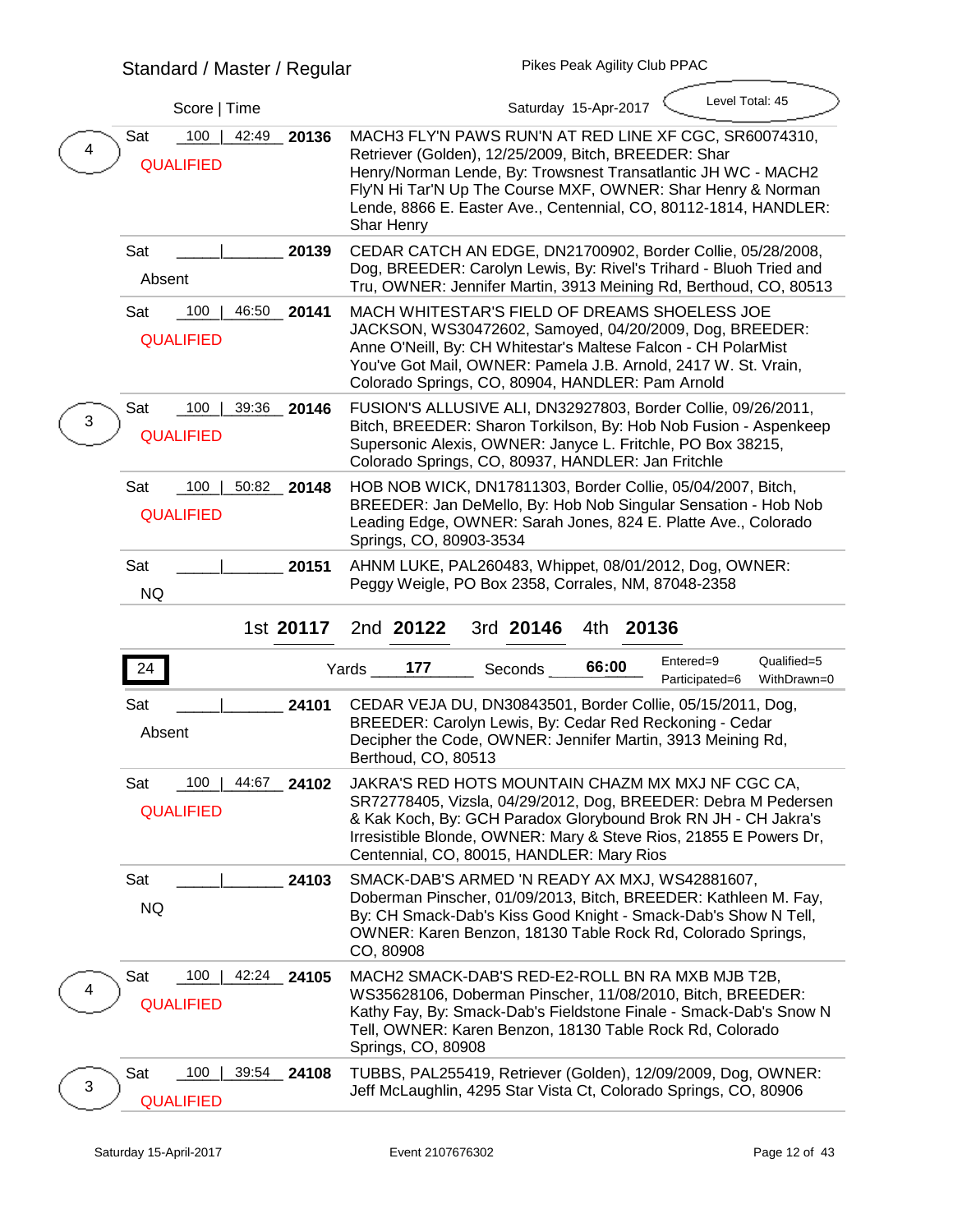| Score   Time                                            | Level Total: 45<br>Saturday 15-Apr-2017                                                                                                                                                                                                                                                                                              |  |  |  |  |  |
|---------------------------------------------------------|--------------------------------------------------------------------------------------------------------------------------------------------------------------------------------------------------------------------------------------------------------------------------------------------------------------------------------------|--|--|--|--|--|
| <b>Sat</b><br>24109<br><b>Absent</b>                    | T-SNOW STAR'S LEGACY FROM BEYOND, WS26487305,<br>Samoyed, 05/28/2008, Dog, BREEDER: Mary Jo Willdigg & Lindsey<br>Regsdale, By: T-Snow Star's All The Above - TG-Sno Star's Ris'N To<br>the Ocas'N, OWNER: Colleen McLaughlin, 12451 Bestview Drive,<br>Larkspur, CO, 80118                                                          |  |  |  |  |  |
| <b>Sat</b><br>39:13<br>100<br>24110<br><b>QUALIFIED</b> | BIJOU LUISANT JOIE DE VIVRE, DN24951001, Belgian Tervuren,<br>05/13/2009, Dog, BREEDER: C. Mednick/R. Boswell/V. Wilson, By:<br>Nicha's Soupcon de Paris - Mont Cenis Renaissance, OWNER:<br>Katherine Shogren, 4708 Mist SQ, Colorado Springs, CO, 80918                                                                            |  |  |  |  |  |
| <b>Sat</b><br>100<br>37:41<br>24111<br><b>QUALIFIED</b> | MACH FLY'N PAWS RACE'N THROUGH THE COURSE XF CGC,<br>SR60074301, Retriever (Golden), 12/25/2009, Dog, BREEDER: Shar<br>Henry/Norm Lende, By: Trowsnest Transatlantic JH WC - MACH2<br>Fly'N Hi Tar'N Up The Course MXP, OWNER: Norman Lende & Shar<br>Henry, 8866 E. Easter Ave., Centennial, CO, 80112-1814, HANDLER:<br>Norm Lende |  |  |  |  |  |
| <b>Sat</b><br>24112<br><b>Absent</b>                    | CT MAPLEMOR DANISH ALBERTA CLIPPER MX MXJ,<br>WS31663902, Rottweiler, 03/21/2009, Bitch, BREEDER: Deborah<br>Haynes, By: Arzadons Tayson - CH Maplemore Bringiton To Evrmor<br>VCD1 RE TDX MX MXJ HSAs, OWNER: Cindy Soloway & Deborah<br>Haynes, 3645 County Road 106, Elizabeth, CO, 80107                                         |  |  |  |  |  |
| 1st 24111                                               | 2nd 24110<br>3rd 24108<br>4th 24105                                                                                                                                                                                                                                                                                                  |  |  |  |  |  |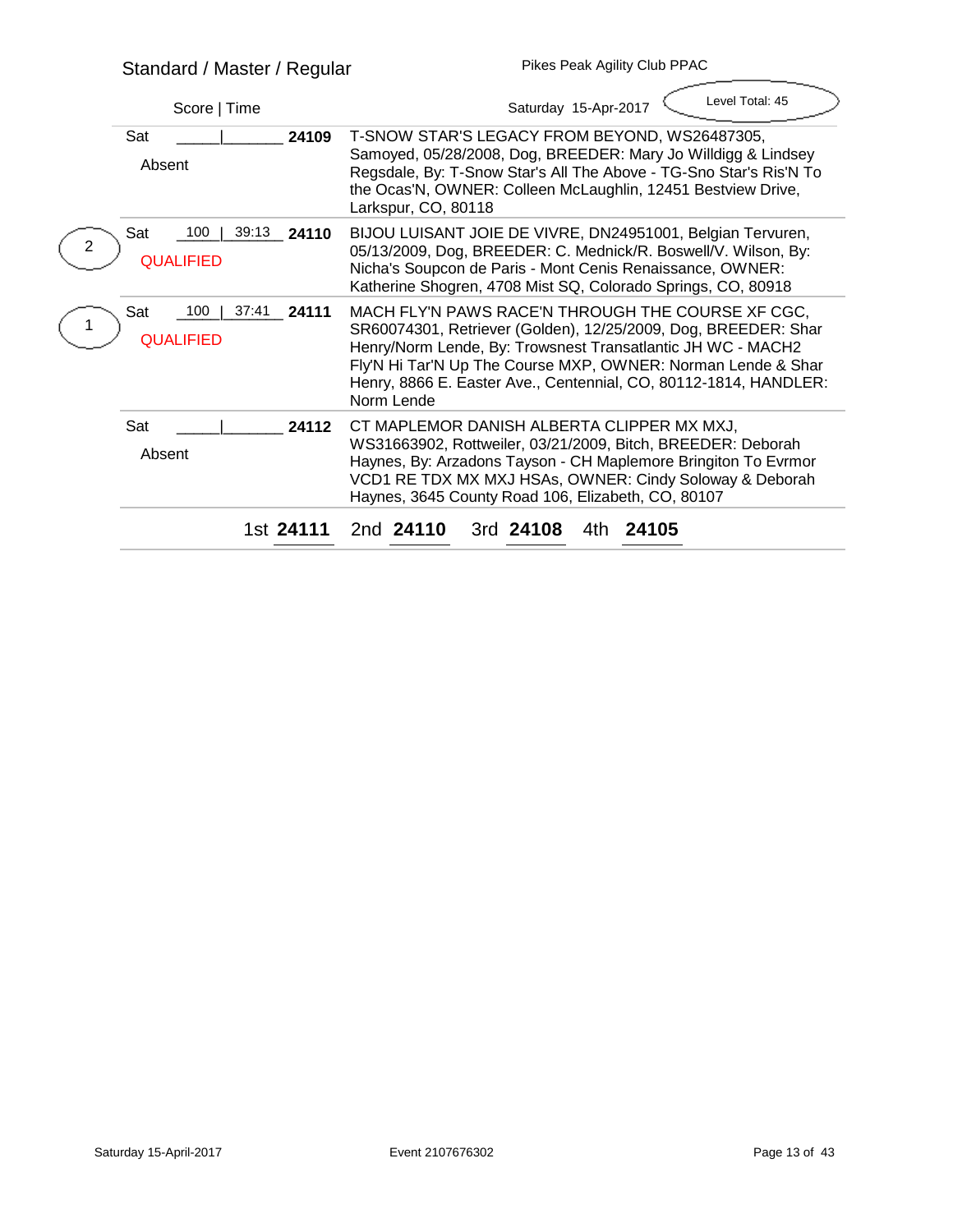# **Standard / Novice / Preferred**

**Pikes Peak Agility Club PPAC**

**Contract Contract Contract** 

|                         | Score   Time                    |          |        |                     |                                                                                                                                                                                                                                                                                                                                     | Saturday 15-Apr-2017 | Level Total: 6              |                            |
|-------------------------|---------------------------------|----------|--------|---------------------|-------------------------------------------------------------------------------------------------------------------------------------------------------------------------------------------------------------------------------------------------------------------------------------------------------------------------------------|----------------------|-----------------------------|----------------------------|
| 4                       |                                 |          | Yards  | 134                 | <b>Seconds</b>                                                                                                                                                                                                                                                                                                                      | 82:00                | Entered=1<br>Participated=1 | Qualified=0<br>WithDrawn=0 |
| <b>Sat</b><br><b>NQ</b> |                                 | 4103     |        |                     | TOOTSIE POPS LIFE OF THE PARTI NIKKO, PR17531503, Poodle<br>(Toy), 02/18/2014, Dog, BREEDER: Cynthia Lynn, By: TT Life of the<br>Parti - TT Tootsie Pop, OWNER: Sandra Johnson, 4183 Brush Creek<br>Rd., Colorado Springs, CO, 80916-5509, HANDLER: Sandie Johnson                                                                  |                      |                             |                            |
|                         | 1 <sub>st</sub>                 |          | 2nd    |                     | 3rd                                                                                                                                                                                                                                                                                                                                 | 4th                  |                             |                            |
| 8                       |                                 |          | Yards_ | 134                 | Seconds                                                                                                                                                                                                                                                                                                                             | 77:00                | Entered=1<br>Participated=1 | Qualified=1<br>WithDrawn=0 |
| <b>Sat</b>              | 95<br>48:38<br><b>QUALIFIED</b> | 8106     |        |                     | MACH CUPID'S LIL' HOMERUN HITTER OF, DN10255806, Shetland<br>Sheepdog, 02/14/2005, Dog, BREEDER: Dough & Karen Swanson &<br>Caren & Earnest Ciampini, By: MACH2 Halcyon Marfray Just In Time<br>HSAs - Angel's Stella Di Natale, OWNER: Sandra Chiavelli, 6677 S.<br>County Rd. 157, Strasburg, CO, 80136, HANDLER: Sandy Chiavelli |                      |                             |                            |
|                         |                                 | 1st 8106 | 2nd    |                     | 3rd                                                                                                                                                                                                                                                                                                                                 | 4th                  |                             |                            |
| 16                      |                                 |          | Yards  | 146                 | <b>Seconds</b>                                                                                                                                                                                                                                                                                                                      | 75:00                | Entered=2<br>Participated=2 | Qualified=0<br>WithDrawn=0 |
| <b>Sat</b><br><b>NQ</b> |                                 | 16102    |        |                     | GCH RANTINA'S JASPER N EMERALD, HP48820004, Whippet,<br>04/04/2015, Dog, BREEDER: Sabine Salo & Longlesson KNL, By: CH<br>Rantina N Bons Murphys Irish Stout - CH Longlesson Snow Hill<br>Twisted JC, OWNER: Dr. Alice Sowders & Sabine Salo, 5218 W.<br>Enon Rd, Fairborn, OH, 45324, HANDLER: Alice Sowders                       |                      |                             |                            |
| Sat<br><b>NQ</b>        |                                 | 16126    |        | Larkspur, CO, 80118 | DENISE'S CLOE ANN VEDOVELLI, MA33845601, All American,<br>04/15/2005, Bitch, OWNER: Ruth Vedovelli, 7839 Taylor Circle,                                                                                                                                                                                                             |                      |                             |                            |
|                         | 1 <sub>st</sub>                 |          | 2nd    |                     | 3rd                                                                                                                                                                                                                                                                                                                                 | 4th                  |                             |                            |
| 20                      |                                 |          | Yards  | 146                 | <b>Seconds</b>                                                                                                                                                                                                                                                                                                                      | 76:00                | Entered=2<br>Participated=2 | Qualified=0<br>WithDrawn=0 |
| Sat<br><b>NQ</b>        |                                 | 20112    |        |                     | CH JURA'S FOREIGN AFFAIR TO REMEMBER, WS46720801,<br>Bernese Mountain Dog, 03/30/2014, Bitch, BREEDER: Kim M.<br>McIntyre, By: CH Keepintouch Della Torre D'Ovarda - GCH Jura's<br>Prmier Vintage Quintessa, OWNER: Barbara & Keith LeTourneau &<br>Kim M. McIntyre, 1625 Hummer Ct., Leadville, CO, 80461                          |                      |                             |                            |
| Sat<br><b>NQ</b>        |                                 | 20129    |        |                     | GCH JURA'S TRIPLE CROWN PHOTO FINISH, WS51070002,<br>Bernese Mountain Dog, 08/01/2015, Bitch, BREEDER: Kim M.<br>McIntyre, By: GCH Adesa's Best in Snow - GCH Jura's Labor of Love<br>Juliet, OWNER: Barbara LeTourneau & Kim M. McIntyre, 1625<br>Hummer Ct., Leadville, CO, 80461                                                 |                      |                             |                            |
|                         | 1 <sub>st</sub>                 |          | 2nd    |                     | 3rd                                                                                                                                                                                                                                                                                                                                 | 4th                  |                             |                            |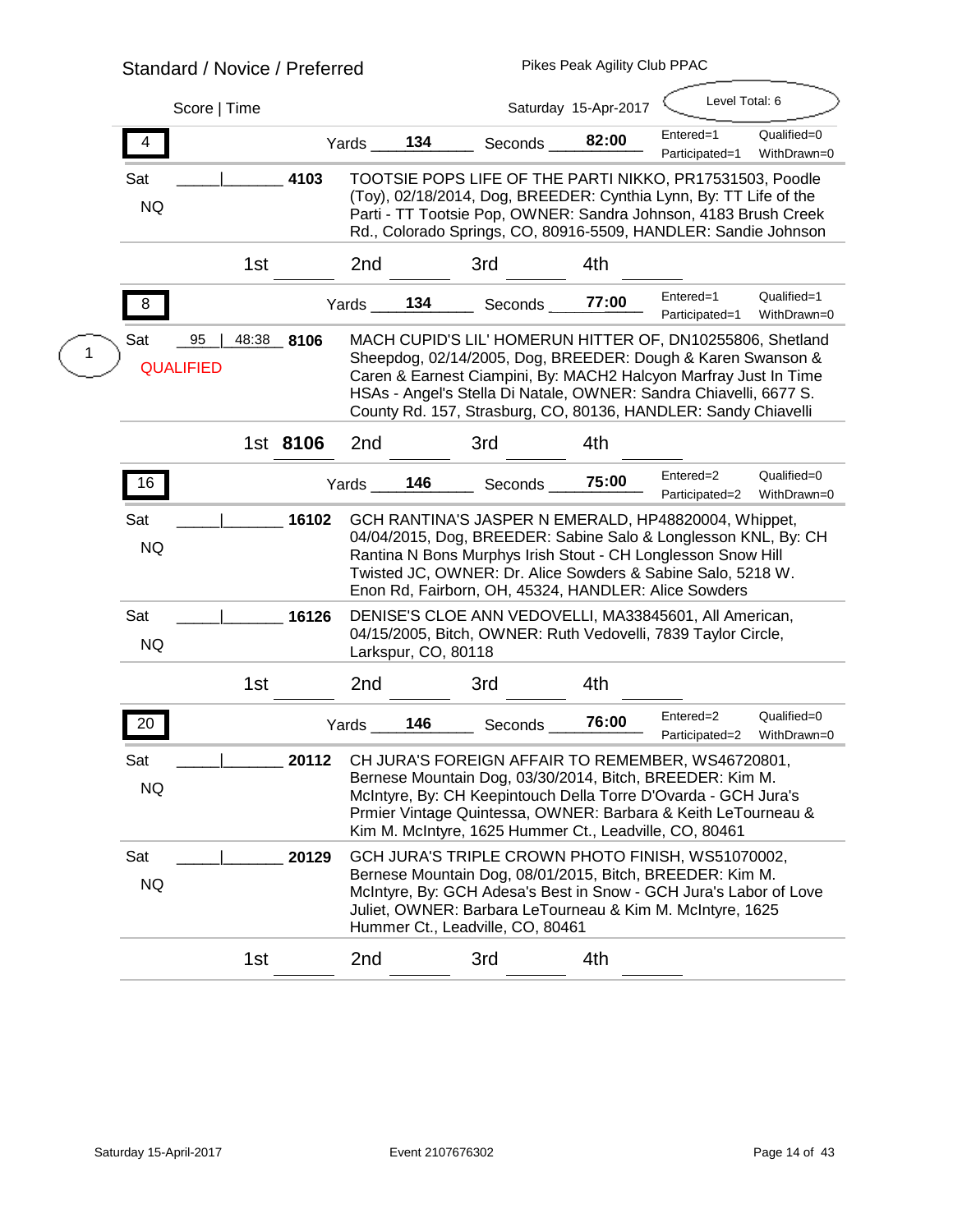# **Standard / Open / Preferred Pikes Peak Agility Club PPAC**

| Score   Time            |       |                                                                                                                                                                                                                                                                                                         | Saturday 15-Apr-2017 |                                                                                                                                                                                                                                                                                     |       | Level Total: 3              |                            |  |
|-------------------------|-------|---------------------------------------------------------------------------------------------------------------------------------------------------------------------------------------------------------------------------------------------------------------------------------------------------------|----------------------|-------------------------------------------------------------------------------------------------------------------------------------------------------------------------------------------------------------------------------------------------------------------------------------|-------|-----------------------------|----------------------------|--|
| 16                      |       | Yards                                                                                                                                                                                                                                                                                                   | 164                  | Seconds                                                                                                                                                                                                                                                                             | 72:00 | Entered=1<br>Participated=1 | Qualified=0<br>WithDrawn=0 |  |
| Sat<br><b>NQ</b>        | 16109 |                                                                                                                                                                                                                                                                                                         |                      | DC DEBMAR COMEBACK SPIRIT, HP38598601, Whippet,<br>07/07/2010, Dog, BREEDER: Maurice & Deborah Bahm, By: CH<br>Chelsea Lapis Lazuli at Debmar - Debmar My Racin' Heart, OWNER:<br>Dr. Alice Sowders & Deborah Bahm, 5218 W. Enon Rd, Fairborn, OH,<br>45324, HANDLER: Alice Sowders |       |                             |                            |  |
| 1 <sub>st</sub>         |       | 2nd                                                                                                                                                                                                                                                                                                     |                      | 3rd                                                                                                                                                                                                                                                                                 | 4th   |                             |                            |  |
| 20                      |       | Yards                                                                                                                                                                                                                                                                                                   | 164                  | Seconds                                                                                                                                                                                                                                                                             | 74:00 | Entered=2<br>Participated=2 | Qualified=0<br>WithDrawn=0 |  |
| <b>Sat</b><br><b>NQ</b> | 20132 |                                                                                                                                                                                                                                                                                                         |                      | DC AMBERWIND HAMRYA ONE HOT PEPPER SC NAP NJP,<br>HP30537101, Whippet, 06/16/2008, Dog, BREEDER: Susan<br>Mallonee - D Lunch, By: DC Amberwinds Casanova SC - CH<br>Hamrya's Mandalay Bay, OWNER: Susan Mallonee, 56887 E 41st<br>Ave, Strasburg, CO, 80136                         |       |                             |                            |  |
| Sat<br><b>NQ</b>        | 20135 | PRAIRIEFIRE'S MIRACLES CANT WAIT CDX RE NAP,<br>WS39724102, Bernese Mountain Dog, 12/06/2011, Dog, BREEDER:<br>Sharon Johnson, Christine Lancaster, By: Barkcountry lago - CH<br>prariefire's worth my weight in gold, OWNER: Lori Kennedy, Sharon<br>Johnson, 9630 E. Colorado Ave., Denver, CO, 80247 |                      |                                                                                                                                                                                                                                                                                     |       |                             |                            |  |
| 1st                     |       | 2nd                                                                                                                                                                                                                                                                                                     |                      | 3rd                                                                                                                                                                                                                                                                                 | 4th   |                             |                            |  |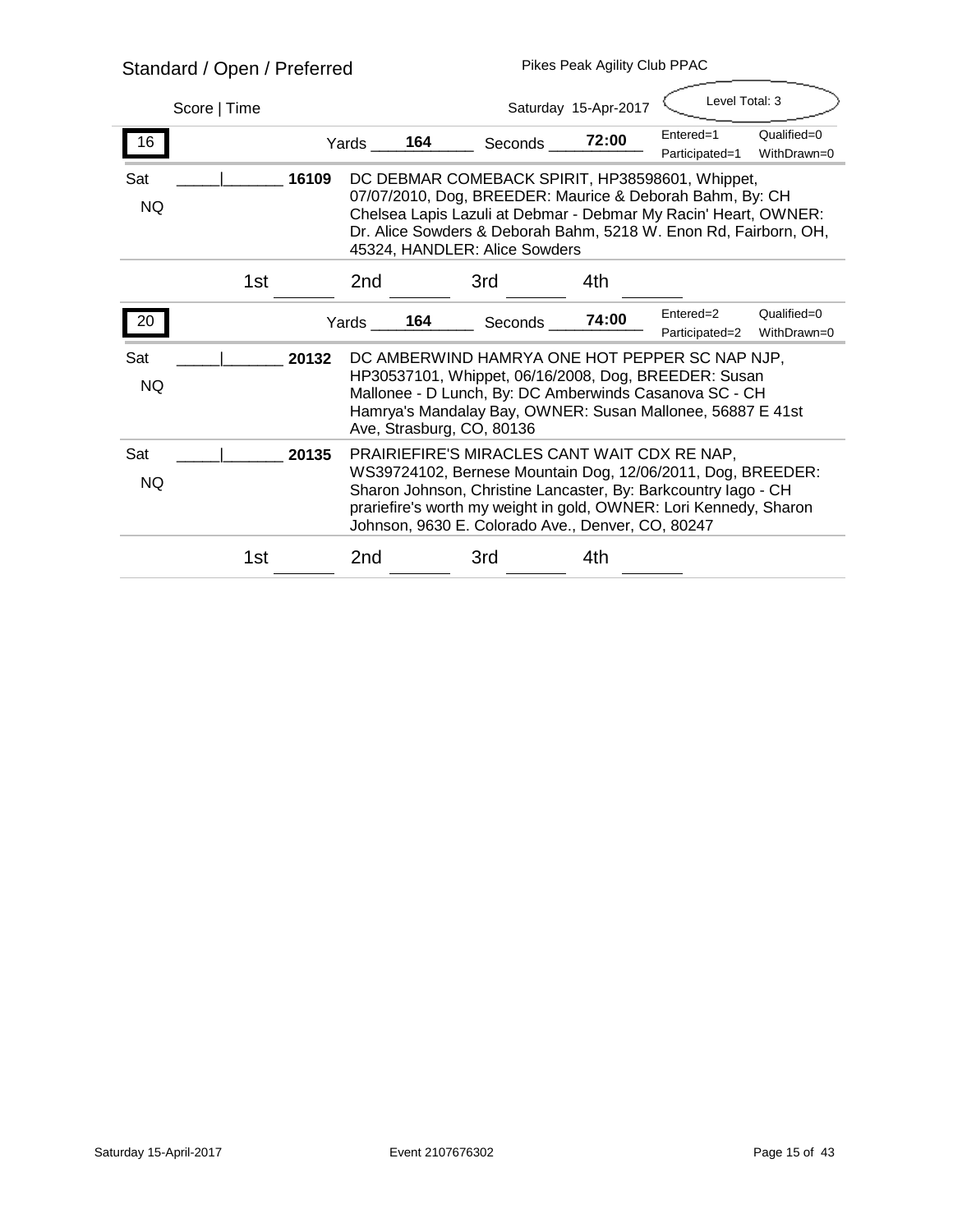## **Standard / Excellent / Preferred**

| <u>Jianualu / Lattilit / Fitilitu</u>                   |                                                                                                                                                                                                                                                                                            |         |                      |                             |                            |  |  |
|---------------------------------------------------------|--------------------------------------------------------------------------------------------------------------------------------------------------------------------------------------------------------------------------------------------------------------------------------------------|---------|----------------------|-----------------------------|----------------------------|--|--|
| Score   Time                                            |                                                                                                                                                                                                                                                                                            |         | Saturday 15-Apr-2017 | Level Total: 4              |                            |  |  |
| 16                                                      | 177<br>Yards                                                                                                                                                                                                                                                                               | Seconds | 67:00                | Entered=3<br>Participated=2 | Qualified=0<br>WithDrawn=0 |  |  |
| <b>Sat</b><br>16120<br><b>NQ</b>                        | DC DEBMAR YOU ALL SPOKEN HERE, HP33253401, Whippet,<br>10/01/2008, Dog, BREEDER: Deborah Bahm & Maurice Bahm, By:<br>CH Chelsea Lapis Lazuli At Debman - Debmar Fleur-De-Lys,<br>OWNER: Dr. Alice Sowders & Deborah Batim, 5218 W. Enon Rd,<br>Fairborn, OH, 45324, HANDLER: Alice Sowders |         |                      |                             |                            |  |  |
| Sat<br>16123<br><b>Absent</b>                           | EVERREADY LYRIC GOING MY WAY, DN28073203, Australian<br>Shepherd, 03/10/2010, Dog, BREEDER: Lindy Patrick & Lisa Ott, By:<br>Paradox Go Fish - Everready Ice Cold, OWNER: Mary F. Reed, 8707<br>Dunsmore Rd, Rapid City, SD, 57702, HANDLER: Biff Reed                                     |         |                      |                             |                            |  |  |
| <b>Sat</b><br>16134<br><b>NQ</b>                        | STEVENCREEK SECRET AGENT, PAL259777, Border Collie,<br>10/04/2010, Dog, OWNER: Kathryn Bullock, 19335 Aspenwood Drive,<br>Monument, CO, 80132                                                                                                                                              |         |                      |                             |                            |  |  |
| 1 <sub>st</sub>                                         | 2nd                                                                                                                                                                                                                                                                                        | 3rd     | 4th                  |                             |                            |  |  |
| 20                                                      | 177<br>Yards                                                                                                                                                                                                                                                                               | Seconds | 71:00                | Entered=1<br>Participated=1 | Qualified=1<br>WithDrawn=0 |  |  |
| 100<br><b>Sat</b><br>54:65<br>20125<br><b>QUALIFIED</b> | KRISHNA DOUGLAS DOES THE TIME WARP, SR60058707,<br>Retriever (Golden), 11/21/2009, Dog, OWNER: Nancy Wardell, 345<br>Panorama Dr., Elizabeth, CO, 80107                                                                                                                                    |         |                      |                             |                            |  |  |
| 1st 20125                                               | 2nd                                                                                                                                                                                                                                                                                        | 3rd     | 4th                  |                             |                            |  |  |
|                                                         |                                                                                                                                                                                                                                                                                            |         |                      |                             |                            |  |  |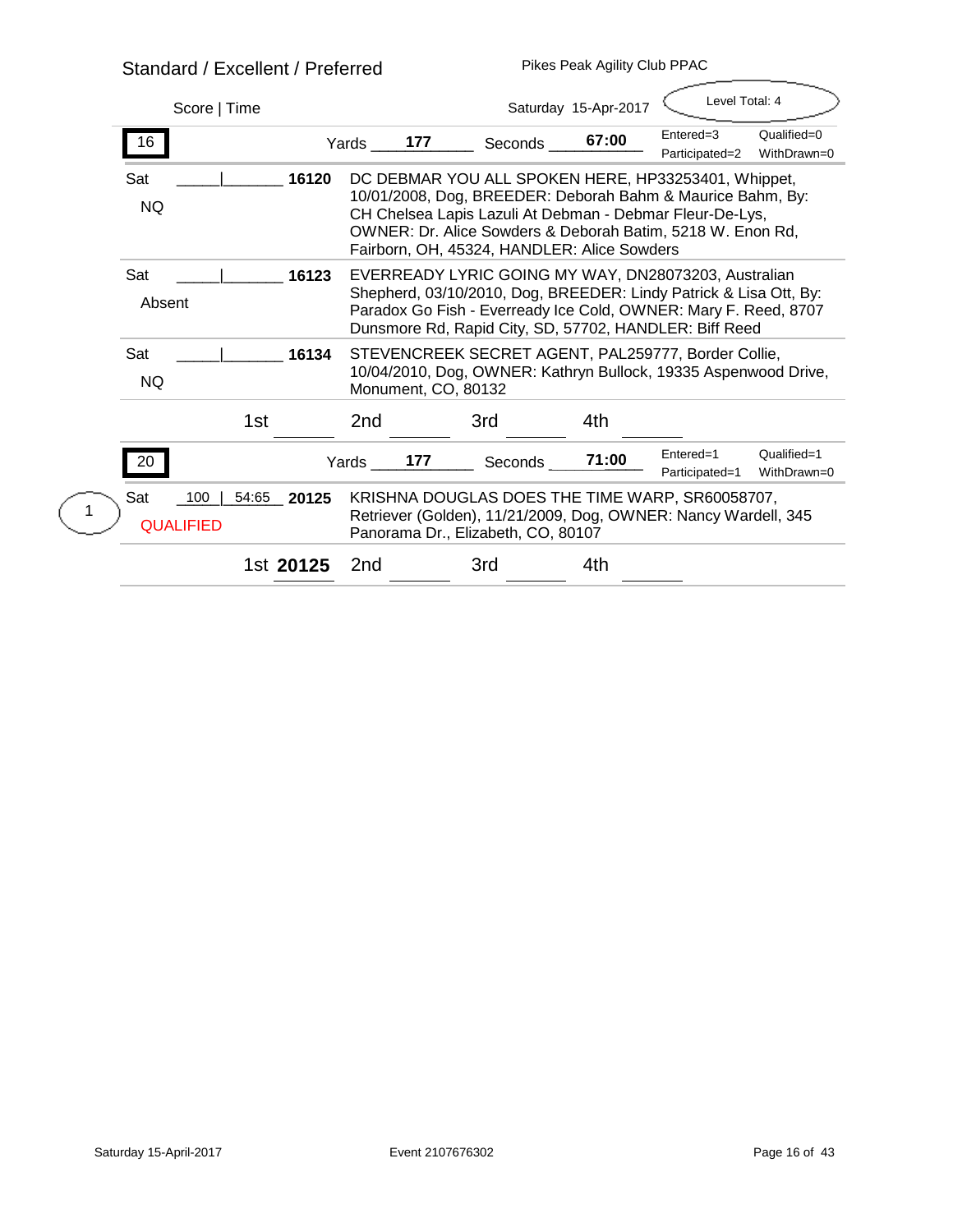## **Standard / Master / Preferred**

|   |                                       | Score   Time    |          |              |                           |                                                                                                                                                                                                                                                                                            | Saturday 15-Apr-2017 | Level Total: 23               |                            |
|---|---------------------------------------|-----------------|----------|--------------|---------------------------|--------------------------------------------------------------------------------------------------------------------------------------------------------------------------------------------------------------------------------------------------------------------------------------------|----------------------|-------------------------------|----------------------------|
|   | 4                                     |                 |          | Yards        | 166                       | <b>Seconds</b>                                                                                                                                                                                                                                                                             | 76:00                | Entered=3<br>Participated=3   | Qualified=2<br>WithDrawn=0 |
|   | 100<br><b>Sat</b><br><b>QUALIFIED</b> | 46:59           | 4101     |              |                           | MACH6 PACH PINNACLE'S GREAT SCOTT OF MXP MJP PAX,<br>TR54412102, Papillon, 06/28/2006, Dog, BREEDER: Patrecia Mock,<br>By: CH Carotoot's Charlemagne's Crown CD RA NA NAJ - CH<br>Pinnacle's Georgia Girl, OWNER: Jo Ann McCoy & Dennis McCoy,<br>2580 North I-25, Pueblo, CO, 81008       |                      |                               |                            |
|   | Sat<br><b>NQ</b>                      |                 | 4102     |              |                           | FIONA THE FLYING SQUIRREL, MA10219701, All American,<br>11/01/2008, Bitch, OWNER: Donette Belknap, 1535 Maxwell St.,<br>Colorado Springs, CO, 80906                                                                                                                                        |                      |                               |                            |
| 2 | 100<br>Sat<br><b>QUALIFIED</b>        | 58:86           | 4105     |              |                           | MACH THE JOHNSON'S LILLIPUTIAN PONZIE, PR15735302,<br>Poodle (Toy), 10/04/2011, Dog, BREEDER: Cynthia Lynn, By: TT The<br>Life of the Parti - TT Lovely Lily, OWNER: Sandra & Ronald Johnson,<br>4183 Brush Creek Rd., Colorado Springs, CO, 80916-5509,<br><b>HANDLER: Sandie Johnson</b> |                      |                               |                            |
|   |                                       |                 | 1st 4101 | 2nd          | 4105                      | 3rd                                                                                                                                                                                                                                                                                        | 4th                  |                               |                            |
|   | 8                                     |                 |          | Yards        | 166                       | <b>Seconds</b>                                                                                                                                                                                                                                                                             | 71:00                | Entered=4<br>Participated=4   | Qualified=1<br>WithDrawn=0 |
|   | Sat<br><b>NQ</b>                      |                 | 8113     |              |                           | DFL'S CASIDHE OF THE ROCK MXP MJP OFP, PAL257950,<br>Shetland Sheepdog, 06/04/2007, Bitch, OWNER: Joanie Epstein,<br>4476 Kellwood Drive, Castle Rock, CO, 80109-7975                                                                                                                      |                      |                               |                            |
|   | 100<br><b>Sat</b><br><b>QUALIFIED</b> | 65:43 8114      |          | Littau       |                           | DAME DOLLY DARNIT DARLIN, PAL201774, Beagle, 01/29/2008,<br>Bitch, BREEDER: Brittany Rosco, By: Ringo - Molly, OWNER: Marsha<br>R Littau, 33220 Hwy 96 E, Pueblo, CO, 81006, HANDLER: Marsha                                                                                               |                      |                               |                            |
|   | Sat<br><b>NQ</b>                      |                 | 8115     |              |                           | WY NOT CALL ME TOBY CD RE MX MXJ XF AXP OJP,<br>NP13138601, Boston Terrier, 04/17/2006, Dog, BREEDER: Kathryn<br>Currier, By: CH Wy Not Top Hand of Kimkev CDX RN NAJ - CH<br>Renea's Regale RN, OWNER: Kelly Misegadis, 4050 Haven Ln,<br>Colorado Springs, CO, 80917                     |                      |                               |                            |
|   | <b>Sat</b><br><b>NQ</b>               |                 | 8116     |              |                           | JAX BYCHAN GWALLDYBRYD, DN37884004, Pembroke Welsh<br>Corgi, 10/11/2013, Dog, BREEDER: Winston Hollard II, By:<br>Smithshire's Haystack Jax - Miss Peggy Sue, OWNER: Nancy<br>Wardell, 345 Panorama Dr., Elizabeth, CO, 80107                                                              |                      |                               |                            |
|   |                                       |                 | 1st 8114 | 2nd          |                           | 3rd                                                                                                                                                                                                                                                                                        | 4th                  |                               |                            |
|   | 12                                    |                 |          | Yards        | 171                       | <b>Seconds</b>                                                                                                                                                                                                                                                                             | 70:00                | Entered=1<br>Participated=1   | Qualified=0<br>WithDrawn=0 |
|   | <b>Sat</b><br><b>NQ</b>               |                 | 12110    |              | <b>Springs, CO, 80919</b> | SHEY'S BUCKLEY COOPER MXS MJS, NP09834105, Tibetan<br>Terrier, 06/08/2005, Dog, BREEDER: Linda Bofenkamp, William<br>Bofenkam, By: CH Shey's Pinnacle - CH Connemara's Ashyln<br>Harmony, OWNER: Roxanne Hoye, 7530 Colby Court, Colorado                                                  |                      |                               |                            |
|   |                                       | 1 <sub>st</sub> |          | 2nd          |                           | 3rd                                                                                                                                                                                                                                                                                        | 4th                  |                               |                            |
|   | 16                                    |                 |          | <b>Yards</b> | 177                       | Seconds                                                                                                                                                                                                                                                                                    | 67:00                | Entered=11<br>Participated=11 | Qualified=3<br>WithDrawn=0 |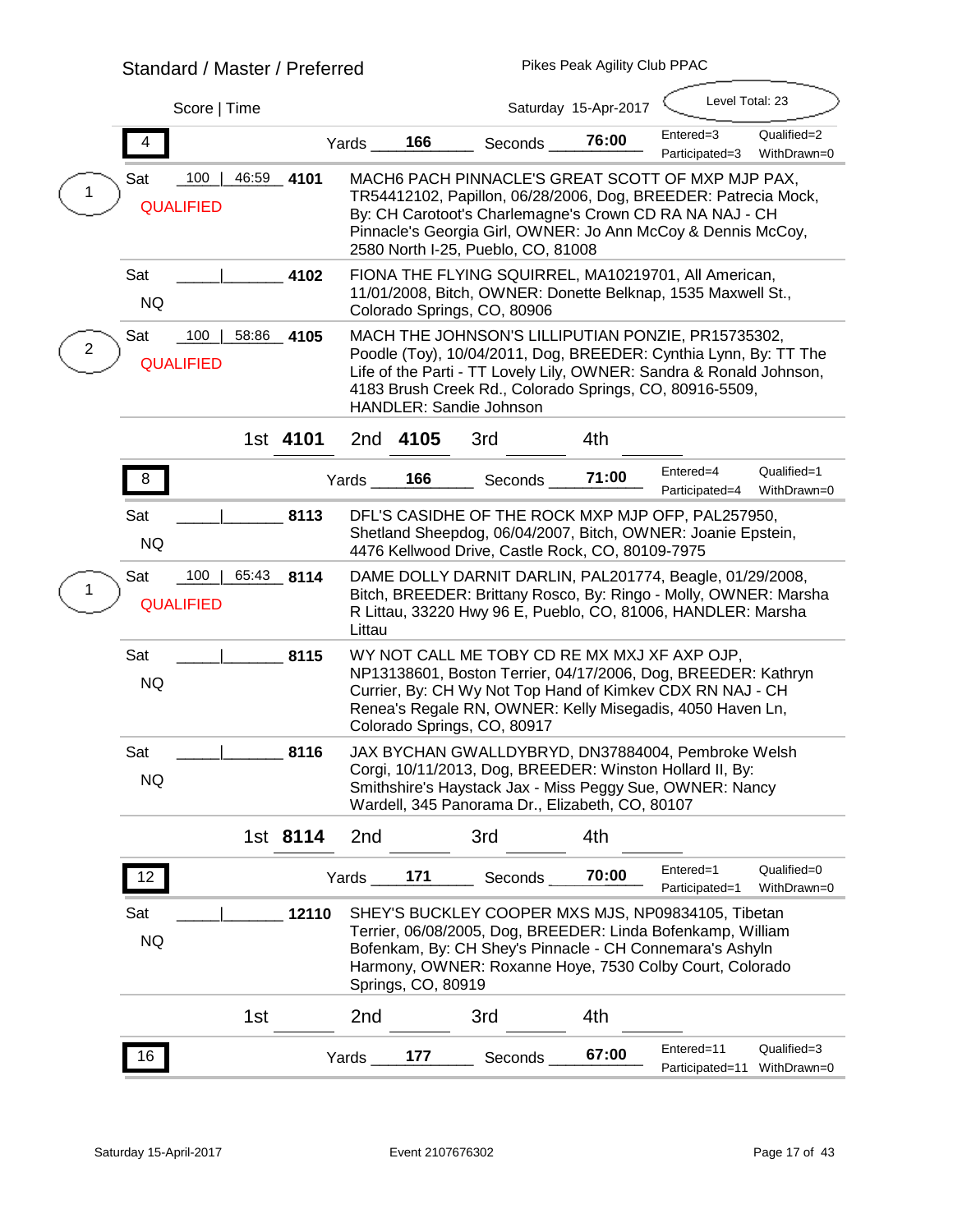| Score   Time                                                     | Level Total: 23<br>Saturday 15-Apr-2017                                                                                                                                                                                                                                                                   |
|------------------------------------------------------------------|-----------------------------------------------------------------------------------------------------------------------------------------------------------------------------------------------------------------------------------------------------------------------------------------------------------|
| Sat<br>16104<br><b>NQ</b>                                        | STARZ ONE LUCKY BUG MX MXJ, SR51991701, Retriever<br>(Golden), 05/05/2008, Bitch, BREEDER: Catherine Bourland, By:<br>AUST CH Maetyme Aramis - CH Starz Gowing Solo OA OAJ,<br>OWNER: Catherine Bourland, 10333 Galatia Ct., Longmont, CO,                                                                |
| <b>Sat</b><br>16105<br><b>NQ</b>                                 | 3M'S BUCK AND ROSE'S SHAM CGC OAP AJP, DN32400708,<br>Miniature American Shepherd, 05/14/2011, Bitch, BREEDER: Leanne<br>Flowers DVM, By: CBR 3M's Buck A Little Bit - 3M's McKenna's<br>Special Rose, OWNER: Sandra Vanni, 8751 Antlers Trail, Salida, CO,<br>81201-9766                                 |
| <b>Sat</b><br>16108<br><b>NQ</b>                                 | MACH2 INTRIGUE'S IN LIKE FL'N MXF T2B CGC, ILP153338,<br>Border Collie, 07/04/2004, Dog, BREEDER: Unknown, By: Unknown -<br>Unknown, OWNER: Norman Lende, 8866 E. Easter Ave., Centennial,<br>CO, 80112-1814, HANDLER: Norm Lende                                                                         |
| <b>Sat</b><br>16112<br><b>NQ</b>                                 | DREAMSHOT FLYN'ICE COLD MX AXJ XF, DN29270104,<br>Australian Shepherd, 06/14/2010, Dog, BREEDER: Mark Kuznitz, By:<br>Ad Astra Danger Zone - Just Plain Cougar, OWNER: Twila J. Becker,<br>8725 Little Bluestem Way, Parker, CO, 80134-8920, HANDLER: Twila<br><b>Becker</b>                              |
| <b>Sat</b><br>16117<br><b>NQ</b>                                 | PANCHO FRANCISCO FORSYTH, PAL250935, Border Collie,<br>11/01/2007, Dog, BREEDER: Unknown, By: Unknown - Unknown,<br>OWNER: Michael & Malissa Forsyth, 5869 W. Fair Dr., Littleton, CO,<br>80123                                                                                                           |
| Sat<br>16132<br><b>NQ</b>                                        | GCH CLAIRMOND'S BECAUSE I SAID SO! RA AX MXJ MXB NF,<br>DN34022702, Belgian Tervuren, 05/08/2012, Bitch, BREEDER: Susan<br>Forbes, By: CH Axel Du Voie De Louve - GCH Cachet Noir Why Can't<br>1?, OWNER: James R. & Judith A. Veale, 11610 Old Pueblo Road,<br>Fountain, CO, 80817, HANDLER: Randy Veale |
| Sat<br>16133<br><b>NQ</b>                                        | MACH REMINGTON STEAL MY HEART, ILP159906, Border Collie,<br>08/19/2006, Dog, BREEDER: Unknown, By: Unknown - Unknown,<br>OWNER: Dawn Griebelbauer, 9555 Bennison Terrace, Black Forest,<br>CO, 80908-4422                                                                                                 |
| 100<br>51:36<br>Sat<br>16135<br>$\mathbf{2}$<br><b>QUALIFIED</b> | MACH PACH PIKES PEAK'S BRECKEN DAYLIGHT, SR29555005,<br>Retriever (Labrador), 09/26/2005, Bitch, BREEDER: Jeremy Reed &<br>Mark Larez, By: CH Pikes Peak Rocky Mt. High - Bmtn Blue's<br>Amaizing Grace, OWNER: Bridget Schawe-Green, 6115 Waterfall<br>Loop, Manitou Springs, CO, 80829                  |
| 100<br>37:79 16136<br><b>Sat</b><br>1<br><b>QUALIFIED</b>        | MACH HOB NOB INCREDIBLE JOURNEY, DN13048504, Border<br>Collie, 12/17/2005, Dog, BREEDER: Janice DeMello, By: DC Hob Nob<br>Odyssyey CD - HC Hob Nob Red Tag Special AX AXJ, OWNER: Mary<br>Dougherty, 4975 Milne Road, Colorado Springs, CO, 80930                                                        |
| <b>Sat</b><br>16137<br><b>NQ</b>                                 | MELIAN, PAL256638, Retriever (Labrador), 05/24/2010, Bitch,<br>OWNER: LeNore A. Ralston, 1168 White Stone Way, Fountain, CO,<br>80817, HANDLER: LeNore Ralston                                                                                                                                            |
| 100<br><b>Sat</b><br>57:89<br>16138<br>3<br><b>QUALIFIED</b>     | STARZ UNFORGETTABLE FIRE MX MXJ, SR67253404, Retriever<br>(Golden), 03/17/2011, Bitch, BREEDER: Catherine Bourland, By: CH<br>OTCH CT Highmark Mirasol Once A Knight JH MX MXJ - Starz<br>Serendipity JH, OWNER: Catherine Bourland, 10333 Galatia Ct.,<br>Longmont, CO, 80503                            |
| 1st 16136                                                        | 2nd 16135<br>3rd 16138<br>4th                                                                                                                                                                                                                                                                             |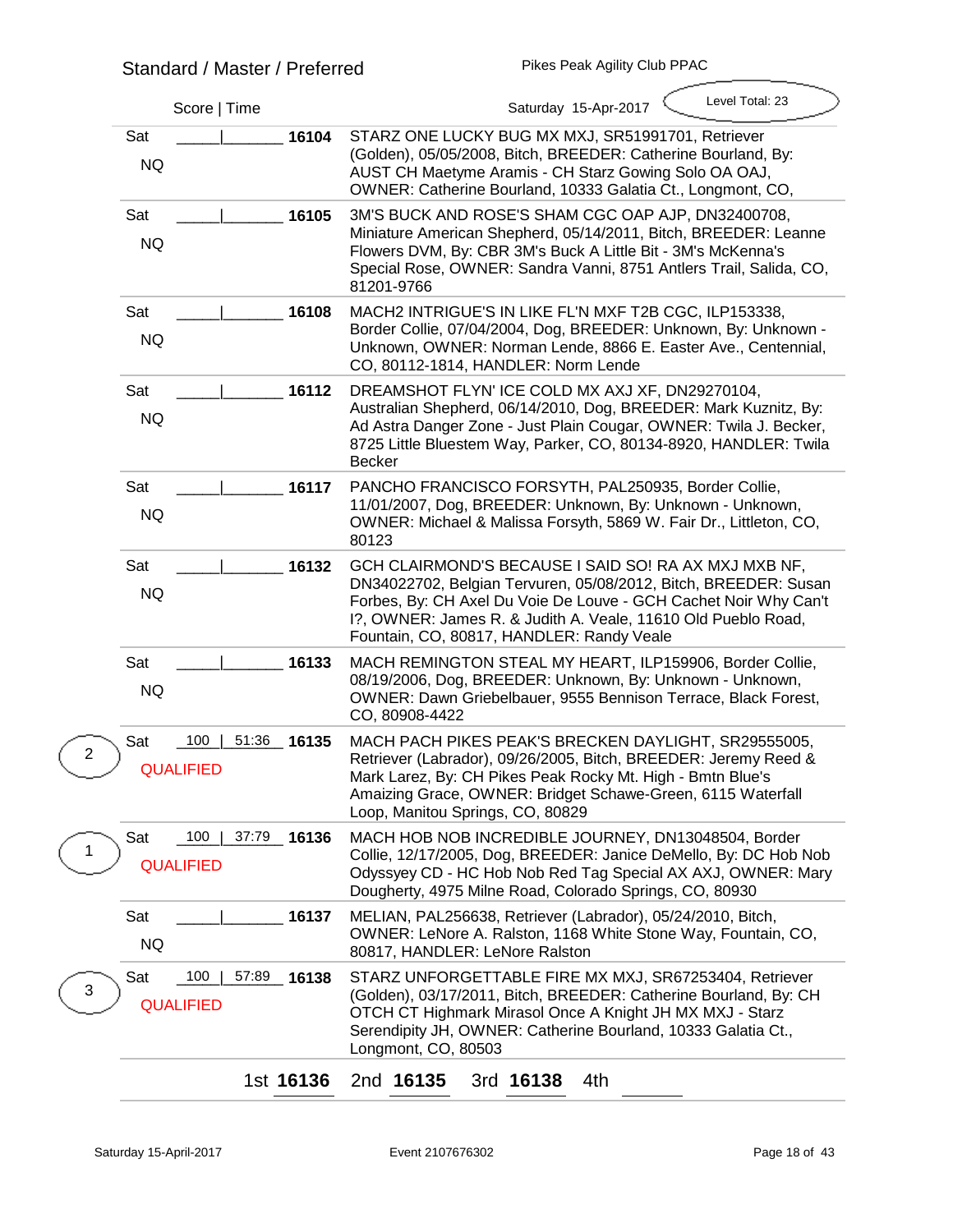## **Standard / Master / Preferred**

|                                       | Score   Time |           |       |     |                                             | Saturday 15-Apr-2017 | Level Total: 23                                                                                                                                                                                                                                                                                                                                                                   |                            |
|---------------------------------------|--------------|-----------|-------|-----|---------------------------------------------|----------------------|-----------------------------------------------------------------------------------------------------------------------------------------------------------------------------------------------------------------------------------------------------------------------------------------------------------------------------------------------------------------------------------|----------------------------|
| 20                                    |              |           | Yards | 177 | <b>Seconds</b>                              | 71:00                | Entered=3<br>Participated=3                                                                                                                                                                                                                                                                                                                                                       | Qualified=1<br>WithDrawn=1 |
| <b>Sat</b><br><b>AIS</b>              |              | 20105     |       |     | Struthers Loop, Colorado Springs, CO, 80921 |                      | <b>GCHB VOYAGER'S CHARMED AND DANGEROUS CD RN SH MX</b><br>MXJ, SR61048601, Pointer (German Shorthaired), 02/26/2010, Bitch,<br>BREEDER: Karen Rooks Nauer, David Nauer, Dee Stelmach, By: CH<br>Serakraut Breaknrules Coronet - CH Stelor's Reign of Rara TD JH OA<br>OAJ NAP NJP, OWNER: Karen Rooks Nauer & David Nauer, 620                                                   |                            |
| <b>Sat</b><br>100<br><b>QUALIFIED</b> | 44:15        | 20107     |       |     | 80831, HANDLER: Kennette Mabbitt            |                      | MACH2 FLYING WITH CUSTER ON NITROUS, SR59754305,<br>Retriever (Labrador), 09/24/2009, Dog, BREEDER: Kyle Fenner, By:<br>Eichhorns Monster Buck - Eichhorn's Pink Water Lilly, OWNER:<br>Kennette & Michael Mabbitt, 5930 Good Fortune Rd., Peyton, CO,                                                                                                                            |                            |
| <b>Sat</b><br><b>NQ</b>               |              | 20114     |       |     | 80921, HANDLER: David Nauer                 |                      | GCH MACH VOYAGER'S CATCH THE WIND RA JH MXS MJG MXP<br>MJP3 MJPB XF T2B, SR31149702, Pointer (German Shorthaired),<br>01/01/2006, Bitch, BREEDER: Karen Rooks Nauer, David Nauer,<br>Nancy Campbell, By: CH Stelors Final Decision - CH Homesteader's<br>Magical Dance RN JH OA OAP OAJ NJP, OWNER: Karen Rooks<br>Nauer & David Nauer, 620 Struthers Loop, Colorado Springs, CO, |                            |
| <b>Sat</b><br><b>NQ</b>               |              | 20131     | 80920 |     |                                             |                      | LINUS RE CGC OA OAJ, PAL263800, Bearded Collie, 11/22/2013,<br>Dog, OWNER: Karen Deitke, 7854 Ultra Drive, Colorado Springs, CO,                                                                                                                                                                                                                                                  |                            |
|                                       |              | 1st 20107 | 2nd   |     | 3rd                                         | 4th                  |                                                                                                                                                                                                                                                                                                                                                                                   |                            |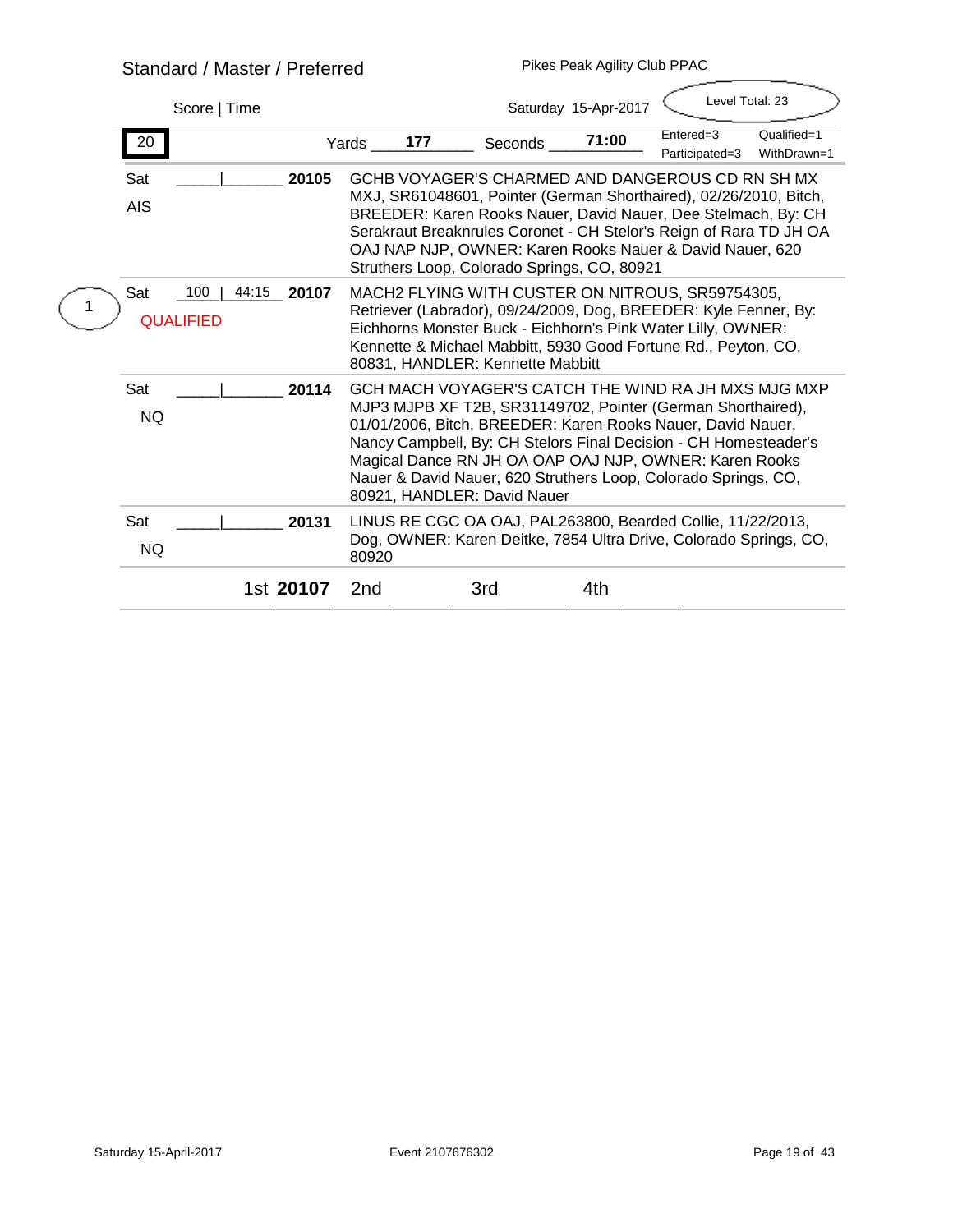# **Jumpers With Weaves / Novice A / Regular**

| Score   Time                                                |                                                                                                                                                                                                                                                                                         |                | Saturday 15-Apr-2017 | Level Total: 4              |                            |
|-------------------------------------------------------------|-----------------------------------------------------------------------------------------------------------------------------------------------------------------------------------------------------------------------------------------------------------------------------------------|----------------|----------------------|-----------------------------|----------------------------|
| 16                                                          | 102<br>Yards                                                                                                                                                                                                                                                                            | <b>Seconds</b> | 37:00                | Entered=2<br>Participated=2 | Qualified=2<br>WithDrawn=0 |
| 100<br>28:72<br>Sat<br>16114<br><b>QUALIFIED</b>            | PARADOX AUSPICIOUS COINCIDENCE ACT2, DN35504501,<br>Australian Shepherd, 11/14/2012, Bitch, BREEDER: Alison Smith, By:<br>Paradox Pop Quiz - Paradox Pajama Party, OWNER: Avadhan<br>Larson, 4855 Brown Valley Lane, Colorado Springs, CO, 80918                                        |                |                      |                             |                            |
| <b>Sat</b><br>39:10<br>98<br>16115<br>2<br><b>QUALIFIED</b> | LAZY D'S NASHVILLE STAR, PAL268935, Miniature American<br>Shepherd, 06/30/2014, Bitch, OWNER: Kelsey Berglund, 1277 S<br>Indianfield St, Bennett, CO, 80102                                                                                                                             |                |                      |                             |                            |
| 1st 16114                                                   | 2nd 16115                                                                                                                                                                                                                                                                               | 3rd            | 4th                  |                             |                            |
| 20                                                          | 107<br>Yards                                                                                                                                                                                                                                                                            | <b>Seconds</b> | 36:00                | Entered=2<br>Participated=2 | Qualified=1<br>WithDrawn=0 |
| 20137<br><b>Sat</b><br><b>NQ</b>                            | BELAY TZIGANE RA BN CGCA RATN SC, HP43805202, Whippet,<br>06/12/2012, Dog, BREEDER: Carol S. Chittiem, By: DC Belay A<br>Cirque Du Soleil - FC Belaya Mighty Like A Rose, OWNER: Pamela J<br>Rhyner, 14705 Calamity Ct, Corpus Christie, TX, 78410, HANDLER:<br><b>Pamela Rhyner</b>    |                |                      |                             |                            |
| <b>Sat</b><br>30:33<br>95<br>20144<br><b>QUALIFIED</b>      | TERRENA'S HIGH PITCHED BN RA FDCH DS RATN, HP48132006,<br>Whippet, 08/11/2014, Bitch, BREEDER: Terri Deluca & Alena Tune,<br>By: FC Mariner's Chubby Hubby MC - FC Wegner's Maverick Wild<br>Child MC, OWNER: Diane Bollinger & David Bollinger, 20263 Seneca<br>Sq, Ashburn, VA, 20147 |                |                      |                             |                            |
| 1st 20144                                                   | 2nd                                                                                                                                                                                                                                                                                     | 3rd            | 4th                  |                             |                            |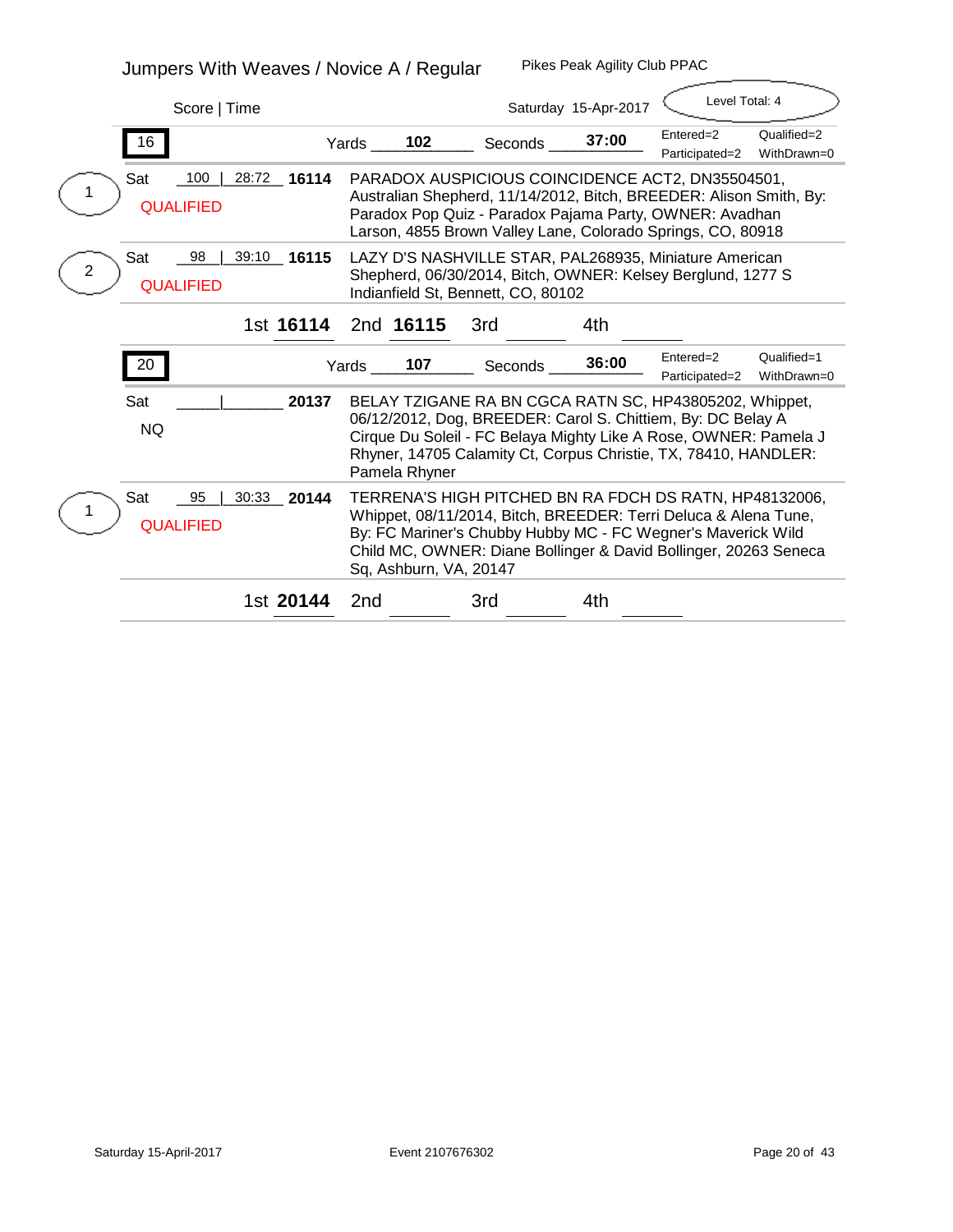| Score   Time                                        |             |        |                                                                                                                                                                                                                        |                                                                                                                                                                                                                                                                                                                      | Saturday 15-Apr-2017 | Level Total: 14             |                            |  |  |  |
|-----------------------------------------------------|-------------|--------|------------------------------------------------------------------------------------------------------------------------------------------------------------------------------------------------------------------------|----------------------------------------------------------------------------------------------------------------------------------------------------------------------------------------------------------------------------------------------------------------------------------------------------------------------|----------------------|-----------------------------|----------------------------|--|--|--|
| 12                                                  |             | Yards_ | 96                                                                                                                                                                                                                     | <b>Seconds</b>                                                                                                                                                                                                                                                                                                       | 38:00                | Entered=1<br>Participated=1 | Qualified=0<br>WithDrawn=0 |  |  |  |
| <b>Sat</b><br><b>NQ</b>                             | 12109       |        |                                                                                                                                                                                                                        | PASSPORT HAPPY DAYS, RN26001402, Minature Schnauzer,<br>10/06/2013, Dog, BREEDER: Carole Alex and Leanne Tousey, By: CH<br>ToMar's Captain Kirk - CH Elete's Autumn Thunder, OWNER: Ruth<br>Vedovelli, 7839 Taylor Circle, Larkspur, CO, 80118                                                                       |                      |                             |                            |  |  |  |
| 1 <sub>st</sub>                                     |             | 2nd    |                                                                                                                                                                                                                        | 3rd                                                                                                                                                                                                                                                                                                                  | 4th                  |                             |                            |  |  |  |
| 16                                                  |             | Yards  | 102                                                                                                                                                                                                                    | Seconds                                                                                                                                                                                                                                                                                                              | 37:00                | Entered=2<br>Participated=2 | Qualified=0<br>WithDrawn=0 |  |  |  |
| <b>Sat</b><br><b>NQ</b>                             | 16125       |        |                                                                                                                                                                                                                        | SHAKEN NOT STIRRED, SHEY'S MISS O, NP37467302, Tibetan<br>Terrier, 05/31/2014, Bitch, BREEDER: Linda Bofenkamp, By: Ivyglenn<br>Dzine Illusionish - CH Shey; s Divine Dancin in June, OWNER:<br>Roxanne Hoye, 7530 Colby Court, Colorado Springs, CO, 80919                                                          |                      |                             |                            |  |  |  |
| Sat<br><b>NQ</b>                                    | 16128       |        | PRAIRIE DOG'S HOLY COW, DN42818402, Shetland Sheepdog,<br>05/02/2015, Dog, BREEDER: Edmund A Green, By: ETGreens<br>Buster - ETGreen's Hazel, OWNER: Sandra Chiavelli, 6677 S. County<br>Rd. 157, Strasburg, CO, 80136 |                                                                                                                                                                                                                                                                                                                      |                      |                             |                            |  |  |  |
| 1st                                                 |             | 2nd    |                                                                                                                                                                                                                        | 3rd                                                                                                                                                                                                                                                                                                                  | 4th                  |                             |                            |  |  |  |
| 20                                                  |             | Yards  | 107                                                                                                                                                                                                                    | <b>Seconds</b>                                                                                                                                                                                                                                                                                                       | 36:00                | Entered=7<br>Participated=6 | Qualified=3<br>WithDrawn=0 |  |  |  |
| Sat<br>100<br><b>QUALIFIED</b>                      | 23:76 20113 |        |                                                                                                                                                                                                                        | GRAND PRIX'S AWESOME GEM, HP41502902, Whippet,<br>09/22/2011, Bitch, BREEDER: Wendy Gay, By: CH Tangens the<br>Maverick Cosmonaut - CH Grand Prix's Honey Pie, OWNER: Wendy<br>Gay & Maria Shorey, 61 Carpenter Dr, Hollister, CA, 95023                                                                             |                      |                             |                            |  |  |  |
| Sat<br><b>Absent</b>                                | 20126       |        | Golden, CO, 80401                                                                                                                                                                                                      | EAUCHIEN'S TALLULAH RISING, WS43366510, Portuguese Water<br>Dog, 11/19/2012, Bitch, BREEDER: June Poplack & Leslie<br>McCracken, By: CH Sandstone's Ziggy Stardust - CH Eauchien's Ma'<br>Oz Tzur, OWNER: Ellie Chiampa & Tim Lohrenz, 578 Eagle Nest Ct.,                                                           |                      |                             |                            |  |  |  |
| 95<br>30:49<br><b>Sat</b><br>3<br><b>QUALIFIED</b>  | 20134       |        |                                                                                                                                                                                                                        | AMBERWIND & HAMRYA FLYING SOLO SC, HP43712101,<br>Whippet, 09/05/2012, Dog, BREEDER: Susan Mallonne / D Lynch,<br>By: GCHB Windborn n Oxford Twilight at Starline SC - GCHS DC<br>Hamrya's Wicked Storm at Amberwind SC, OWNER: Susan<br>Mallonee/Peter Sorensen, 56887 E 41st Ave, Strasburg, CO, 80136             |                      |                             |                            |  |  |  |
| Sat<br><b>NQ</b>                                    | 20138       |        |                                                                                                                                                                                                                        | RAGTYME CATCHING FIRE CGC, DN33710002, Bearded Collie,<br>03/23/2012, Bitch, BREEDER: Lynn A. & Vincent Zagarella, By: GCH<br>Ragtyme What Goes Around - Ragtyme Unbreak My Heart, OWNER:<br>Helen O'Connor, G. Wall, Lzagarella & V. Zagarella, 1104 E. Ivory<br>Drive, Pueblo West, CO, 81007, HANDLER: Mike Mccoy |                      |                             |                            |  |  |  |
| Sat<br><b>NQ</b>                                    | 20143       |        |                                                                                                                                                                                                                        | TIMBEREE STEVENCREEK RIVER OF AEDAN, SR71897502,<br>Retriever (Golden), 03/19/2012, Dog, BREEDER: Sandra McFarland,<br>By: Linigor Macallan CDX JH AXP AJP - Timberee Sara N Dippity CD,<br>OWNER: Kathryn A. Bullock & Sandra McFarland, 19335 Aspenwood<br>Drive, Monument, CO, 80132                              |                      |                             |                            |  |  |  |
| <b>Sat</b><br>100<br>24:66<br>2<br><b>QUALIFIED</b> | 20147       |        |                                                                                                                                                                                                                        | HYFLYTE STANDN OVATION, HP49622305, Whippet, 02/09/2015,<br>Bitch, BREEDER: Helen Ferguson, By: Dominos Play It Again -<br>Whispers RRRoll Up The Rim, OWNER: Helen Ferguson, 8 Fernbank<br>Road, Brampton, ON, Canada, L6T-2G9                                                                                      |                      |                             |                            |  |  |  |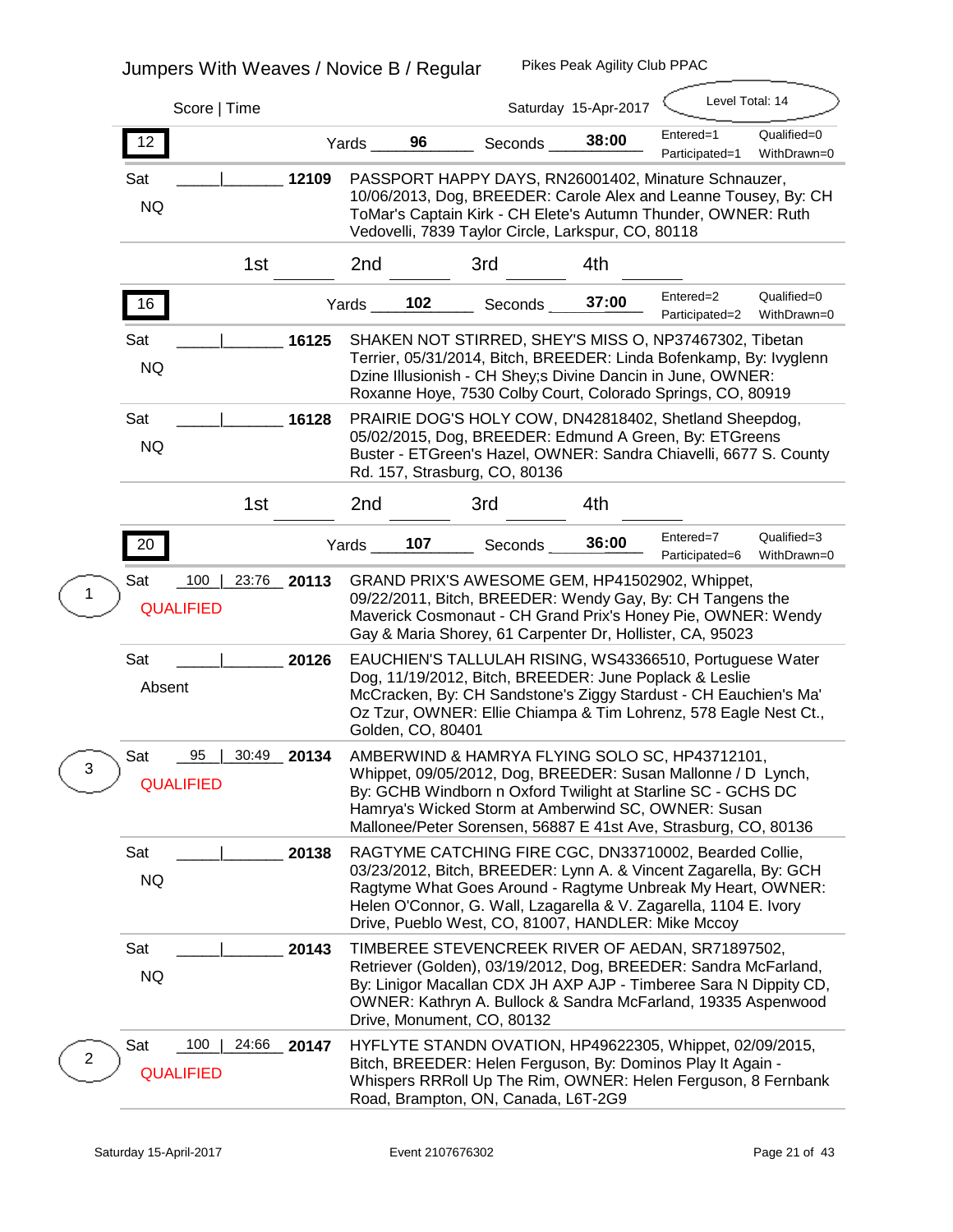|              | Score   Time                                            | Level Total: 14<br>Saturday 15-Apr-2017                                                                                                                                                                                                                                                                                                                                        |
|--------------|---------------------------------------------------------|--------------------------------------------------------------------------------------------------------------------------------------------------------------------------------------------------------------------------------------------------------------------------------------------------------------------------------------------------------------------------------|
|              | Sat<br>20150<br><b>NQ</b>                               | SURREYHILL DIABLESSE THE MOREL OF THE STORY SC RN NA<br>CGC ACT2, HP37461006, Whippet, 04/13/2010, Dog, BREEDER:<br>Karen Bowers Lee, Leila Anichini, By: Tangens The Maverick<br>Cosmonaut - Diablesse Surrey Hill Say Yaha, OWNER: Lauri Austin &<br>March Stumbo, 592 Pulis Ave, Mahwah, NJ, 07430                                                                          |
|              | 1st 20113                                               | 2nd 20147<br>3rd 20134<br>4th                                                                                                                                                                                                                                                                                                                                                  |
|              | 24                                                      | Qualified=2<br>Entered=4<br>38:00<br>107<br>Yards<br><b>Seconds</b><br>Participated=4<br>WithDrawn=0                                                                                                                                                                                                                                                                           |
|              | 100<br><b>Sat</b><br>38:42<br>24104<br><b>QUALIFIED</b> | GCHS WILD WIND'S DON'T STOP BELIEVING CD RN,<br>DN30070001, Collie (Smooth), 12/15/2010, Bitch, BREEDER: Michelle<br>& Laura Bergstraser, By: GCHB Wild Wind's Tell Me No Lies RN - CH<br>Cyndella's Wild Wind Centerfold CD PT RA, OWNER: Michelle &<br>Laura Bergsraser & Annessa Towell, 2530 S. Meridian Rd., Colorado<br>Springs, CO, 80929, HANDLER: Shelley Bergstraser |
| $\mathbf{2}$ | <b>Sat</b><br>93<br>40:25<br>24113<br><b>QUALIFIED</b>  | HI-STAR ALL IN THE NICK OF TIME CD GN RA DM CGC,<br>SR78432804, Retriever (Golden), 06/29/2013, Dog, BREEDER: Sally<br>Sherman & Bruce Sherman, By: MACH4 High Times Cool Hand Luke<br>CD GO RN MXG MJG XF - OTCH Hi-Star Shine the Light UD OM1<br>GO RN MX MXJ NF, OWNER: Georgeann Steffens, 2060 Manning<br>Way, Colorado Springs, CO, 80919-4833                          |
|              | <b>Sat</b><br>24114<br><b>NQ</b>                        | <b>BIJOULUISANT STARRCREEK BLCKCAT HIGH VELOCITY</b><br>MISSILE, DN44130904, Belgian Tervuren, 07/05/2015, Dog,<br>BREEDER: S. Webb/L. Webb/C. Mednick, By: Bastdal's Ymer - Bijou<br>Luisant Juno Moneto at Starr Creek, OWNER: Katherine Shogren/S.<br>Webb/L. Webb/C. Mednick, 4708 Mist SQ, Colorado Springs, CO,<br>80918                                                 |
|              | <b>Sat</b><br>24115<br><b>NQ</b>                        | HH-AVARI LOUISIANAHOTSAUCE, HP49641205, Whippet,<br>05/17/2015, Dog, BREEDER: Lynn Sawyer & M.E. Robin Barry, By:<br>HH Nobiz Like Showbiz - HH Avari Derby Kitten, OWNER: Alice<br>Lubbers, 3527 Leighton Hall Ct., Tallahassee, FL, 32309                                                                                                                                    |
|              | 1st 24104                                               | 2nd 24113<br>3rd<br>4th                                                                                                                                                                                                                                                                                                                                                        |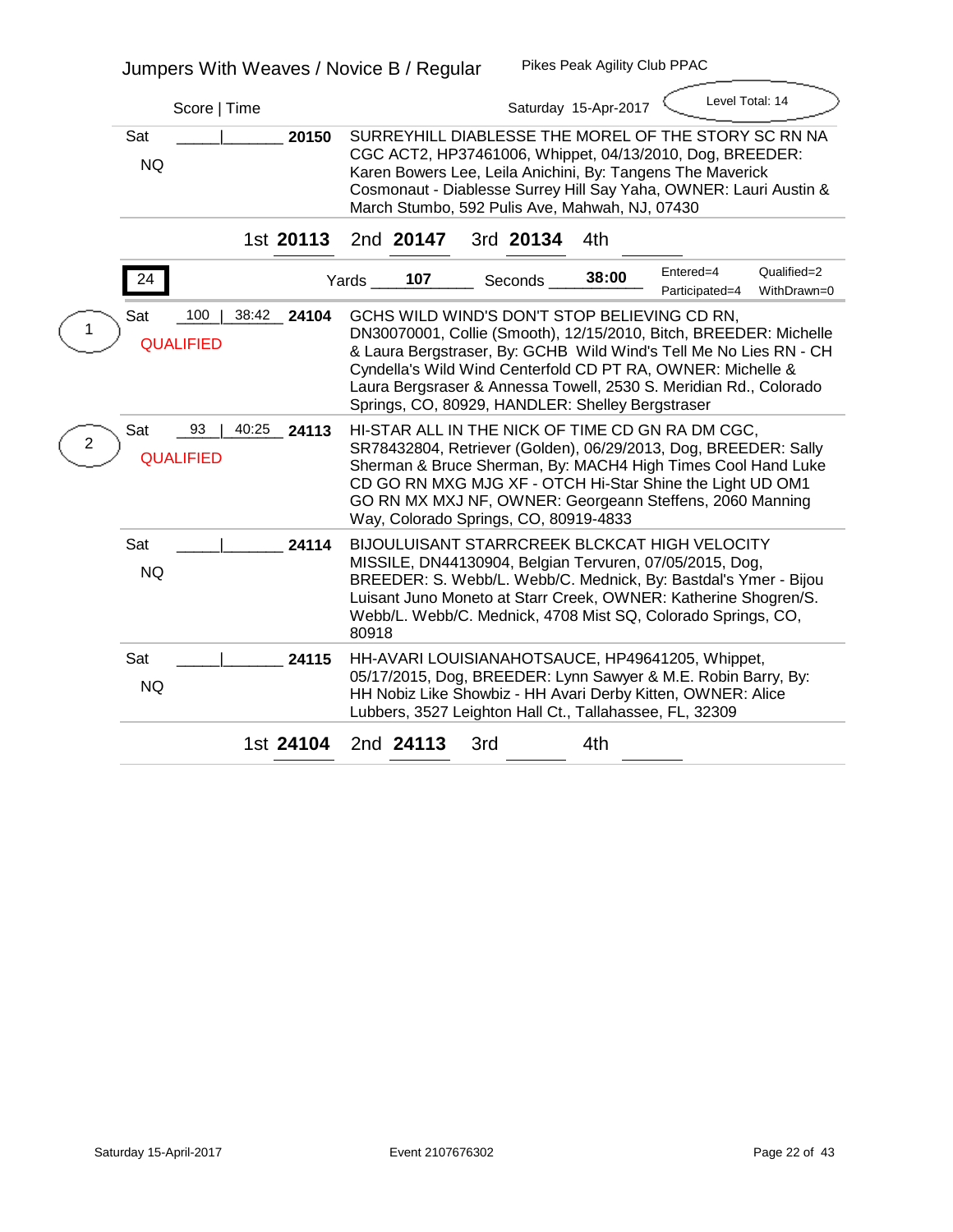# **Jumpers With Weaves / Open / Regular**

|   | Score   Time                          |           |           |                                                                                                                                                                                                                                                                                                                                              |                             |                                     | Saturday 15-Apr-2017                               | Level Total: 13                                                                                                                                                                                                                                                                                                                  |                            |  |  |
|---|---------------------------------------|-----------|-----------|----------------------------------------------------------------------------------------------------------------------------------------------------------------------------------------------------------------------------------------------------------------------------------------------------------------------------------------------|-----------------------------|-------------------------------------|----------------------------------------------------|----------------------------------------------------------------------------------------------------------------------------------------------------------------------------------------------------------------------------------------------------------------------------------------------------------------------------------|----------------------------|--|--|
|   | 12                                    |           |           | Yards                                                                                                                                                                                                                                                                                                                                        | 121                         | <b>Seconds</b>                      | 40:00                                              | Entered=3<br>Participated=3                                                                                                                                                                                                                                                                                                      | Qualified=1<br>WithDrawn=0 |  |  |
|   | 100<br><b>Sat</b><br><b>QUALIFIED</b> | 33:68     | 12101     | IKON BLACK SAMBUCA OF TUMBLEWEED NAJ, NP33661302,<br>Lowchen, 12/12/2012, Bitch, BREEDER: Bevalyn Iverson & Eric<br>Iverson & Lyle Harding & Richard Hard, By: CH Ikon Ropin The Wind<br>Of Tumbleweed - Ikon Just Pure Magic, OWNER: Joni & Roger<br>Weed, 19775 Book Drive, Colorado Springs, CO, 80930-9510,<br><b>HANDLER: Joni Weed</b> |                             |                                     |                                                    |                                                                                                                                                                                                                                                                                                                                  |                            |  |  |
|   | Sat<br><b>NQ</b>                      |           | 12111     |                                                                                                                                                                                                                                                                                                                                              |                             | St., Colorado Springs, CO, 80911    |                                                    | SAFRANNE MISTER SWIFT BLUE BOY, PR16655202, Poodle<br>(Minature), 11/26/2012, Dog, BREEDER: Estelle L. Kapsner, By: CH<br>Safranne Silver Sails on the Horizon CD RA NA NAJ - CH Safranne<br>Surprise Package Miata, OWNER: Karen Blatchford, 6280 Gossamer                                                                      |                            |  |  |
|   | Sat<br><b>NQ</b>                      |           | 12104     |                                                                                                                                                                                                                                                                                                                                              |                             |                                     | Pine Dr, Elbert, CO, 80106, HANDLER: Cody Crumpler | PURE COUNTRY'S PIPEN HOT SENSATION, NP38431604, Boston<br>Terrier, 10/30/2014, Bitch, BREEDER: Karen Pogue, By: JK Pogues<br>Red Rock - JK Pogues Panda, OWNER: Tina Crumpler, 13950 Windy                                                                                                                                       |                            |  |  |
|   |                                       | 1st 12101 |           | 2nd                                                                                                                                                                                                                                                                                                                                          |                             | 3rd                                 | 4th                                                |                                                                                                                                                                                                                                                                                                                                  |                            |  |  |
|   | 16                                    |           |           | Yards                                                                                                                                                                                                                                                                                                                                        | 128                         | <b>Seconds</b>                      | 39:00                                              | Entered=2<br>Participated=1                                                                                                                                                                                                                                                                                                      | Qualified=1<br>WithDrawn=0 |  |  |
|   | <b>Sat</b><br><b>Absent</b>           |           | 16107     |                                                                                                                                                                                                                                                                                                                                              |                             |                                     | Horacek, 4957 N St. Hwy 65, Sedalia, CO, 80135     | PANTHERA'S SHOOT FOR THE MOON, DN40426605, Shetland<br>Sheepdog, 08/14/2014, Dog, BREEDER: Jamie Horacek, By: Coastal<br>Halycon Lighten Up - Panthera's Menagerie, OWNER: Jamie                                                                                                                                                 |                            |  |  |
|   | <b>Sat</b><br>95<br><b>QUALIFIED</b>  | 37:83     | $\_16113$ |                                                                                                                                                                                                                                                                                                                                              |                             |                                     | Pueblo, CO, 81006, HANDLER: Marsha Littau          | SOUTH PARK SARA, PAL265826, Australian Cattle Dog,<br>07/17/2014, Bitch, OWNER: Marsha R Littau, 33220 Hwy 96 E,                                                                                                                                                                                                                 |                            |  |  |
|   |                                       | 1st 16113 |           | 2nd                                                                                                                                                                                                                                                                                                                                          |                             | 3rd                                 | 4th                                                |                                                                                                                                                                                                                                                                                                                                  |                            |  |  |
|   | 20                                    |           | Yards     |                                                                                                                                                                                                                                                                                                                                              | 135                         | <b>Seconds</b>                      | 39:00                                              | Entered=7<br>Participated=7                                                                                                                                                                                                                                                                                                      | Qualified=1<br>WithDrawn=0 |  |  |
| 1 | 100<br><b>Sat</b><br><b>QUALIFIED</b> | 29:72     | 20101     |                                                                                                                                                                                                                                                                                                                                              |                             |                                     |                                                    | CROWN POINT MISS EMMI LOU WHO, DN34693003, Australian<br>Shepherd, 08/17/2012, Bitch, BREEDER: Kaye Harris, By: Crown<br>Point Ace High Slick - Crown Point Flamen Aces W/Grit, OWNER:<br>Sue Weinroth, 7211 Rainbow Creek Rd, Sedalia, CO, 80135                                                                                |                            |  |  |
|   | <b>Sat</b><br><b>NQ</b>               |           | 20102     |                                                                                                                                                                                                                                                                                                                                              | <b>HANDLER: Rory Becker</b> |                                     |                                                    | SPRING FEVER LET THE GOOD TIMES ROLL, DN41791703,<br>Australian Shepherd, 11/14/2014, Bitch, BREEDER: Katelyn Scott &<br>Sherrie Scott, By: CH Spring Fever The Chase Is On CD NA - Spring<br>Fevers Prayers N Promises, OWNER: Rory Bekcer & Twila Becker &<br>Katelyn Scott, 8725 Little Bluestem Way, Parker, CO, 80134-8920, |                            |  |  |
|   | Sat<br><b>NQ</b>                      |           | 20108     |                                                                                                                                                                                                                                                                                                                                              |                             | <b>HANDLER: Shelley Bergstraser</b> |                                                    | CH WILD WIND'S DEUCES ARE WILD CD HXAX HIAD NA NAJ RA,<br>DN27588201, Collie (Smooth), 03/15/2010, Bitch, BREEDER: Michelle<br>& Laura Bergstraser, By: CH Wild Wind's Heavy Metal - CH Wild<br>Wind's Just Push Play DX< HIAd HXAs RA NAJ, OWNER: Michelle<br>Bergstraser, 2530 S. Meridian Rd., Colorado Springs, CO, 80929,   |                            |  |  |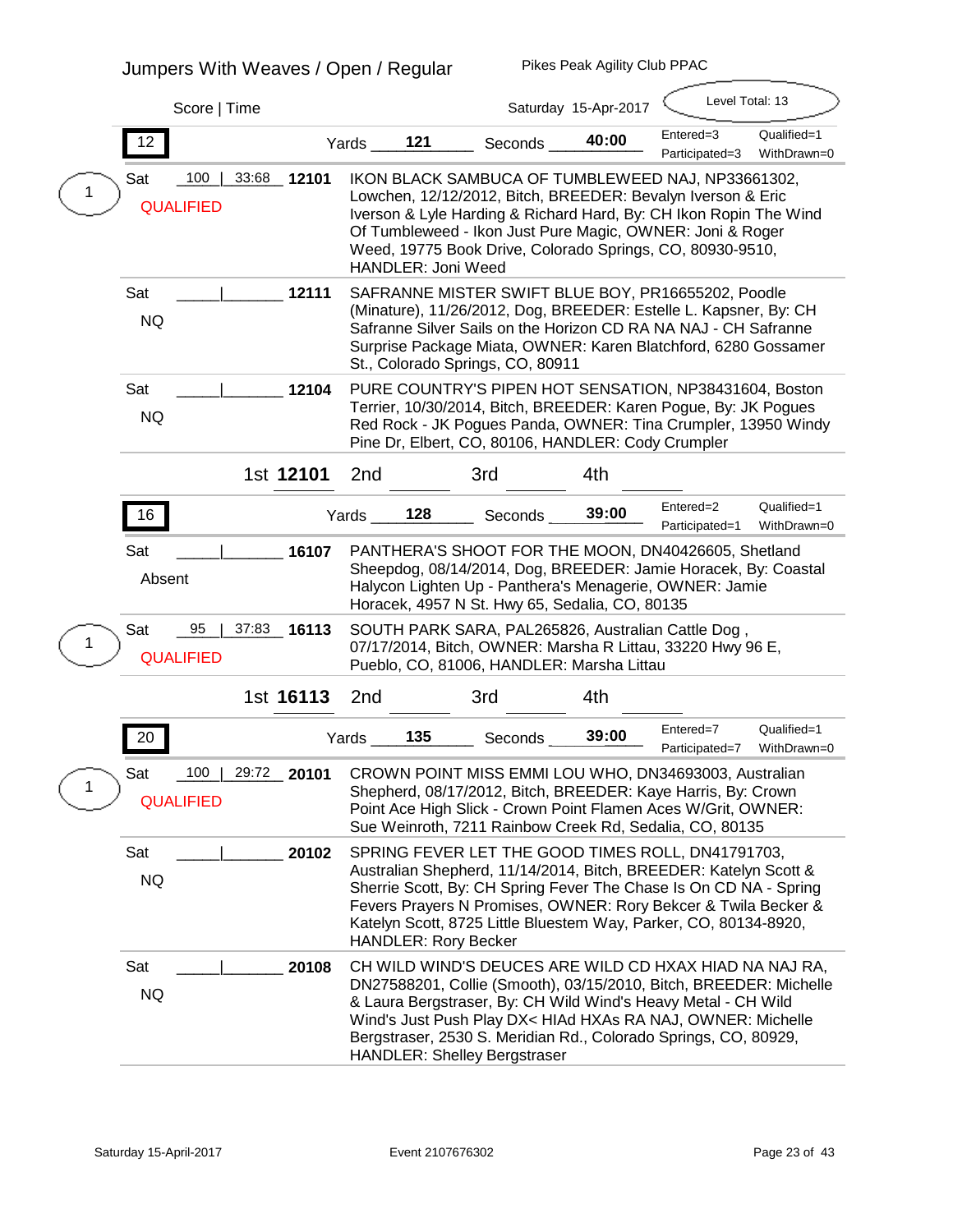| Score   Time                     |                 |                                                                                                                                                                                                                                                                                                                     | Saturday 15-Apr-2017 | Level Total: 13             |                            |  |  |  |  |
|----------------------------------|-----------------|---------------------------------------------------------------------------------------------------------------------------------------------------------------------------------------------------------------------------------------------------------------------------------------------------------------------|----------------------|-----------------------------|----------------------------|--|--|--|--|
| <b>Sat</b><br>20109<br><b>NQ</b> |                 | PRESTIGE'S FLASHY LI'L DANCER, DN39617504, Australian<br>Shepherd, 10/18/2013, Dog, BREEDER: Hadley Bean, By: Prestige<br>American Made - Prestige's Wild Flower, OWNER: Janyce L. Fritchle,<br>PO Box 38215, Colorado Springs, CO, 80937, HANDLER: Jan Fritchle                                                    |                      |                             |                            |  |  |  |  |
| <b>Sat</b><br>20133<br><b>NQ</b> |                 | <b>WOODBE'S SUNNY SUNDAE SENSATION, NOTGIVEN, Whippet,</b><br>04/12/2014, Bitch, BREEDER: Julie E. Weir & Antonio J. Ramos, By:<br>Kentfield's Infinite Sunshine - Notorious Poeta Vanilla Fudge,<br>OWNER: Charlene Chaney, 9646 Ravensway Dr, Dallas, TX, 75238                                                   |                      |                             |                            |  |  |  |  |
| 20142<br><b>Sat</b><br><b>NQ</b> |                 | <b>RUFFWINDS RUNNING ON HIGH OCTANE, SR77625906, Retriever</b><br>(Labrador), 05/15/2013, Bitch, BREEDER: Jeff Rooney, By: Black<br>Forest Titan of Ruffwinds - Upland Good Golly Mis Molly, OWNER:<br>Kennette & Michael Mabbitt, 5930 Good Fortune Rd., Peyton, CO,<br>80831, HANDLER: Michael Mabbitt            |                      |                             |                            |  |  |  |  |
| <b>Sat</b><br>20149<br><b>NQ</b> |                 | FC WOODBE HARNESSING THE SUN & STARS, HP47303607,<br>Whippet, 04/12/2014, Bitch, BREEDER: Julie Weir & Antonio Rames,<br>By: Kentfield's Infinite Sunshine - Notorious Pocta Vanilla Fudge,<br>OWNER: Carrie Burns, 3517 Christy Ridge Rd., Sedalia, CO, 80135                                                      |                      |                             |                            |  |  |  |  |
| 1st 20101                        | 2 <sub>nd</sub> | 3rd                                                                                                                                                                                                                                                                                                                 | 4th                  |                             |                            |  |  |  |  |
| 24                               | 135<br>Yards    | <b>Seconds</b>                                                                                                                                                                                                                                                                                                      | 41:00                | Entered=1<br>Participated=1 | Qualified=0<br>WithDrawn=0 |  |  |  |  |
| <b>Sat</b><br>24107<br><b>NQ</b> |                 | GCH VOYAGER'S HOT PURSUIT JH OA NAJ, SR75439606, Pointer<br>(German Shorthaired), 11/05/2012, Dog, BREEDER: Karen Rooks<br>Nauer and David Nauer, By: CH Rofyalwyn Classic Blues - GCH<br>Voyager's Windtorm TD, OWNER: Karen Rooks Nauer, 620 Struthers<br>Loop, Colorado Springs, CO, 80921, HANDLER: David Nauer |                      |                             |                            |  |  |  |  |
| 1st                              | 2nd             | 3rd                                                                                                                                                                                                                                                                                                                 | 4th                  |                             |                            |  |  |  |  |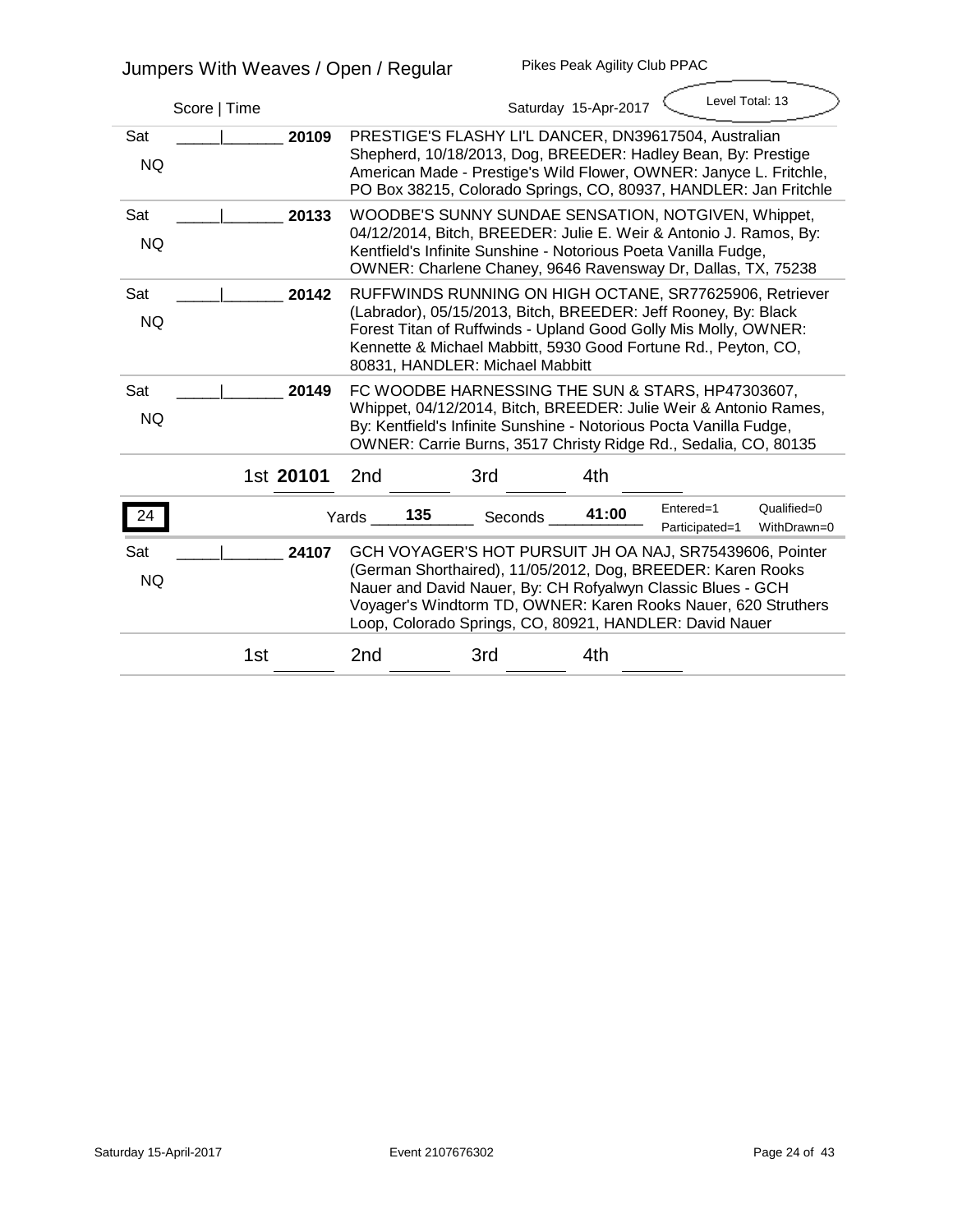# **Jumpers With Weaves / Excellent / Regular**

|                         |                 |       |       |     |                                                                                                                                                                                                                                                                                                                    |                      | Level Total: 7              |                            |
|-------------------------|-----------------|-------|-------|-----|--------------------------------------------------------------------------------------------------------------------------------------------------------------------------------------------------------------------------------------------------------------------------------------------------------------------|----------------------|-----------------------------|----------------------------|
|                         | Score   Time    |       |       |     |                                                                                                                                                                                                                                                                                                                    | Saturday 15-Apr-2017 |                             |                            |
| 12                      |                 |       | Yards | 141 | <b>Seconds</b>                                                                                                                                                                                                                                                                                                     | 43:00                | Entered=1<br>Participated=1 | Qualified=0<br>WithDrawn=0 |
| Sat<br><b>NQ</b>        |                 | 12108 |       |     | CH ARTISTRY'S FLYING FINN, NP34645703, Boston Terrier,<br>06/08/2013, Dog, BREEDER: Susan Herber & Gary Herber, By: GCH<br>Motif's Unstoppable At Rio - Artistry's Ellie Maybe A Monet, OWNER:<br>Kelly Misegadis, 4050 Haven Ln, Colorado Springs, CO, 80917                                                      |                      |                             |                            |
|                         | 1st             |       | 2nd   |     | 3rd                                                                                                                                                                                                                                                                                                                | 4th                  |                             |                            |
| 16                      |                 |       | Yards | 147 | Seconds                                                                                                                                                                                                                                                                                                            | 42:00                | Entered=1<br>Participated=1 | Qualified=0<br>WithDrawn=0 |
| Sat<br><b>NQ</b>        |                 | 16106 |       |     | ALFHEIM'S I WANT TO BELIEVE NF SC NA OAJ NF, TS06240602,<br>Italian Greyhound, 08/25/2011, Dog, BREEDER: Avery J McLeao &<br>Stephanie McLeod, By: Alfheim's Press Your Luck - Logos Sin Tax,<br>OWNER: Gayle Irani, 5860 Daltry Lane, Colorado Springs, CO, 80906                                                 |                      |                             |                            |
|                         | 1 <sub>st</sub> |       | 2nd   |     | 3rd                                                                                                                                                                                                                                                                                                                | 4th                  |                             |                            |
| 20                      |                 |       | Yards | 152 | <b>Seconds</b>                                                                                                                                                                                                                                                                                                     | 41:00                | Entered=4<br>Participated=4 | Qualified=0<br>WithDrawn=0 |
| Sat<br><b>NQ</b>        |                 | 20106 |       |     | WHISPERS RRROLL UP THE RIM, HP41555905, Whippet,<br>09/09/2011, Bitch, BREEDER: Patrisha Munnikhuyson, By: Orun's<br>Whispering Power Ranger - Whispers Cream, OWNER: Helen<br>Ferguson, 8 Fernbank Road, Brampton, ON, Canada, L6T-2G9                                                                            |                      |                             |                            |
| <b>Sat</b><br><b>NQ</b> |                 | 20110 |       |     | PIPER2, PAL256823, Border Collie, 09/19/2010, Bitch, OWNER:<br>Ginger Littleton, 675 Big Valley Dr., Colorado Springs, CO, 80919                                                                                                                                                                                   |                      |                             |                            |
| Sat<br><b>NQ</b>        |                 | 20116 |       |     | PEACHEY TWILIGHT TUCKER, DN36921103, Border Collie,<br>06/13/2013, Dog, BREEDER: Robert Peachey/Katherine Peachey, By:<br>Razzel Dazzel for Gforce - Avatar Bayshore Twilight, OWNER:<br>Kathryn M. Craig, 2860 Central Ave, Canon City, CO, 81212-9191                                                            |                      |                             |                            |
| <b>Sat</b><br><b>NQ</b> |                 | 20121 | 78753 |     | SHAMASAN TRAVLIN' THE ROAD LESS TRAVELED SC NA OAJ<br>OF BCAT, HP48339204, Whippet, 09/07/2014, Bitch, BREEDER:<br>Phoebe Booth & Jill Davies & Martie Boyer, By: CH Shamasan A Kind<br>Of Magic - GCH Shamasan Island Of Imagination, OWNER: Wendy<br>Hodges and Terry Schwartzman, 11404 Oakwood Dr, Austin, TX, |                      |                             |                            |
|                         | 1st             |       | 2nd   |     | 3rd                                                                                                                                                                                                                                                                                                                | 4th                  |                             |                            |
| 24                      |                 |       | Yards | 152 | <b>Seconds</b>                                                                                                                                                                                                                                                                                                     | 43:00                | Entered=1<br>Participated=1 | Qualified=0<br>WithDrawn=0 |
| Sat<br><b>NQ</b>        |                 | 24116 |       |     | CEDAR MAN IN THE MIRROR, DN38828603, Border Collie,<br>09/04/2013, Dog, BREEDER: Carolyn Lewis, By: Cedar Cath An<br>Edge - Reddog Kate to Cedar, OWNER: Jennifer Martin, 3913<br>Meining Rd, Berthoud, CO, 80513                                                                                                  |                      |                             |                            |
|                         | 1st             |       | 2nd   |     | 3rd                                                                                                                                                                                                                                                                                                                | 4th                  |                             |                            |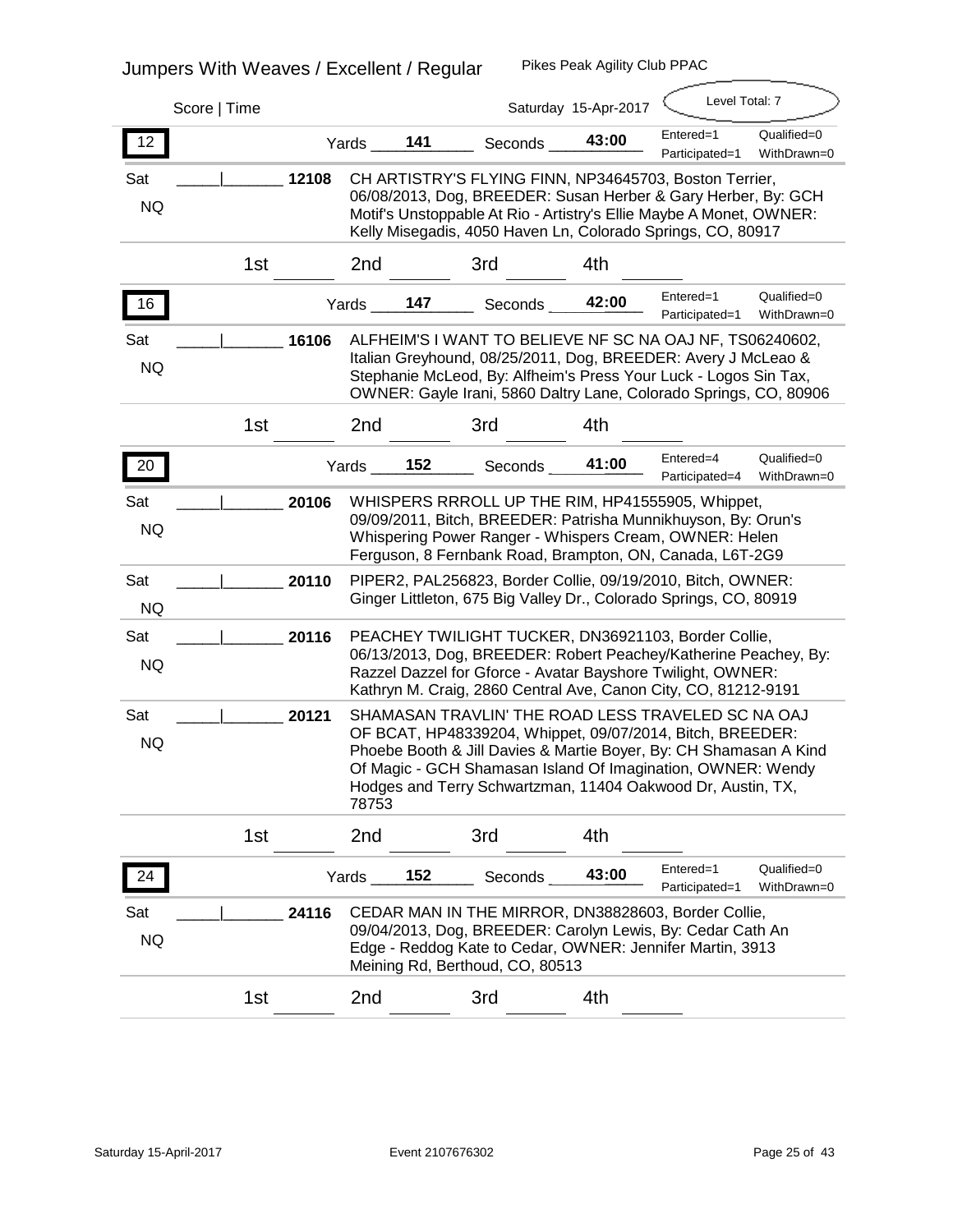# **Jumpers With Weaves / Master / Regular**

|                         | Score   Time                     |          |       |                   |                                                                                                                                                                                                                                                                                             | Saturday 15-Apr-2017 | Level Total: 47             |                            |
|-------------------------|----------------------------------|----------|-------|-------------------|---------------------------------------------------------------------------------------------------------------------------------------------------------------------------------------------------------------------------------------------------------------------------------------------|----------------------|-----------------------------|----------------------------|
| 8                       |                                  |          | Yards | 141               | Seconds                                                                                                                                                                                                                                                                                     | 46:00                | Entered=6<br>Participated=6 | Qualified=2<br>WithDrawn=0 |
| <b>Sat</b><br><b>NQ</b> |                                  | 8101     |       |                   | MACH4 ARTISTRY'S BLACK GOLD, NP19316902, Boston Terrier,<br>03/01/2008, Bitch, BREEDER: Susan K & Gary R Herber, By: CH<br>Rio's One Fist Full Of Dollars AX AXJ CDX - CH MACH LN's Bonny<br>Black Ice Stephy CDX RE, OWNER: Kelly Misegadis, 4050 Haven Ln,<br>Colorado Springs, CO, 80917 |                      |                             |                            |
| Sat<br>$\mathbf{2}$     | 100<br>39:64<br><b>QUALIFIED</b> | 8102     |       |                   | MACH15 KADELL'S CUEVO GOLD W RN, HP20292504, Dachshund,<br>01/25/2006, Dog, BREEDER: Laura Reynolds, Caitlin Cahill, James<br>Cahill, By: CH Kadell's Black Gold W - CH Kadell's Only In America,<br>OWNER: Beth Klucher Whitney, 4340 Pale Way, Boulder, CO, 80301                         |                      |                             |                            |
| Sat<br><b>NQ</b>        |                                  | 8104     |       |                   | MACH2 HOME TEAM ROCK CRUSHER, TS17942008, Havanese,<br>08/17/2013, Dog, BREEDER: Bill Hargrove & Susan Hargrove, By: CH<br>Windfall's Enchanting Summer Breeze - Bella Vista More Like the<br>Movies, OWNER: Kris Huett, PO Box 271157, Ft. Collins, CO, 80527                              |                      |                             |                            |
| <b>Sat</b><br><b>NQ</b> |                                  | 8107     |       | <b>Debby Funk</b> | JO-NEL'S TU-RALU-RALAY MX MXJ OF OAP OJP, TR76274902,<br>Yorkshire Terrier, 03/22/2008, Dog, BREEDER: Julie M. Howard, By:<br>CH Parkside's JJ - CH Jo-Nel's My Heart Will Go On, OWNER:<br>Deborah Funk, 1218 S. Idalia St., Aurora, CO, 80017, HANDLER:                                   |                      |                             |                            |
| Sat<br><b>NQ</b>        |                                  | 8110     | 80904 |                   | CHANDLER, MA00098901, All American, 04/20/2005, Dog, OWNER:<br>Dawn Sommers, 3044 W. Willamette Ave, Colorado Springs, CO,                                                                                                                                                                  |                      |                             |                            |
| Sat                     | 100<br>33:11<br><b>QUALIFIED</b> | 8112     | 80906 |                   | BELKNAP'S LITTLE MISS STAR FIRE, DN31064602, Pembroke<br>Welsh Corgi, 03/22/2011, Bitch, BREEDER: Taylor Vogt & Natalie<br>Arbughnot, By: Junker's Cowby Newt - Taylor's Queen Lizzy, OWNER:<br>Donette & Robert Belknap, 1535 Maxwell St., Colorado Springs, CO,                           |                      |                             |                            |
|                         |                                  | 1st 8112 |       | 2nd 8102          | 3rd                                                                                                                                                                                                                                                                                         | 4th                  |                             |                            |
| $12$                    |                                  |          | Yards | 141               | Seconds                                                                                                                                                                                                                                                                                     | 43:00                | Entered=7<br>Participated=7 | Qualified=4<br>WithDrawn=0 |
| Sat<br><b>NQ</b>        |                                  | 12102    |       |                   | MACH IKON HERE COMES ALVIN!!, NP25192001, Lowchen,<br>11/13/2009, Dog, BREEDER: Lyle Harding, By: Geolen's Here Comes<br>Tucker - Ikon I Believe in Magic, OWNER: Gary & Ruthie Nordahl,<br>2981 Hanover Ct., Watkins, CO, 80137, HANDLER: Gary Nordahl                                     |                      |                             |                            |
| Sat<br><b>NQ</b>        |                                  | 12103    | 80930 |                   | SMARTI MARTI, MA40917901, All American, 09/01/2014, Bitch,<br>OWNER: Mary Dougherty, 4975 Milne Road, Colorado Springs, CO,                                                                                                                                                                 |                      |                             |                            |
| Sat<br>4                | 100<br>39:25<br><b>QUALIFIED</b> | 12105    |       |                   | GCH MARDI GRAS BLACK TIE AFFAIR RA AX OAJ NF,<br>SR77991102, Spaniel (Cocker) Black, 04/14/2013, Dog, BREEDER:<br>Rosemary Logrie, By: GCH Mardi Gras La Dolce Vita - CH Mardi Gras<br>Diamon and Pearls RN, OWNER: Rosemary Logrie, PO Box 1713,<br>Elizabeth, CO, 80107-1713              |                      |                             |                            |
| Sat<br>3                | 100<br>37:26<br><b>QUALIFIED</b> | 12106    | 80906 |                   | TRI STAR TIRA, DN33924601, Icelandic Sheepdog, 05/19/2012,<br>Bitch, BREEDER: Sheryl Thelen, By: Fenrir - Auders Dimmalimm,<br>OWNER: Donette Belknap, 1535 Maxwell St., Colorado Springs, CO,                                                                                              |                      |                             |                            |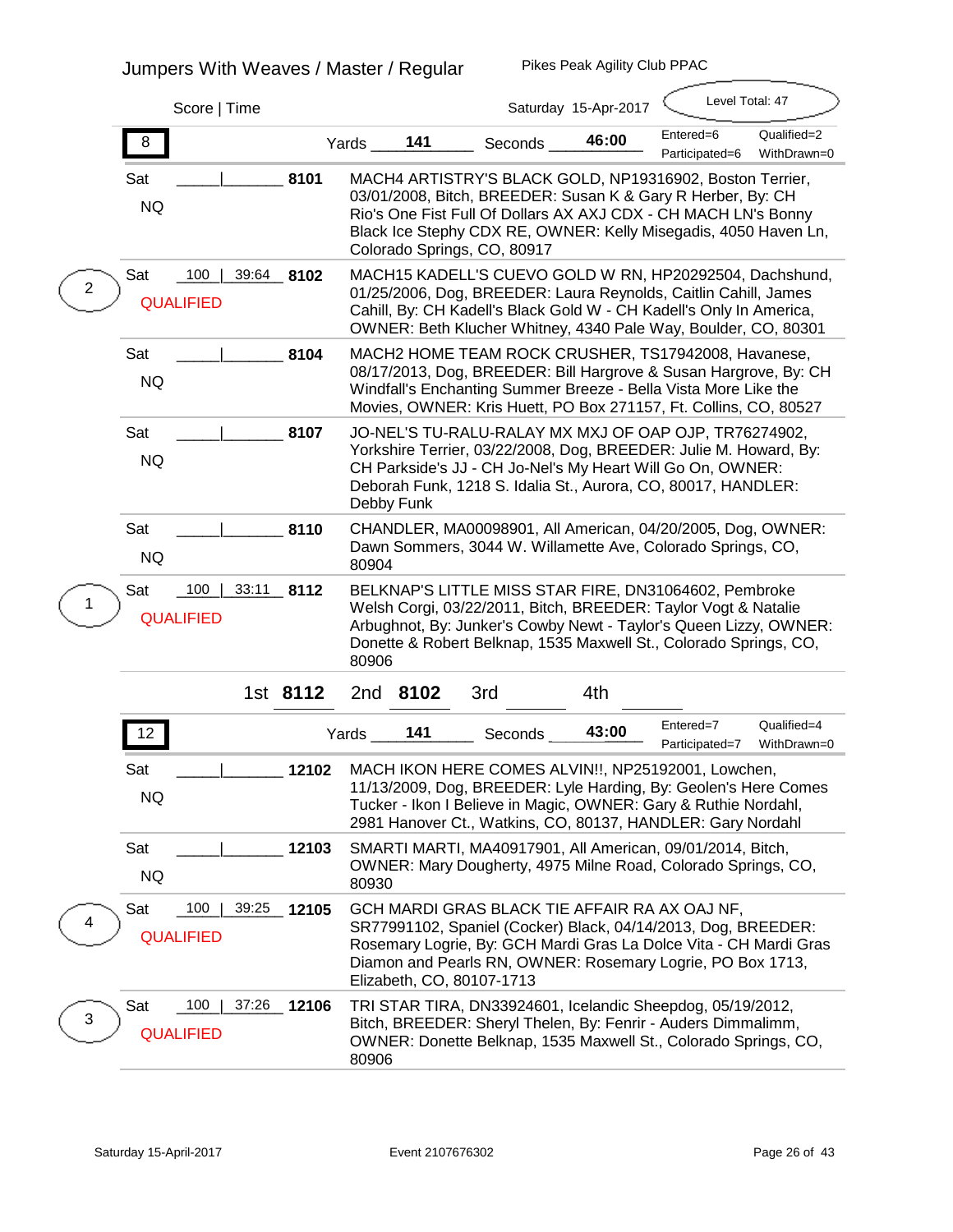| Score   Time                                                            | Level Total: 47<br>Saturday 15-Apr-2017                                                                                                                                                                                                                                                                                                                      |
|-------------------------------------------------------------------------|--------------------------------------------------------------------------------------------------------------------------------------------------------------------------------------------------------------------------------------------------------------------------------------------------------------------------------------------------------------|
| <b>Sat</b><br>100<br>35:24<br>12107<br>$\mathbf{2}$<br><b>QUALIFIED</b> | GCH MACH3 PASSPORT'S SEMINOLE WIND, RN18680501,<br>Minature Schnauzer, 05/05/2009, Dog, BREEDER: Carole Alex &<br>Mary Paisley, By: CH Elete's Beaujolais - CH Tomar's She's All That,<br>OWNER: Maureen Donnelly and Jerry Vaske & Carole Alex, 731 W.<br>Mountain Ave., Ft. Collins, CO, 80521, HANDLER: Mo Donnelly                                       |
| Sat<br>12112<br><b>NQ</b>                                               | PASSPORT ROXIE'S AUTUMN TIGER LILLY, RN23081103,<br>Minature Schnauzer, 10/13/2011, Bitch, BREEDER: Carole Alex and<br>Mary Paisley, By: CH Destineez Running Brave - CH ToMar's On The<br>Rocks Please, OWNER: Ruth Vedovelli and Carole Alex, 7839 Taylor<br>Circle, Larkspur, CO, 80118                                                                   |
| 100<br>34:00 12113<br>Sat<br><b>QUALIFIED</b>                           | CH MACH23 GEOLEN'S HERE COMES TUCKER CD RE XF,<br>NP07047501, Lowchen, 01/24/2004, Dog, BREEDER: Lendre Gish,<br>By: Geolen's Jolly Jamboree - Geolen's Sweet Anticipation, OWNER:<br>Gary & Ruthie Nordahl, 2981 Hanover Ct., Watkins, CO, 80137,<br><b>HANDLER: Gary Nordahl</b>                                                                           |
| 1st 12113                                                               | 2nd 12107<br>3rd 12106<br>4th 12105                                                                                                                                                                                                                                                                                                                          |
| 16                                                                      | Qualified=3<br>Entered=7<br>42:00<br>147<br><b>Seconds</b><br>Yards<br>WithDrawn=0<br>Participated=6                                                                                                                                                                                                                                                         |
| Sat<br>16101<br><b>NQ</b>                                               | <b>MACH9 RAINKEES HE'S GOT RAZZMATAZZ CD RE MXS3 MJC3</b><br>MFG TQX T2B2, NP13777503, Keeshonden, 07/16/2006, Dog,<br>BREEDER: Judi James, By: CH Allante's Cracker Jack - CH Rainkees<br>I Gott Be Me, OWNER: Beth Godwin, 21462 E Greenwood Place,<br>Aurora, CO, 80013                                                                                   |
| 16110<br>Sat<br><b>Absent</b>                                           | CH SIDEKICK'S STAR SPANGLED COWGIRL CD MX MXJ,<br>DN31186603, Australian Cattle Dog, 07/06/2011, Bitch, BREEDER:<br>Linda and Jeff Jaquish, By: Sidekick's Outta Park Into Drive JXAs<br>HSAdc MX MXJ RN - Danbar's Spark to Flame at Sidekick HXAsd<br>HSAc NA NAJ, OWNER: Tracy L. Smith, 45 S. 33rd St., Boulder, CO,<br>80305-3423, HANDLER: Tracy Smith |
| 100<br>29:60<br>Sat<br>_ 16111<br>2<br><b>QUALIFIED</b>                 | AQUEUS HOPSCOTCH, SR84632102, Retriever (Nova Scotia Duck<br>Tolling), 09/24/2014, Bitch, BREEDER: Danika & Michael Bannasch,<br>By: CH Aqueus Hop To It MH OA AXJ - CH Keepsake's Game On At<br>Aqueus, OWNER: Mary & Steve Rios, 21855 E Powers Dr,<br>Centennial, CO, 80015, HANDLER: Steve Rios                                                          |
| <b>Sat</b><br>16116<br><b>NQ</b>                                        | FXS LITTLE BEAR MAKENZIE NA OAJ, DN43361101, Miniature<br>American Shepherd, 04/05/2015, Bitch, BREEDER: Maria Finley, By:<br>FXS Hunter Little Bear - FXS Miss Josie Wales, OWNER: Lana<br>Richardson, 5475 Richardson Rd., Peyton, CO, 80831                                                                                                               |
| Sat<br>16119<br><b>NQ</b>                                               | NICO RE SC AX MXJ XF, PAL204334, Italian Greyhound, 06/12/2008,<br>Dog, BREEDER: Unknown, By: Unknown - Unknown, OWNER: Gayle<br>Irani, 5860 Daltry Lane, Colorado Springs, CO, 80906                                                                                                                                                                        |
| 100<br>Sat<br>30:99<br>16129<br>3<br><b>QUALIFIED</b>                   | MACH3 BISMARK MOUNTAIN CRUISER, DN22348202, Shetland<br>Sheepdog, 07/30/2008, Dog, BREEDER: Helen Peiker, By: Triune's<br>Command Performance - Kenosha Lights Up My Life, OWNER: Janet<br>Gradwell-Lewis, 6561 S. Otis Way, Littleton, CO, 80123                                                                                                            |
| Sat<br>100<br>29:48<br>_ 16130<br><b>QUALIFIED</b>                      | MACH KEEPSAKE HE'LL BLOW YOU AWAY MXB MJB XF T2B CA,<br>NP32024702, Keeshonden, 05/28/2012, Dog, BREEDER: Margaret<br>Bissell, By: Nighwind's Design on Fire - CH Keepsake Lite My Fire,<br>OWNER: Beth Godwin, 21462 E Greenwood Place, Aurora, CO, 80013                                                                                                   |
| 1st 16130                                                               | 2nd 16111<br>3rd 16129<br>4th                                                                                                                                                                                                                                                                                                                                |
| Saturday 15-April-2017                                                  | Event 2107676302<br>Page 27 of 43                                                                                                                                                                                                                                                                                                                            |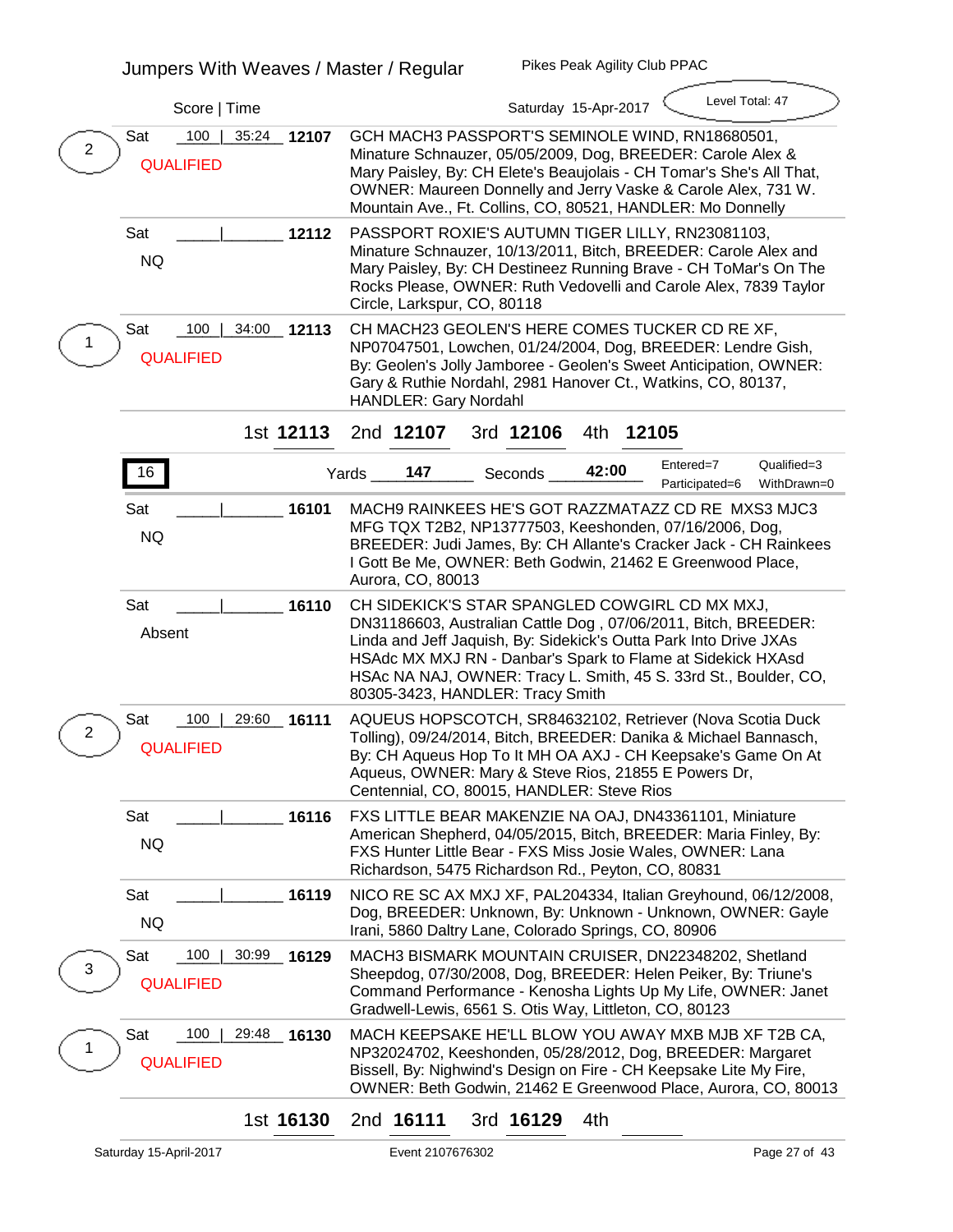| Score   Time                                                           |                                                                                                                                                                                                                                                                                                                 |                | Saturday 15-Apr-2017 | Level Total: 47                           |             |
|------------------------------------------------------------------------|-----------------------------------------------------------------------------------------------------------------------------------------------------------------------------------------------------------------------------------------------------------------------------------------------------------------|----------------|----------------------|-------------------------------------------|-------------|
| 20                                                                     | 152<br>Yards                                                                                                                                                                                                                                                                                                    | <b>Seconds</b> | 41:00                | Entered=17<br>Participated=16 WithDrawn=0 | Qualified=8 |
| 20103<br><b>Sat</b><br><b>NQ</b>                                       | HOB NOB TALLA, DN31055005, Border Collie, 06/20/2011, Bitch,<br>BREEDER: Jan DeMello, By: Hob Nob Classic Tower of Power - Hob<br>Knob Kindle The Flame, OWNER: Sarah Jones, 824 E. Platte Ave.,<br>Colorado Springs, CO, 80903-3534                                                                            |                |                      |                                           |             |
| Sat<br>20104<br><b>NQ</b>                                              | IRON ROSE RED SKY AT NIGHT MX MXJ T2B, DN28245702,<br>Australian Shepherd, 05/19/2010, Bitch, BREEDER: Tracy Lee, By:<br>Carolina Calais Texas Ranger - Calais Carolina Worth the Wait,<br>OWNER: Susan Sprenkle, 7194 Eaton Ct., Arvada, CO, 80003                                                             |                |                      |                                           |             |
| 100<br>32:71<br><b>Sat</b><br>20111<br><b>QUALIFIED</b>                | SKYLARK & ORION'S DUCK QUILL, SR59975401, Retriever (Nova<br>Scotia Duck Tolling), 07/22/2009, Dog, BREEDER: Laurie Geyer, By:<br>Vildandens Radon Af Nischi - Skylark's Emerald Sunshine, OWNER:<br>Doc Griebelbauer, 9555 Bennison Terrace, Black Forest, CO, 80908-<br>4422                                  |                |                      |                                           |             |
| <b>Sat</b><br>20117<br><b>NQ</b>                                       | SR GIBBS, DN31305202, Border Collie, 11/10/2010, Dog, BREEDER:<br>Silver Ridge, By: Danger - Meg, OWNER: Malissa Penny-Forsyth,<br>5869 W. Fair Dr., Littleton, CO, 80123, HANDLER: Michael Forsyth                                                                                                             |                |                      |                                           |             |
| Sat<br>20119<br><b>NQ</b>                                              | DJANGO JULIO, MA26996101, All American, 07/01/2012, Dog,<br>OWNER: Mindy Sherwood, 1312 Monterey Dr., Fort Collins, CO,<br>80524                                                                                                                                                                                |                |                      |                                           |             |
| Sat<br>20120<br><b>NQ</b>                                              | CH GEMINEYE AMERICA'S HEARTHROB, DN33587701, Bearded<br>Collie, 02/14/2012, Dog, BREEDER: Meg Naylor, By: GCH Talamore<br>Last Comic Standing - CH Meadows' Emerald At Gemineye, OWNER:<br>Meg Naylor, 7838 S. Zeno St., Centennial, CO, 80016                                                                  |                |                      |                                           |             |
| <b>Sat</b><br>100<br>25:93<br>20122<br>$\mathbf 2$<br><b>QUALIFIED</b> | AUNAM CARA'S MAKENNA WINTERS, DN28505002, Australian<br>Shepherd, 07/06/2010, Bitch, BREEDER: Susan Adamson, By: Little<br>Spot Tied Hard N' Fast - Aunam Cara's Irish Dancer, OWNER:<br>Kimberly Winters, 2105 Golden Barrel Court, Colorado Springs, CO,<br>80919                                             |                |                      |                                           |             |
| 39:38<br>Sat<br>100<br>20123<br><b>QUALIFIED</b>                       | PIKES PEAK RUN LIKE THE WIND MXB MXB NAP NJP,<br>SR68505205, Retriever (Labrador), 02/25/2011, Bitch, BREEDER:<br>Sue Harrington, By: Pikes Peak Sebastian - Pikes Peak Misty Morn<br>CD, OWNER: Diana Quinn, 207 Yale Ave., Colorado Springs, CO,<br>80904                                                     |                |                      |                                           |             |
| Sat<br>100<br>24:86<br>20127<br>1<br><b>QUALIFIED</b>                  | RIVAL'S CRUZ'N IN TOP GEAR MX MXJ OF, DN37978403, Border<br>Collie, 05/21/2013, Dog, BREEDER: Margaret Lambkin, By: Offspring<br>Excel - Rival Achushla, OWNER: Shar Henry and Norman Lende,<br>8866 E. Easter Ave., Centennial, CO, 80112-1814, HANDLER: Shar<br><b>Henry</b>                                  |                |                      |                                           |             |
| Sat<br>20128<br><b>NQ</b>                                              | CH VINDARNE'S EARTH WIND AND FIRE CD MX MXJ XF RA,<br>HP27779001, Norwegian Elkhound, 09/27/2007, Dog, BREEDER:<br>Ethel D. Queen, By: CH norelka's City Slicker CDX MX MXJ RN - CH<br>Vindarne's Firefox CD RA NA NAJ, OWNER: Tracy L. Smith, 45 S.<br>33rd St., Boulder, CO, 80305-3423, HANDLER: Tracy Smith |                |                      |                                           |             |
| Sat<br>20130<br><b>NQ</b>                                              | CALAIS CAROLINA XENA W.P. RICH MX MXJ MJB OF,<br>DN21816405, Australian Shepherd, 05/19/2008, Bitch, BREEDER:<br>Heather Hawkins/Selena Poplin/Terri Morgan, By: CH Melodys Buzz'n<br>By - Calais In Tune With Carolina, OWNER: Lana Richardson, 5475<br>Richardson Rd., Peyton, CO, 80831                      |                |                      |                                           |             |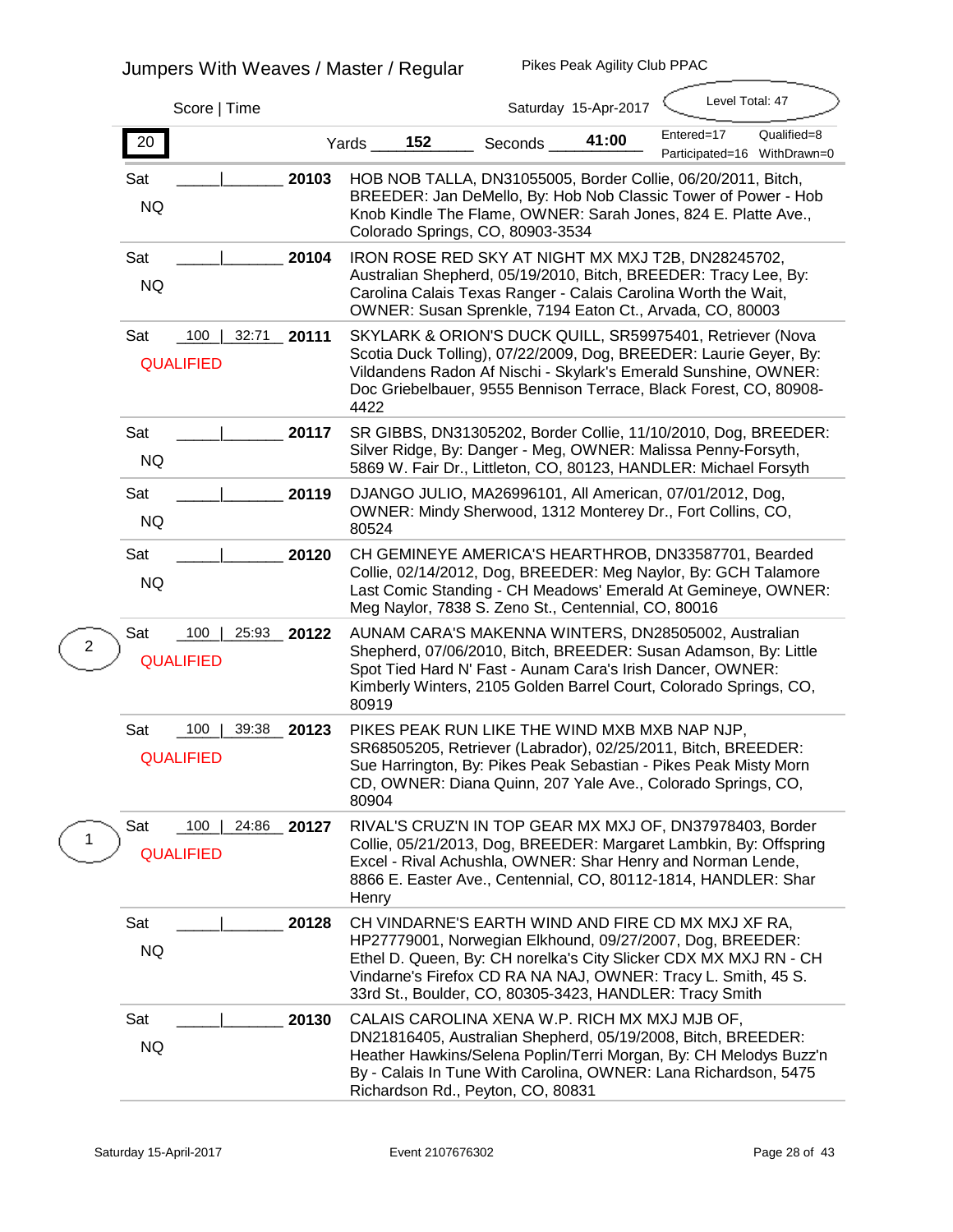|   | Score   Time                                   |             | Level Total: 47<br>Saturday 15-Apr-2017                                                                                                                                                                                                                                                                                                  |  |  |  |  |  |  |
|---|------------------------------------------------|-------------|------------------------------------------------------------------------------------------------------------------------------------------------------------------------------------------------------------------------------------------------------------------------------------------------------------------------------------------|--|--|--|--|--|--|
| 3 | <b>Sat</b><br>100<br>29:07<br><b>QUALIFIED</b> | 20136       | MACH3 FLY'N PAWS RUN'N AT RED LINE XF CGC, SR60074310,<br>Retriever (Golden), 12/25/2009, Bitch, BREEDER: Shar<br>Henry/Norman Lende, By: Trowsnest Transatlantic JH WC - MACH2<br>Fly'N Hi Tar'N Up The Course MXF, OWNER: Shar Henry & Norman<br>Lende, 8866 E. Easter Ave., Centennial, CO, 80112-1814, HANDLER:<br><b>Shar Henry</b> |  |  |  |  |  |  |
|   | Sat<br><b>Absent</b>                           | 20139       | CEDAR CATCH AN EDGE, DN21700902, Border Collie, 05/28/2008,<br>Dog, BREEDER: Carolyn Lewis, By: Rivel's Trihard - Bluoh Tried and<br>Tru, OWNER: Jennifer Martin, 3913 Meining Rd, Berthoud, CO, 80513                                                                                                                                   |  |  |  |  |  |  |
|   | 100<br><b>Sat</b><br><b>QUALIFIED</b>          | 29:49 20141 | <b>MACH WHITESTAR'S FIELD OF DREAMS SHOELESS JOE</b><br>JACKSON, WS30472602, Samoyed, 04/20/2009, Dog, BREEDER:<br>Anne O'Neill, By: CH Whitestar's Maltese Falcon - CH PolarMist<br>You've Got Mail, OWNER: Pamela J.B. Arnold, 2417 W. St. Vrain,<br>Colorado Springs, CO, 80904, HANDLER: Pam Arnold                                  |  |  |  |  |  |  |
|   | <b>Sat</b><br><b>NQ</b>                        | 20146       | FUSION'S ALLUSIVE ALI, DN32927803, Border Collie, 09/26/2011,<br>Bitch, BREEDER: Sharon Torkilson, By: Hob Nob Fusion - Aspenkeep<br>Supersonic Alexis, OWNER: Janyce L. Fritchle, PO Box 38215,<br>Colorado Springs, CO, 80937, HANDLER: Jan Fritchle                                                                                   |  |  |  |  |  |  |
|   | Sat<br>100<br><b>QUALIFIED</b>                 | 32:12 20148 | HOB NOB WICK, DN17811303, Border Collie, 05/04/2007, Bitch,<br>BREEDER: Jan DeMello, By: Hob Nob Singular Sensation - Hob Nob<br>Leading Edge, OWNER: Sarah Jones, 824 E. Platte Ave., Colorado<br>Springs, CO, 80903-3534                                                                                                               |  |  |  |  |  |  |
|   | 100<br>Sat<br><b>QUALIFIED</b>                 | 36:07 20151 | AHNM LUKE, PAL260483, Whippet, 08/01/2012, Dog, OWNER:<br>Peggy Weigle, PO Box 2358, Corrales, NM, 87048-2358                                                                                                                                                                                                                            |  |  |  |  |  |  |
|   |                                                |             |                                                                                                                                                                                                                                                                                                                                          |  |  |  |  |  |  |
|   |                                                | 1st 20127   | 2nd 20122<br>3rd 20136<br>4th 20141                                                                                                                                                                                                                                                                                                      |  |  |  |  |  |  |
|   | 24                                             |             | Entered=9<br>Qualified=2<br>152<br>43:00<br>Yards<br><b>Seconds</b><br>WithDrawn=0<br>Participated=6                                                                                                                                                                                                                                     |  |  |  |  |  |  |
|   | <b>Sat</b><br><b>Absent</b>                    | 24101       | CEDAR VEJA DU, DN30843501, Border Collie, 05/15/2011, Dog,<br>BREEDER: Carolyn Lewis, By: Cedar Red Reckoning - Cedar<br>Decipher the Code, OWNER: Jennifer Martin, 3913 Meining Rd,<br>Berthoud, CO, 80513                                                                                                                              |  |  |  |  |  |  |
|   | <b>Sat</b><br><b>NQ</b>                        | 24102       | JAKRA'S RED HOTS MOUNTAIN CHAZM MX MXJ NF CGC CA.<br>SR72778405, Vizsla, 04/29/2012, Dog, BREEDER: Debra M Pedersen<br>& Kak Koch, By: GCH Paradox Glorybound Brok RN JH - CH Jakra's<br>Irresistible Blonde, OWNER: Mary & Steve Rios, 21855 E Powers Dr,<br>Centennial, CO, 80015, HANDLER: Mary Rios                                  |  |  |  |  |  |  |
|   | Sat<br><b>NQ</b>                               | 24103       | SMACK-DAB'S ARMED 'N READY AX MXJ, WS42881607,<br>Doberman Pinscher, 01/09/2013, Bitch, BREEDER: Kathleen M. Fay,<br>By: CH Smack-Dab's Kiss Good Knight - Smack-Dab's Show N Tell,<br>OWNER: Karen Benzon, 18130 Table Rock Rd, Colorado Springs,<br>CO, 80908                                                                          |  |  |  |  |  |  |
| 2 | 100<br>Sat<br>32:82<br><b>QUALIFIED</b>        | 24105       | MACH2 SMACK-DAB'S RED-E2-ROLL BN RA MXB MJB T2B,<br>WS35628106, Doberman Pinscher, 11/08/2010, Bitch, BREEDER:<br>Kathy Fay, By: Smack-Dab's Fieldstone Finale - Smack-Dab's Snow N<br>Tell, OWNER: Karen Benzon, 18130 Table Rock Rd, Colorado<br><b>Springs, CO, 80908</b>                                                             |  |  |  |  |  |  |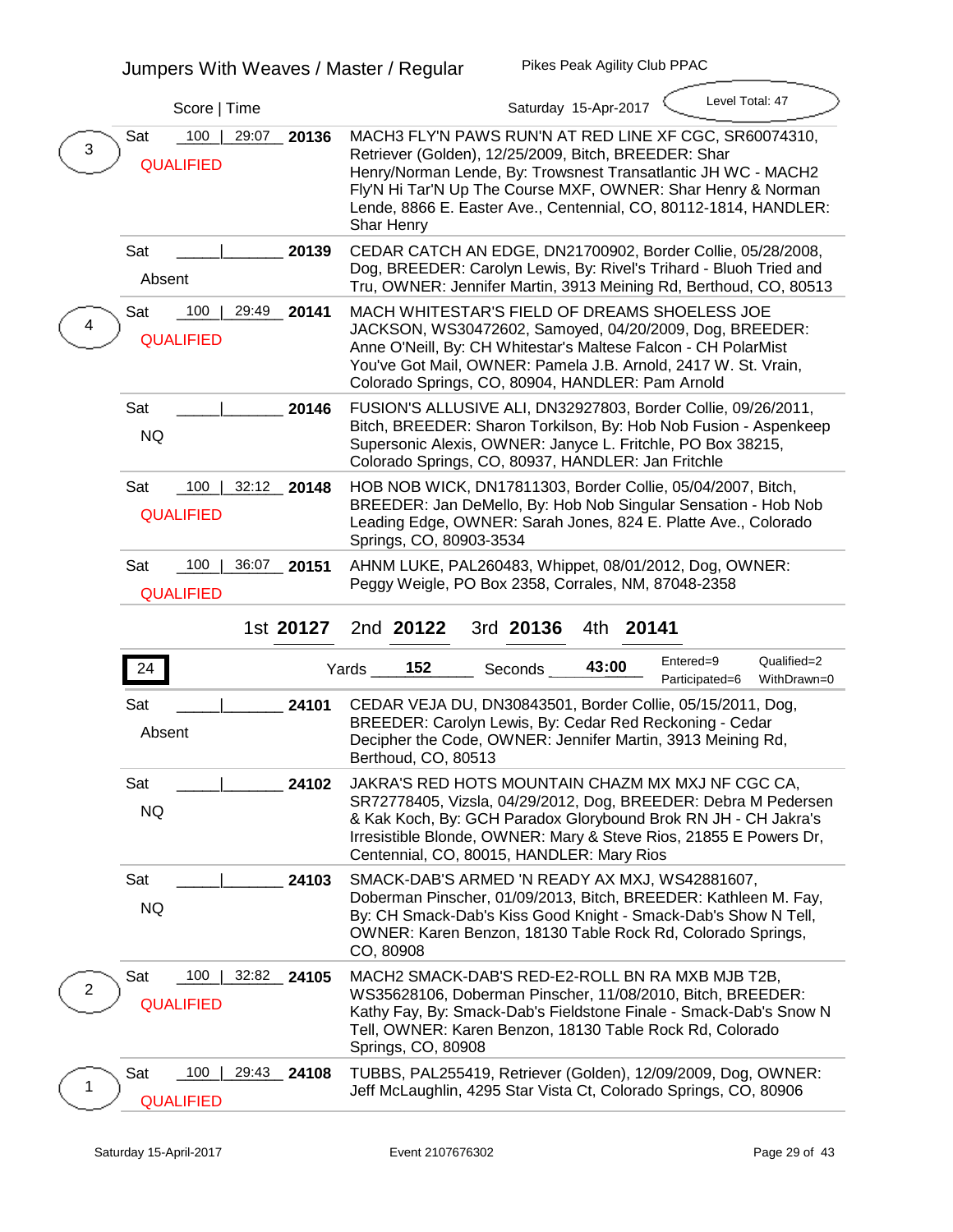| Score   Time                                            |                                | Level Total: 47<br>Saturday 15-Apr-2017                                                                                                                                                                                                                                                                                |                            |
|---------------------------------------------------------|--------------------------------|------------------------------------------------------------------------------------------------------------------------------------------------------------------------------------------------------------------------------------------------------------------------------------------------------------------------|----------------------------|
| <b>Sat</b><br>24109<br><b>Absent</b>                    | Larkspur, CO, 80118            | T-SNOW STAR'S LEGACY FROM BEYOND, WS26487305,<br>Samoyed, 05/28/2008, Dog, BREEDER: Mary Jo Willdigg & Lindsey<br>Regsdale, By: T-Snow Star's All The Above - TG-Sno Star's Ris'N To<br>the Ocas'N, OWNER: Colleen McLaughlin, 12451 Bestview Drive,                                                                   |                            |
| <b>Sat</b><br>24110<br><b>NQ</b>                        |                                | BIJOU LUISANT JOIE DE VIVRE, DN24951001, Belgian Tervuren,<br>05/13/2009, Dog, BREEDER: C. Mednick/R. Boswell/V. Wilson, By:<br>Nicha's Soupcon de Paris - Mont Cenis Renaissance, OWNER:<br>Katherine Shogren, 4708 Mist SQ, Colorado Springs, CO, 80918                                                              |                            |
| Sat<br>24111<br><b>NQ</b>                               | <b>Norm Lende</b>              | MACH FLY'N PAWS RACE'N THROUGH THE COURSE XF CGC,<br>SR60074301, Retriever (Golden), 12/25/2009, Dog, BREEDER: Shar<br>Henry/Norm Lende, By: Trowsnest Transatlantic JH WC - MACH2<br>Fly'N Hi Tar'N Up The Course MXP, OWNER: Norman Lende & Shar<br>Henry, 8866 E. Easter Ave., Centennial, CO, 80112-1814, HANDLER: |                            |
| <b>Sat</b><br>24112<br><b>Absent</b>                    |                                | CT MAPLEMOR DANISH ALBERTA CLIPPER MX MXJ,<br>WS31663902, Rottweiler, 03/21/2009, Bitch, BREEDER: Deborah<br>Haynes, By: Arzadons Tayson - CH Maplemore Bringiton To Evrmor<br>VCD1 RE TDX MX MXJ HSAs, OWNER: Cindy Soloway & Deborah<br>Haynes, 3645 County Road 106, Elizabeth, CO, 80107                           |                            |
| 1st 24108                                               | 2nd 24105<br>3rd               | 4th                                                                                                                                                                                                                                                                                                                    |                            |
| 26                                                      | 152<br>Yards<br><b>Seconds</b> | Entered=1<br>41:00<br>Participated=1                                                                                                                                                                                                                                                                                   | Qualified=1<br>WithDrawn=0 |
| 100<br>27:28<br>26101<br><b>Sat</b><br><b>QUALIFIED</b> | L6T-2G9                        | AVONDALES LETS PLAY JEOPARDY, HP37227602, Whippet,<br>09/24/2008, Dog, BREEDER: Karenna Rivett/Patty Munnikhuyson, By:<br>Orun's Whispering Power Ranger - Whispers Wandering Santa Fe,<br>OWNER: Helen Ferguson, 8 Fernbank Road, Brampton, ON, Canada,                                                               |                            |
| 1st 26101                                               | 3rd<br>2 <sub>nd</sub>         | 4th                                                                                                                                                                                                                                                                                                                    |                            |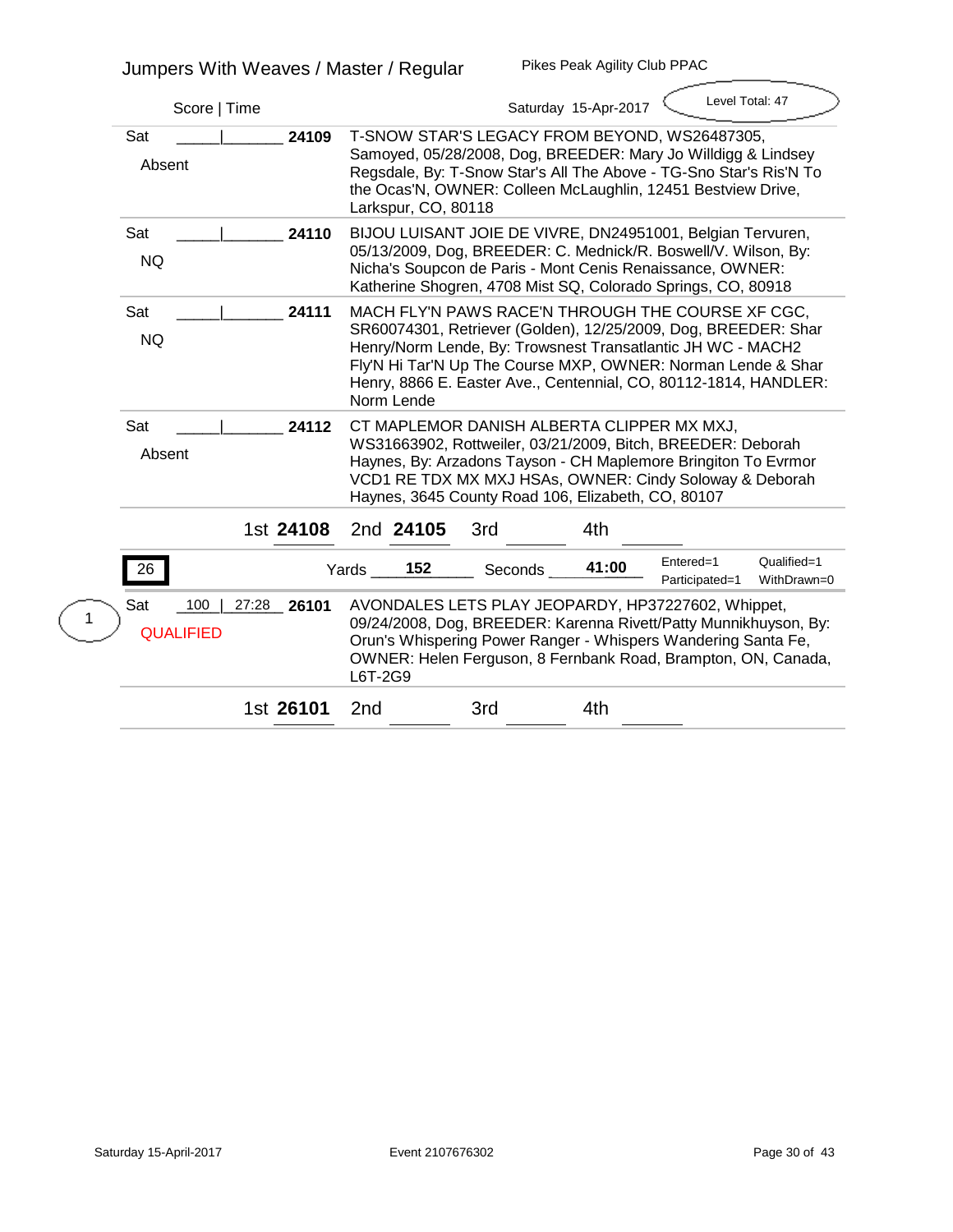| Score   Time                |                 |       |       |                     |                                                                                                                                                                                                                                                                                                                                     | Saturday 15-Apr-2017 | Level Total: 7              |                            |
|-----------------------------|-----------------|-------|-------|---------------------|-------------------------------------------------------------------------------------------------------------------------------------------------------------------------------------------------------------------------------------------------------------------------------------------------------------------------------------|----------------------|-----------------------------|----------------------------|
| 4                           |                 |       | Yards | 96                  | <b>Seconds</b>                                                                                                                                                                                                                                                                                                                      | 47:00                | Entered=1<br>Participated=1 | Qualified=0<br>WithDrawn=0 |
| <b>Sat</b><br><b>NQ</b>     |                 | 4103  |       |                     | TOOTSIE POPS LIFE OF THE PARTI NIKKO, PR17531503, Poodle<br>(Toy), 02/18/2014, Dog, BREEDER: Cynthia Lynn, By: TT Life of the<br>Parti - TT Tootsie Pop, OWNER: Sandra Johnson, 4183 Brush Creek<br>Rd., Colorado Springs, CO, 80916-5509, HANDLER: Sandie Johnson                                                                  |                      |                             |                            |
|                             | 1 <sub>st</sub> |       | 2nd   |                     | 3rd                                                                                                                                                                                                                                                                                                                                 | 4th                  |                             |                            |
| ୪                           |                 |       | Yards | 96                  | <b>Seconds</b>                                                                                                                                                                                                                                                                                                                      | 43:00                | Entered=1<br>Participated=1 | Qualified=0<br>WithDrawn=0 |
| <b>Sat</b><br><b>NQ</b>     |                 | 8106  |       |                     | MACH CUPID'S LIL' HOMERUN HITTER OF, DN10255806, Shetland<br>Sheepdog, 02/14/2005, Dog, BREEDER: Dough & Karen Swanson &<br>Caren & Earnest Ciampini, By: MACH2 Halcyon Marfray Just In Time<br>HSAs - Angel's Stella Di Natale, OWNER: Sandra Chiavelli, 6677 S.<br>County Rd. 157, Strasburg, CO, 80136, HANDLER: Sandy Chiavelli |                      |                             |                            |
|                             | 1 <sub>st</sub> |       | 2nd   |                     | 3rd                                                                                                                                                                                                                                                                                                                                 | 4th                  |                             |                            |
| 16                          |                 |       | Yards | 107                 | <b>Seconds</b>                                                                                                                                                                                                                                                                                                                      | 41:00                | Entered=2<br>Participated=2 | Qualified=0<br>WithDrawn=0 |
| <b>Sat</b><br><b>NQ</b>     |                 | 16102 |       |                     | GCH RANTINA'S JASPER N EMERALD, HP48820004, Whippet,<br>04/04/2015, Dog, BREEDER: Sabine Salo & Longlesson KNL, By: CH<br>Rantina N Bons Murphys Irish Stout - CH Longlesson Snow Hill<br>Twisted JC, OWNER: Dr. Alice Sowders & Sabine Salo, 5218 W.<br>Enon Rd, Fairborn, OH, 45324, HANDLER: Alice Sowders                       |                      |                             |                            |
| <b>Sat</b><br><b>NQ</b>     |                 | 16126 |       | Larkspur, CO, 80118 | DENISE'S CLOE ANN VEDOVELLI, MA33845601, All American,<br>04/15/2005, Bitch, OWNER: Ruth Vedovelli, 7839 Taylor Circle,                                                                                                                                                                                                             |                      |                             |                            |
|                             | 1 <sub>st</sub> |       | 2nd   |                     | 3rd                                                                                                                                                                                                                                                                                                                                 | 4th                  |                             |                            |
| 20                          |                 |       | Yards | 107                 | <b>Seconds</b>                                                                                                                                                                                                                                                                                                                      | 43:00                | Entered=3<br>Participated=2 | Qualified=0<br>WithDrawn=0 |
| <b>Sat</b><br>NQ            |                 | 20112 |       |                     | CH JURA'S FOREIGN AFFAIR TO REMEMBER, WS46720801,<br>Bernese Mountain Dog, 03/30/2014, Bitch, BREEDER: Kim M.<br>McIntyre, By: CH Keepintouch Della Torre D'Ovarda - GCH Jura's<br>Prmier Vintage Quintessa, OWNER: Barbara & Keith LeTourneau &<br>Kim M. McIntyre, 1625 Hummer Ct., Leadville, CO, 80461                          |                      |                             |                            |
| Sat<br><b>NQ</b>            |                 | 20129 |       |                     | GCH JURA'S TRIPLE CROWN PHOTO FINISH, WS51070002,<br>Bernese Mountain Dog, 08/01/2015, Bitch, BREEDER: Kim M.<br>McIntyre, By: GCH Adesa's Best in Snow - GCH Jura's Labor of Love<br>Juliet, OWNER: Barbara LeTourneau & Kim M. McIntyre, 1625<br>Hummer Ct., Leadville, CO, 80461                                                 |                      |                             |                            |
| <b>Sat</b><br><b>Absent</b> |                 | 20135 |       |                     | PRAIRIEFIRE'S MIRACLES CANT WAIT CDX RE NAP,<br>WS39724102, Bernese Mountain Dog, 12/06/2011, Dog, BREEDER:<br>Sharon Johnson, Christine Lancaster, By: Barkcountry lago - CH<br>prariefire's worth my weight in gold, OWNER: Lori Kennedy, Sharon<br>Johnson, 9630 E. Colorado Ave., Denver, CO, 80247                             |                      |                             |                            |
|                             | 1st             |       | 2nd   |                     | 3rd                                                                                                                                                                                                                                                                                                                                 | 4th                  |                             |                            |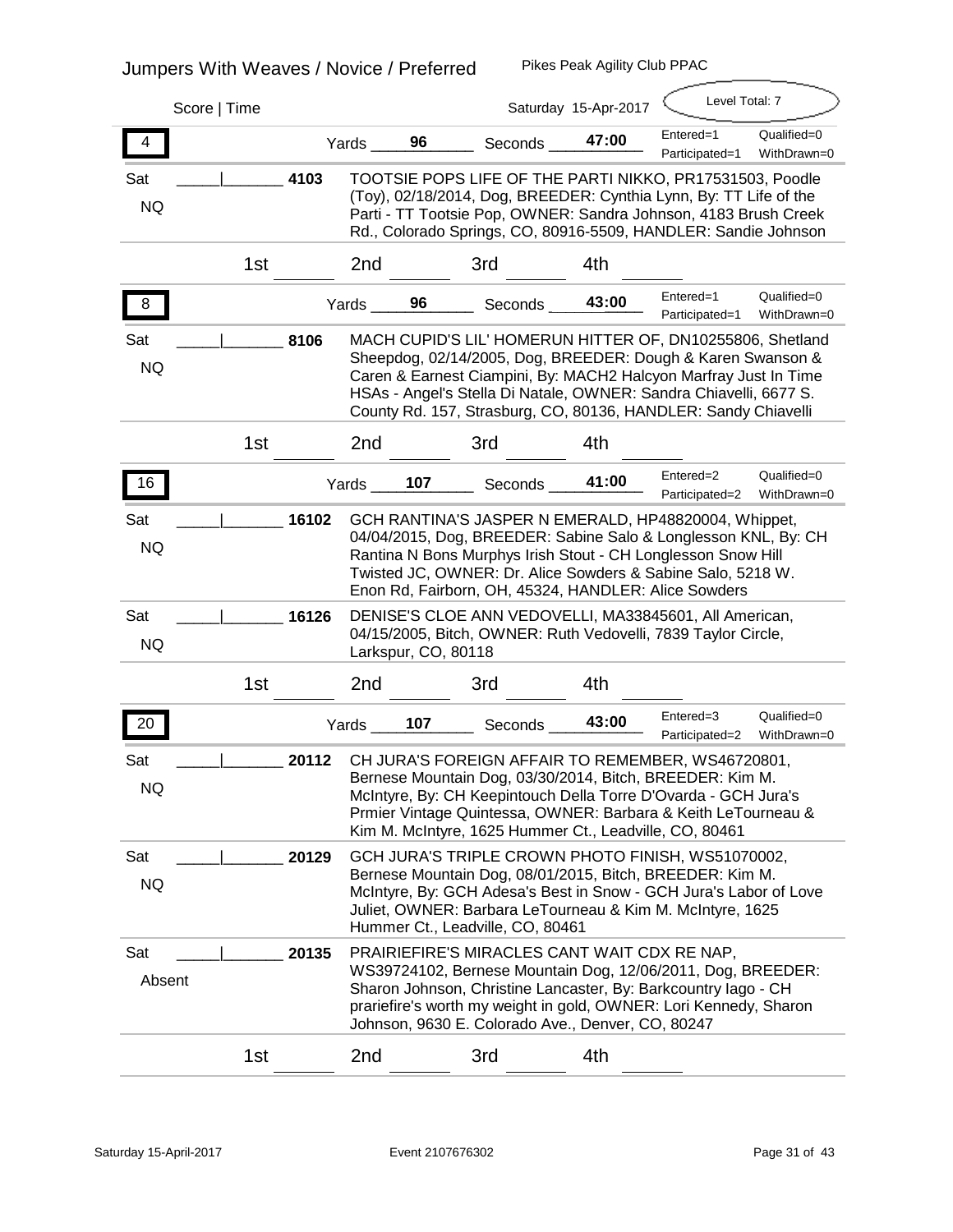# **Jumpers With Weaves / Open / Preferred**

| Score   Time                                  |           |       |                     |                                                                                                                                                                                                                                                                                     | Saturday 15-Apr-2017 | Level Total: 2              |                            |
|-----------------------------------------------|-----------|-------|---------------------|-------------------------------------------------------------------------------------------------------------------------------------------------------------------------------------------------------------------------------------------------------------------------------------|----------------------|-----------------------------|----------------------------|
| 16                                            |           | Yards | 135                 | <b>Seconds</b>                                                                                                                                                                                                                                                                      | 44:00                | Entered=2<br>Participated=2 | Qualified=1<br>WithDrawn=0 |
| 85<br>49:98<br><b>Sat</b><br><b>QUALIFIED</b> | 16109     |       |                     | DC DEBMAR COMEBACK SPIRIT, HP38598601, Whippet,<br>07/07/2010, Dog, BREEDER: Maurice & Deborah Bahm, By: CH<br>Chelsea Lapis Lazuli at Debmar - Debmar My Racin' Heart, OWNER:<br>Dr. Alice Sowders & Deborah Bahm, 5218 W. Enon Rd, Fairborn, OH,<br>45324, HANDLER: Alice Sowders |                      |                             |                            |
| <b>Sat</b><br><b>NQ</b>                       | 16134     |       | Monument, CO, 80132 | STEVENCREEK SECRET AGENT, PAL259777, Border Collie,<br>10/04/2010, Dog, OWNER: Kathryn Bullock, 19335 Aspenwood Drive,                                                                                                                                                              |                      |                             |                            |
|                                               | 1st 16109 | 2nd   |                     | 3rd                                                                                                                                                                                                                                                                                 | 4th                  |                             |                            |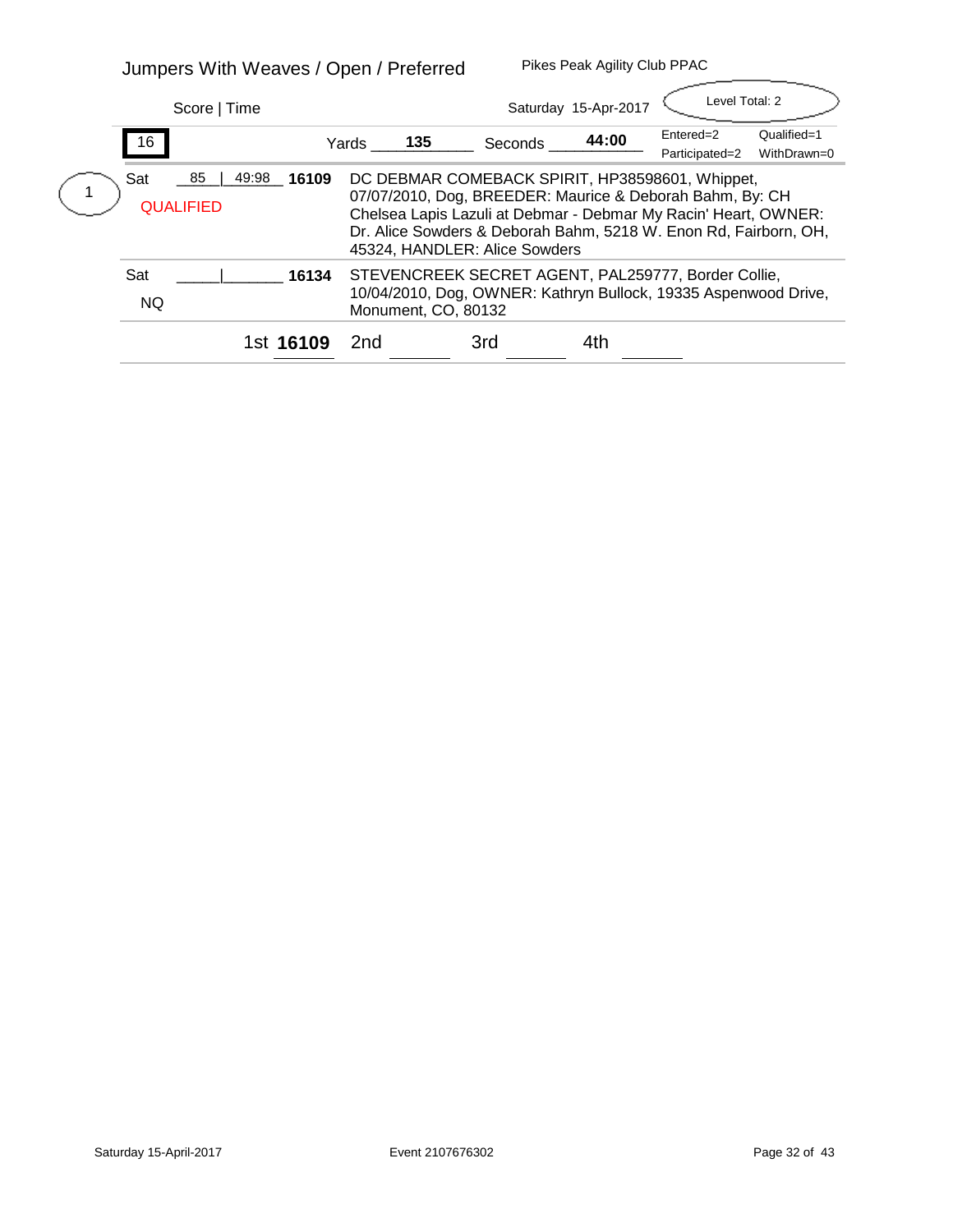**Jumpers With Weaves / Excellent / Preferred Pikes Peak Agility Club PPAC**

| Score   Time                |       |              |                | Saturday 15-Apr-2017                                                                                                                                                                                                                                                                                  | Level Total: 2              |                            |
|-----------------------------|-------|--------------|----------------|-------------------------------------------------------------------------------------------------------------------------------------------------------------------------------------------------------------------------------------------------------------------------------------------------------|-----------------------------|----------------------------|
| 16                          |       | 152<br>Yards | <b>Seconds</b> | 46:00                                                                                                                                                                                                                                                                                                 | Entered=2<br>Participated=1 | Qualified=0<br>WithDrawn=0 |
| <b>Sat</b><br><b>NQ</b>     | 16120 |              |                | DC DEBMAR YOU ALL SPOKEN HERE, HP33253401, Whippet,<br>10/01/2008, Dog, BREEDER: Deborah Bahm & Maurice Bahm, By:<br>CH Chelsea Lapis Lazuli At Debman - Debmar Fleur-De-Lys,<br><b>OWNER: Dr. Alice Sowders &amp; Deborah Batim, 5218 W. Enon Rd,</b><br>Fairborn, OH, 45324, HANDLER: Alice Sowders |                             |                            |
| <b>Sat</b><br><b>Absent</b> | 16123 |              |                | EVERREADY LYRIC GOING MY WAY, DN28073203, Australian<br>Shepherd, 03/10/2010, Dog, BREEDER: Lindy Patrick & Lisa Ott, By:<br>Paradox Go Fish - Everready Ice Cold, OWNER: Mary F. Reed, 8707<br>Dunsmore Rd, Rapid City, SD, 57702, HANDLER: Biff Reed                                                |                             |                            |
| 1st                         |       | 2nd          | 3rd            | 4th                                                                                                                                                                                                                                                                                                   |                             |                            |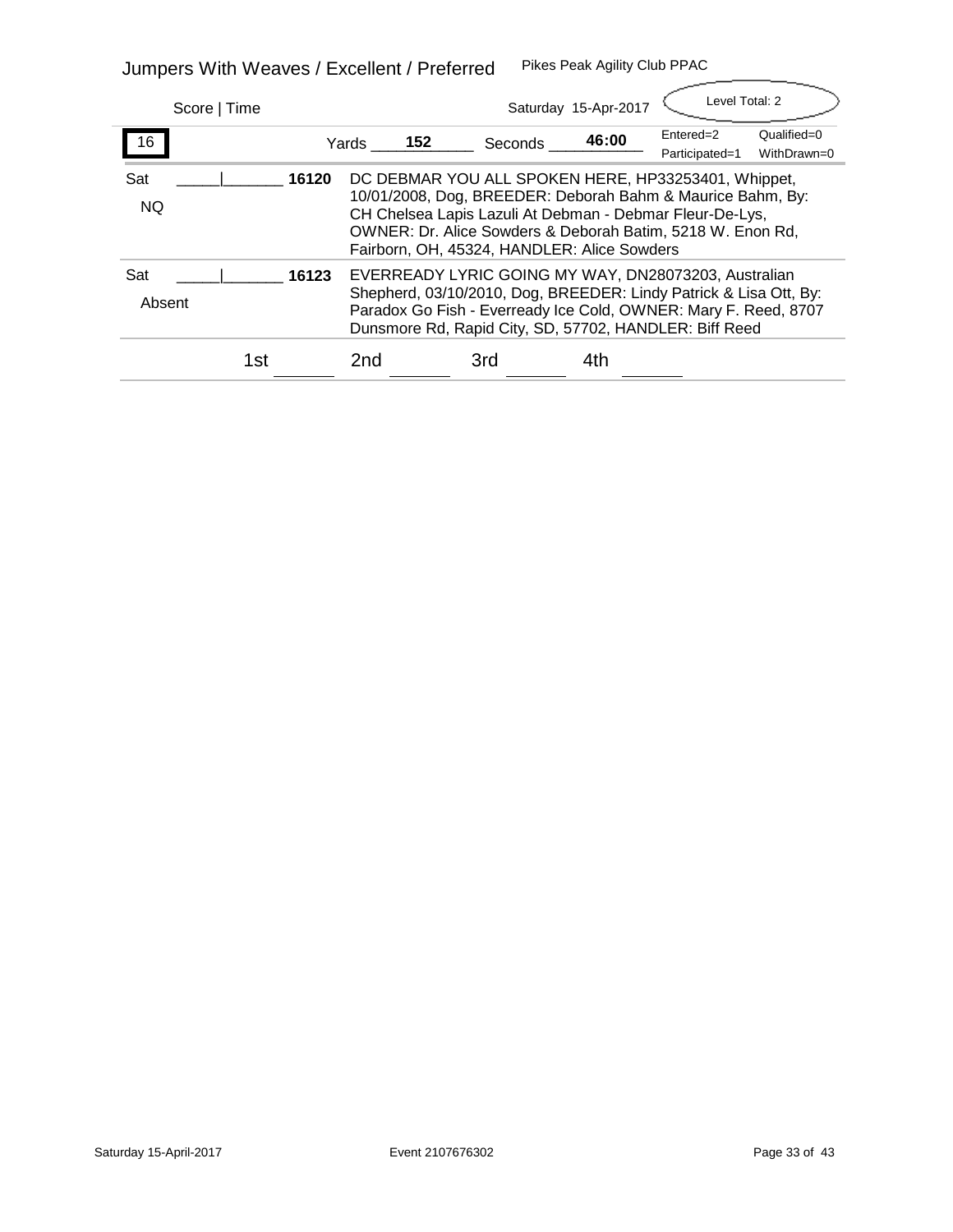# **Jumpers With Weaves / Master / Preferred**

|   |                         | Score   Time                     |          |        | Level Total: 25<br>Saturday 15-Apr-2017 |                                                                                                                                                                                                                                                                                            |       |                               |                            |  |  |
|---|-------------------------|----------------------------------|----------|--------|-----------------------------------------|--------------------------------------------------------------------------------------------------------------------------------------------------------------------------------------------------------------------------------------------------------------------------------------------|-------|-------------------------------|----------------------------|--|--|
|   | 4                       |                                  |          | Yards  | 141                                     | <b>Seconds</b>                                                                                                                                                                                                                                                                             | 51:00 | Entered=3<br>Participated=3   | Qualified=2<br>WithDrawn=0 |  |  |
|   | <b>Sat</b><br><b>NQ</b> |                                  | 4101     |        |                                         | MACH6 PACH PINNACLE'S GREAT SCOTT OF MXP MJP PAX,<br>TR54412102, Papillon, 06/28/2006, Dog, BREEDER: Patrecia Mock,<br>By: CH Carotoot's Charlemagne's Crown CD RA NA NAJ - CH<br>Pinnacle's Georgia Girl, OWNER: Jo Ann McCoy & Dennis McCoy,<br>2580 North I-25, Pueblo, CO, 81008       |       |                               |                            |  |  |
|   | <b>Sat</b>              | 100<br>39:91<br><b>QUALIFIED</b> | 4102     |        |                                         | FIONA THE FLYING SQUIRREL, MA10219701, All American,<br>11/01/2008, Bitch, OWNER: Donette Belknap, 1535 Maxwell St.,<br>Colorado Springs, CO, 80906                                                                                                                                        |       |                               |                            |  |  |
| 2 | Sat                     | 100<br>43:77<br><b>QUALIFIED</b> | 4105     |        |                                         | MACH THE JOHNSON'S LILLIPUTIAN PONZIE, PR15735302,<br>Poodle (Toy), 10/04/2011, Dog, BREEDER: Cynthia Lynn, By: TT The<br>Life of the Parti - TT Lovely Lily, OWNER: Sandra & Ronald Johnson,<br>4183 Brush Creek Rd., Colorado Springs, CO, 80916-5509,<br><b>HANDLER: Sandie Johnson</b> |       |                               |                            |  |  |
|   |                         |                                  | 1st 4102 |        | 2nd 4105                                | 3rd                                                                                                                                                                                                                                                                                        | 4th   |                               |                            |  |  |
|   | 8                       |                                  |          | Yards  | 141                                     | <b>Seconds</b>                                                                                                                                                                                                                                                                             | 48:00 | Entered=4<br>Participated=4   | Qualified=0<br>WithDrawn=0 |  |  |
|   | Sat<br><b>NQ</b>        |                                  | 8113     |        |                                         | DFL'S CASIDHE OF THE ROCK MXP MJP OFP, PAL257950,<br>Shetland Sheepdog, 06/04/2007, Bitch, OWNER: Joanie Epstein,<br>4476 Kellwood Drive, Castle Rock, CO, 80109-7975                                                                                                                      |       |                               |                            |  |  |
|   | Sat<br><b>NQ</b>        |                                  | 8114     | Littau |                                         | DAME DOLLY DARNIT DARLIN, PAL201774, Beagle, 01/29/2008,<br>Bitch, BREEDER: Brittany Rosco, By: Ringo - Molly, OWNER: Marsha<br>R Littau, 33220 Hwy 96 E, Pueblo, CO, 81006, HANDLER: Marsha                                                                                               |       |                               |                            |  |  |
|   | <b>Sat</b><br><b>NQ</b> |                                  | 8115     |        |                                         | WY NOT CALL ME TOBY CD RE MX MXJ XF AXP OJP,<br>NP13138601, Boston Terrier, 04/17/2006, Dog, BREEDER: Kathryn<br>Currier, By: CH Wy Not Top Hand of Kimkev CDX RN NAJ - CH<br>Renea's Regale RN, OWNER: Kelly Misegadis, 4050 Haven Ln,<br>Colorado Springs, CO, 80917                     |       |                               |                            |  |  |
|   | <b>Sat</b><br><b>NQ</b> |                                  | 8116     |        |                                         | JAX BYCHAN GWALLDYBRYD, DN37884004, Pembroke Welsh<br>Corgi, 10/11/2013, Dog, BREEDER: Winston Hollard II, By:<br>Smithshire's Haystack Jax - Miss Peggy Sue, OWNER: Nancy<br>Wardell, 345 Panorama Dr., Elizabeth, CO, 80107                                                              |       |                               |                            |  |  |
|   |                         | 1 <sub>st</sub>                  |          | 2nd    |                                         | 3rd                                                                                                                                                                                                                                                                                        | 4th   |                               |                            |  |  |
|   | 12                      |                                  |          | Yards_ | 147                                     | <b>Seconds</b>                                                                                                                                                                                                                                                                             | 47:00 | Entered=1<br>Participated=1   | Qualified=0<br>WithDrawn=0 |  |  |
|   | <b>Sat</b><br><b>NQ</b> |                                  | 12110    |        | <b>Springs, CO, 80919</b>               | SHEY'S BUCKLEY COOPER MXS MJS, NP09834105, Tibetan<br>Terrier, 06/08/2005, Dog, BREEDER: Linda Bofenkamp, William<br>Bofenkam, By: CH Shey's Pinnacle - CH Connemara's Ashyln<br>Harmony, OWNER: Roxanne Hoye, 7530 Colby Court, Colorado                                                  |       |                               |                            |  |  |
|   |                         | 1 <sub>st</sub>                  |          | 2nd    |                                         | 3rd                                                                                                                                                                                                                                                                                        | 4th   |                               |                            |  |  |
|   | 16                      |                                  |          | Yards  | 152                                     | Seconds                                                                                                                                                                                                                                                                                    | 46:00 | Entered=12<br>Participated=11 | Qualified=6<br>WithDrawn=0 |  |  |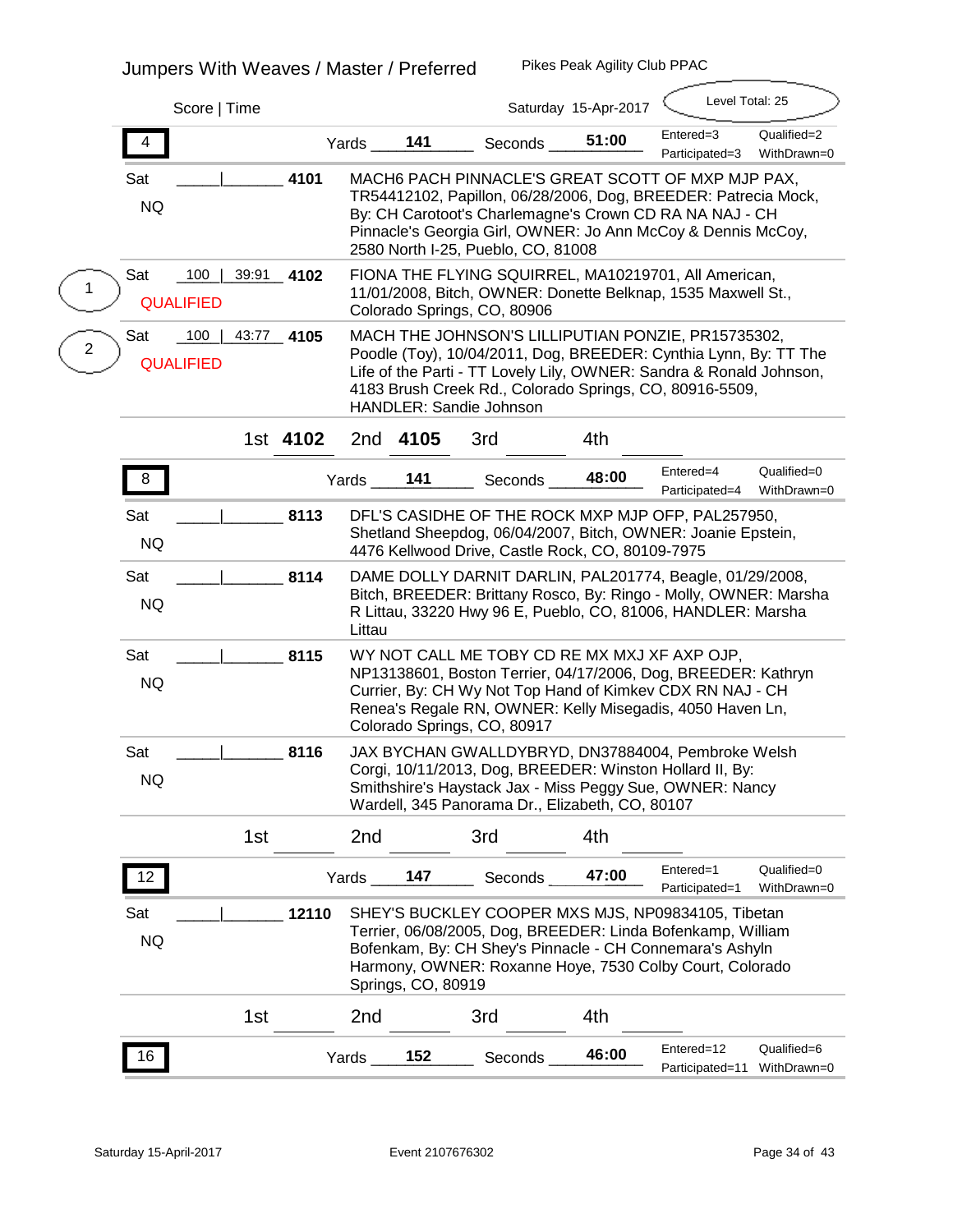|             | Score   Time                                            | Level Total: 25<br>Saturday 15-Apr-2017                                                                                                                                                                                                                                                                   |
|-------------|---------------------------------------------------------|-----------------------------------------------------------------------------------------------------------------------------------------------------------------------------------------------------------------------------------------------------------------------------------------------------------|
|             | 41:25<br>Sat<br>100<br>16104<br><b>QUALIFIED</b>        | STARZ ONE LUCKY BUG MX MXJ, SR51991701, Retriever<br>(Golden), 05/05/2008, Bitch, BREEDER: Catherine Bourland, By:<br>AUST CH Maetyme Aramis - CH Starz Gowing Solo OA OAJ,<br>OWNER: Catherine Bourland, 10333 Galatia Ct., Longmont, CO,                                                                |
|             | <b>Sat</b><br>16105<br><b>NQ</b>                        | 3M'S BUCK AND ROSE'S SHAM CGC OAP AJP, DN32400708,<br>Miniature American Shepherd, 05/14/2011, Bitch, BREEDER: Leanne<br>Flowers DVM, By: CBR 3M's Buck A Little Bit - 3M's McKenna's<br>Special Rose, OWNER: Sandra Vanni, 8751 Antlers Trail, Salida, CO,<br>81201-9766                                 |
|             | 100<br>27:76 16108<br>Sat<br><b>QUALIFIED</b>           | MACH2 INTRIGUE'S IN LIKE FL'N MXF T2B CGC, ILP153338,<br>Border Collie, 07/04/2004, Dog, BREEDER: Unknown, By: Unknown -<br>Unknown, OWNER: Norman Lende, 8866 E. Easter Ave., Centennial,<br>CO, 80112-1814, HANDLER: Norm Lende                                                                         |
|             | <b>Sat</b><br>16112<br><b>Absent</b>                    | DREAMSHOT FLYN'ICE COLD MX AXJ XF, DN29270104,<br>Australian Shepherd, 06/14/2010, Dog, BREEDER: Mark Kuznitz, By:<br>Ad Astra Danger Zone - Just Plain Cougar, OWNER: Twila J. Becker,<br>8725 Little Bluestem Way, Parker, CO, 80134-8920, HANDLER: Twila<br><b>Becker</b>                              |
|             | <b>Sat</b><br>16117<br><b>NQ</b>                        | PANCHO FRANCISCO FORSYTH, PAL250935, Border Collie,<br>11/01/2007, Dog, BREEDER: Unknown, By: Unknown - Unknown,<br>OWNER: Michael & Malissa Forsyth, 5869 W. Fair Dr., Littleton, CO,<br>80123                                                                                                           |
|             | <b>Sat</b><br>16131<br><b>NQ</b>                        | SILVER MIST'S GRIGORY ANSWEROVICH, WS22593705,<br>Samoyed, 05/04/2007, Dog, BREEDER: Maryann Fuhrman, By: T-<br>Snow Star's All The Above - Silver Mist's White Cotton Candy,<br>OWNER: Colleen McLaughlin & Dan Kyler, 12451 Bestview Drive,<br>Larkspur, CO, 80118, HANDLER: Dan Kyler                  |
|             | <b>Sat</b><br>100<br>34:18<br>16132<br><b>QUALIFIED</b> | GCH CLAIRMOND'S BECAUSE I SAID SO! RA AX MXJ MXB NF,<br>DN34022702, Belgian Tervuren, 05/08/2012, Bitch, BREEDER: Susan<br>Forbes, By: CH Axel Du Voie De Louve - GCH Cachet Noir Why Can't<br>1?, OWNER: James R. & Judith A. Veale, 11610 Old Pueblo Road,<br>Fountain, CO, 80817, HANDLER: Randy Veale |
| $\mathbf 2$ | <b>Sat</b><br>100<br>30:60 16133<br><b>QUALIFIED</b>    | MACH REMINGTON STEAL MY HEART, ILP159906, Border Collie,<br>08/19/2006, Dog, BREEDER: Unknown, By: Unknown - Unknown,<br><b>OWNER: Dawn Griebelbauer, 9555 Bennison Terrace, Black Forest,</b><br>CO, 80908-4422                                                                                          |
|             | Sat<br>16135<br><b>NQ</b>                               | MACH PACH PIKES PEAK'S BRECKEN DAYLIGHT, SR29555005,<br>Retriever (Labrador), 09/26/2005, Bitch, BREEDER: Jeremy Reed &<br>Mark Larez, By: CH Pikes Peak Rocky Mt. High - Bmtn Blue's<br>Amaizing Grace, OWNER: Bridget Schawe-Green, 6115 Waterfall<br>Loop, Manitou Springs, CO, 80829                  |
|             | Sat<br>16136<br><b>NQ</b>                               | MACH HOB NOB INCREDIBLE JOURNEY, DN13048504, Border<br>Collie, 12/17/2005, Dog, BREEDER: Janice DeMello, By: DC Hob Nob<br>Odyssyey CD - HC Hob Nob Red Tag Special AX AXJ, OWNER: Mary<br>Dougherty, 4975 Milne Road, Colorado Springs, CO, 80930                                                        |
| 3           | <b>Sat</b><br>100<br>31:03 16137<br><b>QUALIFIED</b>    | MELIAN, PAL256638, Retriever (Labrador), 05/24/2010, Bitch,<br>OWNER: LeNore A. Ralston, 1168 White Stone Way, Fountain, CO,<br>80817, HANDLER: LeNore Ralston                                                                                                                                            |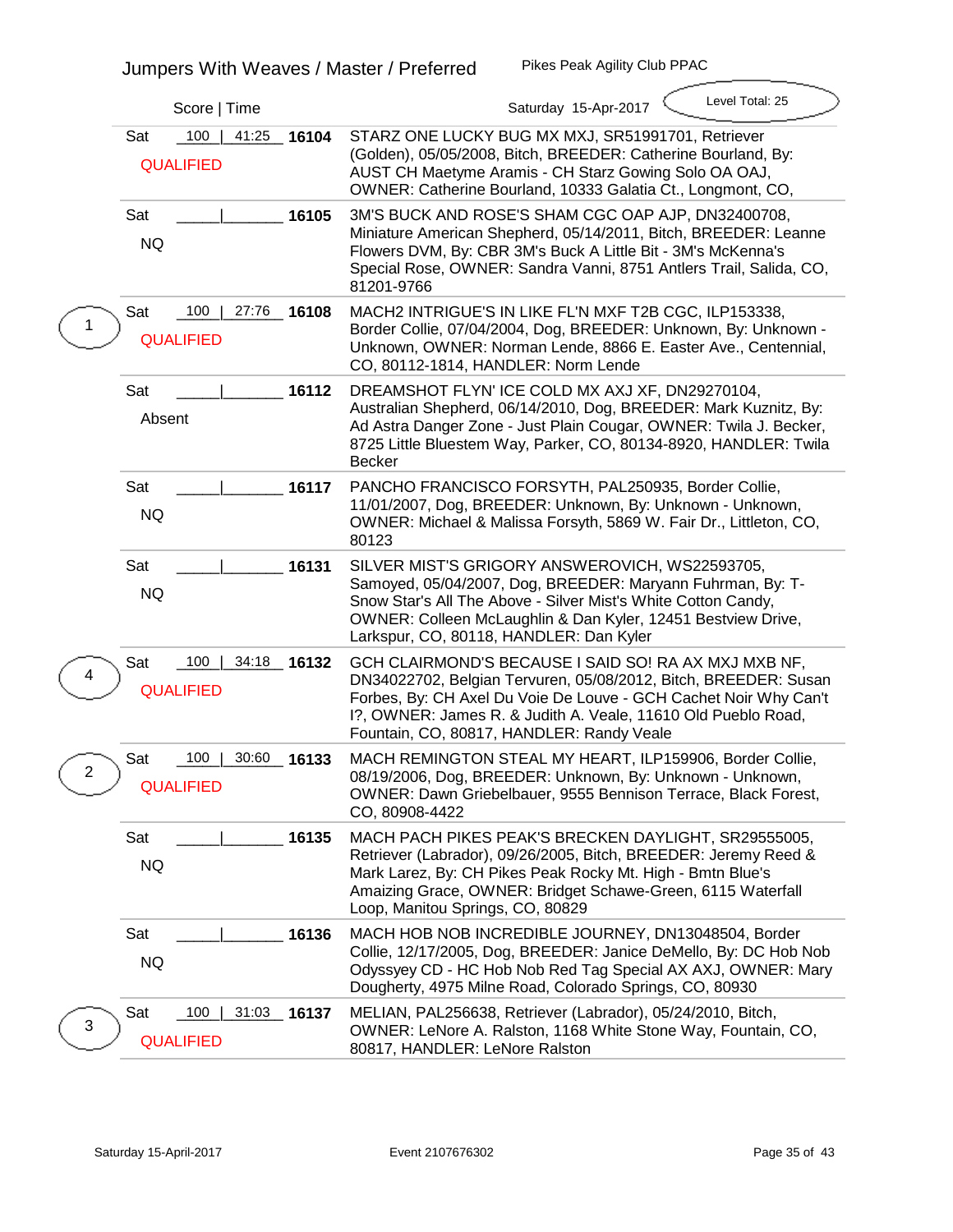|   | Score   Time                                            | Level Total: 25<br>Saturday 15-Apr-2017                                                                                                                                                                                                                                                                                                                                                                          |  |  |  |  |
|---|---------------------------------------------------------|------------------------------------------------------------------------------------------------------------------------------------------------------------------------------------------------------------------------------------------------------------------------------------------------------------------------------------------------------------------------------------------------------------------|--|--|--|--|
|   | 100<br><b>Sat</b><br>39:10 16138<br><b>QUALIFIED</b>    | STARZ UNFORGETTABLE FIRE MX MXJ, SR67253404, Retriever<br>(Golden), 03/17/2011, Bitch, BREEDER: Catherine Bourland, By: CH<br>OTCH CT Highmark Mirasol Once A Knight JH MX MXJ - Starz<br>Serendipity JH, OWNER: Catherine Bourland, 10333 Galatia Ct.,<br>Longmont, CO, 80503                                                                                                                                   |  |  |  |  |
|   | 1st 16108                                               | 2nd 16133<br>3rd 16137<br>4th 16132                                                                                                                                                                                                                                                                                                                                                                              |  |  |  |  |
|   | 20                                                      | Entered=5<br>Qualified=2<br>48:00<br>152<br>Yards<br><b>Seconds</b><br>Participated=4<br>WithDrawn=0                                                                                                                                                                                                                                                                                                             |  |  |  |  |
|   | <b>Sat</b><br>20105<br><b>Absent</b>                    | GCHB VOYAGER'S CHARMED AND DANGEROUS CD RN SH MX<br>MXJ, SR61048601, Pointer (German Shorthaired), 02/26/2010, Bitch,<br>BREEDER: Karen Rooks Nauer, David Nauer, Dee Stelmach, By: CH<br>Serakraut Breaknrules Coronet - CH Stelor's Reign of Rara TD JH OA<br>OAJ NAP NJP, OWNER: Karen Rooks Nauer & David Nauer, 620<br>Struthers Loop, Colorado Springs, CO, 80921                                          |  |  |  |  |
|   | <b>Sat</b><br>100<br>29:50<br>20107<br><b>QUALIFIED</b> | MACH2 FLYING WITH CUSTER ON NITROUS, SR59754305,<br>Retriever (Labrador), 09/24/2009, Dog, BREEDER: Kyle Fenner, By:<br>Eichhorns Monster Buck - Eichhorn's Pink Water Lilly, OWNER:<br>Kennette & Michael Mabbitt, 5930 Good Fortune Rd., Peyton, CO,<br>80831, HANDLER: Kennette Mabbitt                                                                                                                       |  |  |  |  |
|   | Sat<br>20114<br><b>NQ</b>                               | GCH MACH VOYAGER'S CATCH THE WIND RA JH MXS MJG MXP<br>MJP3 MJPB XF T2B, SR31149702, Pointer (German Shorthaired),<br>01/01/2006, Bitch, BREEDER: Karen Rooks Nauer, David Nauer,<br>Nancy Campbell, By: CH Stelors Final Decision - CH Homesteader's<br>Magical Dance RN JH OA OAP OAJ NJP, OWNER: Karen Rooks<br>Nauer & David Nauer, 620 Struthers Loop, Colorado Springs, CO,<br>80921, HANDLER: David Nauer |  |  |  |  |
|   | <b>Sat</b><br>20125<br><b>NQ</b>                        | KRISHNA DOUGLAS DOES THE TIME WARP, SR60058707,<br>Retriever (Golden), 11/21/2009, Dog, OWNER: Nancy Wardell, 345<br>Panorama Dr., Elizabeth, CO, 80107                                                                                                                                                                                                                                                          |  |  |  |  |
| 2 | 100<br>33:57<br><b>Sat</b><br>20131<br><b>QUALIFIED</b> | LINUS RE CGC OA OAJ, PAL263800, Bearded Collie, 11/22/2013,<br>Dog, OWNER: Karen Deitke, 7854 Ultra Drive, Colorado Springs, CO,<br>80920                                                                                                                                                                                                                                                                        |  |  |  |  |
|   | 1st 20107                                               | 2nd 20131<br>4th<br>3rd                                                                                                                                                                                                                                                                                                                                                                                          |  |  |  |  |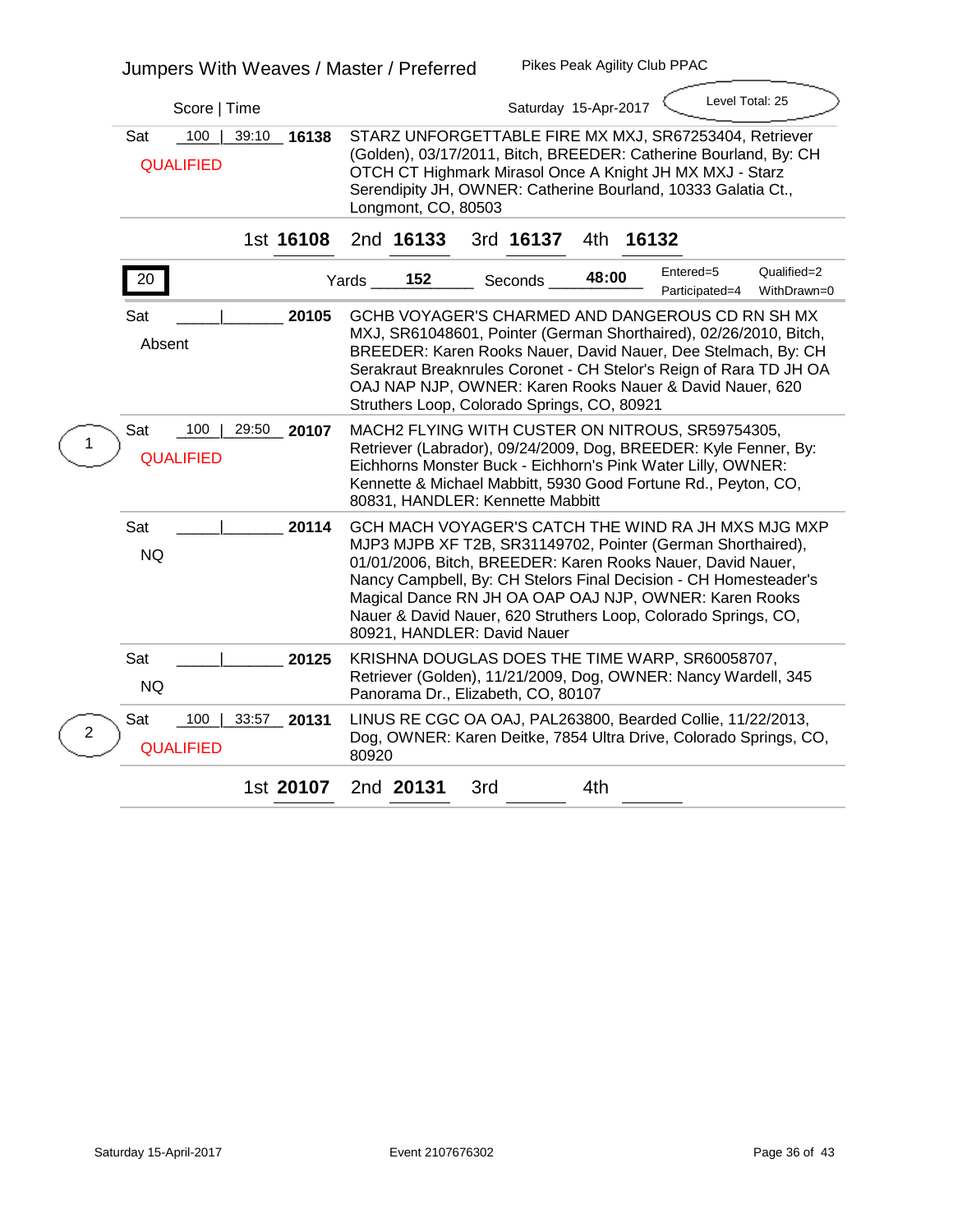|  |                                | Time  |           | Level Total: 47<br>Saturday 15-Apr-2017                                                                                                                                                                                                                                                                                |                |       |                             |                            |  |
|--|--------------------------------|-------|-----------|------------------------------------------------------------------------------------------------------------------------------------------------------------------------------------------------------------------------------------------------------------------------------------------------------------------------|----------------|-------|-----------------------------|----------------------------|--|
|  | 8                              |       |           |                                                                                                                                                                                                                                                                                                                        | Seconds 32:17  |       | Entered=3<br>Participated=3 | Qualified=2<br>WithDrawn=0 |  |
|  | <b>Sat</b><br><b>QUALIFIED</b> | 32:17 | 8101      | MACH4 ARTISTRY'S BLACK GOLD, NP19316902, Boston Terrier,<br>03/01/2008, Bitch, BREEDER: Susan K & Gary R Herber, By: CH<br>Rio's One Fist Full Of Dollars AX AXJ CDX - CH MACH LN's Bonny<br>Black Ice Stephy CDX RE, OWNER: Kelly Misegadis, 4050 Haven Ln,<br>Colorado Springs, CO, 80917                            |                |       |                             |                            |  |
|  | Sat<br><b>QUALIFIED</b>        | 49:65 | 8109      | PINNACLE'S BLACK BART AX MXJ, TS20017702, Papillon,<br>10/16/2013, Dog, BREEDER: Patrecia Butler, By: Deanna's Peanut<br>Butter-Fly - Pinnacles Barbie Doll, OWNER: Mike McCoy, 2580 North I-<br>25, Pueblo, CO, 81008                                                                                                 |                |       |                             |                            |  |
|  | Sat<br><b>NQ</b>               |       | 8112      | BELKNAP'S LITTLE MISS STAR FIRE, DN31064602, Pembroke<br>Welsh Corgi, 03/22/2011, Bitch, BREEDER: Taylor Vogt & Natalie<br>Arbughnot, By: Junker's Cowby Newt - Taylor's Queen Lizzy, OWNER:<br>Donette & Robert Belknap, 1535 Maxwell St., Colorado Springs, CO,<br>80906                                             |                |       |                             |                            |  |
|  |                                |       | 1st 8101  | 2nd                                                                                                                                                                                                                                                                                                                    | 3rd            | 4th   |                             |                            |  |
|  | 12                             |       |           |                                                                                                                                                                                                                                                                                                                        | <b>Seconds</b> | 38:54 | Entered=4<br>Participated=2 | Qualified=2<br>WithDrawn=0 |  |
|  | Sat<br><b>Absent</b>           |       | 12105     | GCH MARDI GRAS BLACK TIE AFFAIR RA AX OAJ NF,<br>SR77991102, Spaniel (Cocker) Black, 04/14/2013, Dog, BREEDER:<br>Rosemary Logrie, By: GCH Mardi Gras La Dolce Vita - CH Mardi Gras<br>Diamon and Pearls RN, OWNER: Rosemary Logrie, PO Box 1713,<br>Elizabeth, CO, 80107-1713                                         |                |       |                             |                            |  |
|  | <b>Sat</b><br><b>QUALIFIED</b> | 38:54 | 12106     | TRI STAR TIRA, DN33924601, Icelandic Sheepdog, 05/19/2012,<br>Bitch, BREEDER: Sheryl Thelen, By: Fenrir - Auders Dimmalimm,<br>OWNER: Donette Belknap, 1535 Maxwell St., Colorado Springs, CO,<br>80906                                                                                                                |                |       |                             |                            |  |
|  | Sat<br><b>Absent</b>           |       | 12107     | GCH MACH3 PASSPORT'S SEMINOLE WIND, RN18680501,<br>Minature Schnauzer, 05/05/2009, Dog, BREEDER: Carole Alex &<br>Mary Paisley, By: CH Elete's Beaujolais - CH Tomar's She's All That,<br>OWNER: Maureen Donnelly and Jerry Vaske & Carole Alex, 731 W.<br>Mountain Ave., Ft. Collins, CO, 80521, HANDLER: Mo Donnelly |                |       |                             |                            |  |
|  | Sat<br><b>QUALIFIED</b>        | 42:03 | 12108     | CH ARTISTRY'S FLYING FINN, NP34645703, Boston Terrier,<br>06/08/2013, Dog, BREEDER: Susan Herber & Gary Herber, By: GCH<br>Motif's Unstoppable At Rio - Artistry's Ellie Maybe A Monet, OWNER:<br>Kelly Misegadis, 4050 Haven Ln, Colorado Springs, CO, 80917                                                          |                |       |                             |                            |  |
|  |                                |       | 1st 12106 | 2nd                                                                                                                                                                                                                                                                                                                    | 3rd            | 4th   |                             |                            |  |
|  | 16                             |       |           |                                                                                                                                                                                                                                                                                                                        | Seconds 34:44  |       | Entered=6<br>Participated=6 | Qualified=3<br>WithDrawn=0 |  |
|  | Sat<br><b>NQ</b>               |       | 16106     | ALFHEIM'S I WANT TO BELIEVE NF SC NA OAJ NF, TS06240602,<br>Italian Greyhound, 08/25/2011, Dog, BREEDER: Avery J McLeao &<br>Stephanie McLeod, By: Alfheim's Press Your Luck - Logos Sin Tax,<br>OWNER: Gayle Irani, 5860 Daltry Lane, Colorado Springs, CO, 80906                                                     |                |       |                             |                            |  |
|  | Sat<br><b>QUALIFIED</b>        | 46:22 | 16113     | SOUTH PARK SARA, PAL265826, Australian Cattle Dog,<br>07/17/2014, Bitch, OWNER: Marsha R Littau, 33220 Hwy 96 E,<br>Pueblo, CO, 81006, HANDLER: Marsha Littau                                                                                                                                                          |                |       |                             |                            |  |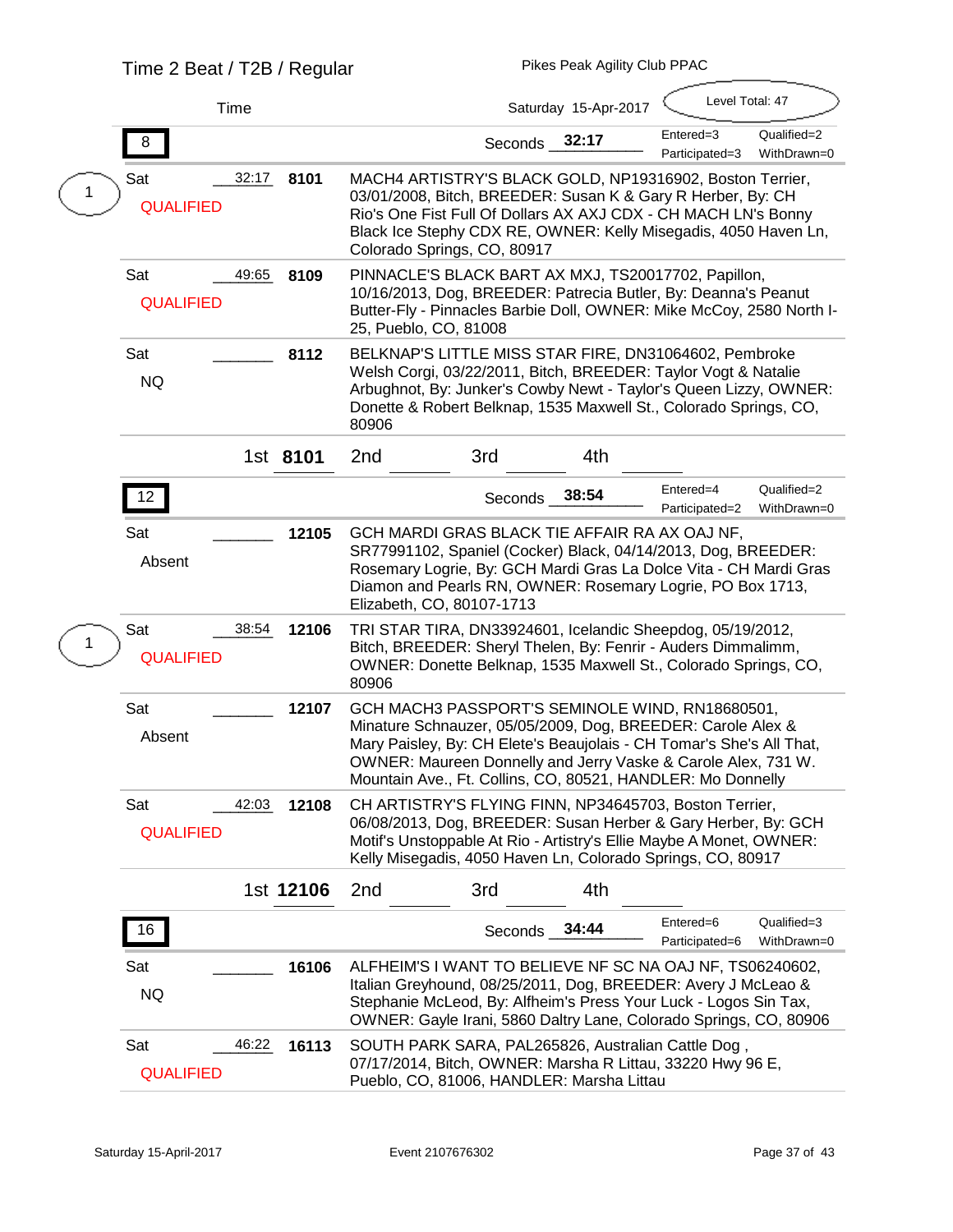|  |                         | Time           | Level Total: 47<br>Saturday 15-Apr-2017                                                                                                                                                                                                                                                                                                                         |
|--|-------------------------|----------------|-----------------------------------------------------------------------------------------------------------------------------------------------------------------------------------------------------------------------------------------------------------------------------------------------------------------------------------------------------------------|
|  | Sat<br><b>NQ</b>        | 16114          | PARADOX AUSPICIOUS COINCIDENCE ACT2, DN35504501,<br>Australian Shepherd, 11/14/2012, Bitch, BREEDER: Alison Smith, By:<br>Paradox Pop Quiz - Paradox Pajama Party, OWNER: Avadhan<br>Larson, 4855 Brown Valley Lane, Colorado Springs, CO, 80918                                                                                                                |
|  | Sat<br><b>QUALIFIED</b> | 35:96<br>16119 | NICO RE SC AX MXJ XF, PAL204334, Italian Greyhound, 06/12/2008,<br>Dog, BREEDER: Unknown, By: Unknown - Unknown, OWNER: Gayle<br>Irani, 5860 Daltry Lane, Colorado Springs, CO, 80906                                                                                                                                                                           |
|  | Sat<br><b>QUALIFIED</b> | 34:44<br>16129 | MACH3 BISMARK MOUNTAIN CRUISER, DN22348202, Shetland<br>Sheepdog, 07/30/2008, Dog, BREEDER: Helen Peiker, By: Triune's<br>Command Performance - Kenosha Lights Up My Life, OWNER: Janet<br>Gradwell-Lewis, 6561 S. Otis Way, Littleton, CO, 80123                                                                                                               |
|  | <b>Sat</b><br><b>NQ</b> | 16130          | MACH KEEPSAKE HE'LL BLOW YOU AWAY MXB MJB XF T2B CA,<br>NP32024702, Keeshonden, 05/28/2012, Dog, BREEDER: Margaret<br>Bissell, By: Nighwind's Design on Fire - CH Keepsake Lite My Fire,<br>OWNER: Beth Godwin, 21462 E Greenwood Place, Aurora, CO, 80013                                                                                                      |
|  |                         | 1st 16129      | 2nd<br>3rd<br>4th                                                                                                                                                                                                                                                                                                                                               |
|  | 20                      |                | Entered=24<br>Qualified=5<br>27:86<br>Seconds<br>Participated=24 WithDrawn=0                                                                                                                                                                                                                                                                                    |
|  | Sat<br><b>NQ</b>        | 20101          | CROWN POINT MISS EMMI LOU WHO, DN34693003, Australian<br>Shepherd, 08/17/2012, Bitch, BREEDER: Kaye Harris, By: Crown<br>Point Ace High Slick - Crown Point Flamen Aces W/Grit, OWNER:<br>Sue Weinroth, 7211 Rainbow Creek Rd, Sedalia, CO, 80135                                                                                                               |
|  | <b>Sat</b><br><b>NQ</b> | 20102          | SPRING FEVER LET THE GOOD TIMES ROLL, DN41791703,<br>Australian Shepherd, 11/14/2014, Bitch, BREEDER: Katelyn Scott &<br>Sherrie Scott, By: CH Spring Fever The Chase Is On CD NA - Spring<br>Fevers Prayers N Promises, OWNER: Rory Bekcer & Twila Becker &<br>Katelyn Scott, 8725 Little Bluestem Way, Parker, CO, 80134-8920,<br><b>HANDLER: Rory Becker</b> |
|  | <b>Sat</b><br><b>NQ</b> | 20103          | HOB NOB TALLA, DN31055005, Border Collie, 06/20/2011, Bitch,<br>BREEDER: Jan DeMello, By: Hob Nob Classic Tower of Power - Hob<br>Knob Kindle The Flame, OWNER: Sarah Jones, 824 E. Platte Ave.,<br>Colorado Springs, CO, 80903-3534                                                                                                                            |
|  | Sat<br><b>QUALIFIED</b> | 33:31<br>20106 | WHISPERS RRROLL UP THE RIM, HP41555905, Whippet,<br>09/09/2011, Bitch, BREEDER: Patrisha Munnikhuyson, By: Orun's<br>Whispering Power Ranger - Whispers Cream, OWNER: Helen<br>Ferguson, 8 Fernbank Road, Brampton, ON, Canada, L6T-2G9                                                                                                                         |
|  | Sat<br><b>NQ</b>        | 20109          | PRESTIGE'S FLASHY LI'L DANCER, DN39617504, Australian<br>Shepherd, 10/18/2013, Dog, BREEDER: Hadley Bean, By: Prestige<br>American Made - Prestige's Wild Flower, OWNER: Janyce L. Fritchle,<br>PO Box 38215, Colorado Springs, CO, 80937, HANDLER: Jan Fritchle                                                                                                |
|  | Sat<br><b>NQ</b>        | 20110          | PIPER2, PAL256823, Border Collie, 09/19/2010, Bitch, OWNER:<br>Ginger Littleton, 675 Big Valley Dr., Colorado Springs, CO, 80919                                                                                                                                                                                                                                |
|  | Sat<br>NQ               | 20111          | SKYLARK & ORION'S DUCK QUILL, SR59975401, Retriever (Nova<br>Scotia Duck Tolling), 07/22/2009, Dog, BREEDER: Laurie Geyer, By:<br>Vildandens Radon Af Nischi - Skylark's Emerald Sunshine, OWNER:<br>Doc Griebelbauer, 9555 Bennison Terrace, Black Forest, CO, 80908-<br>4422                                                                                  |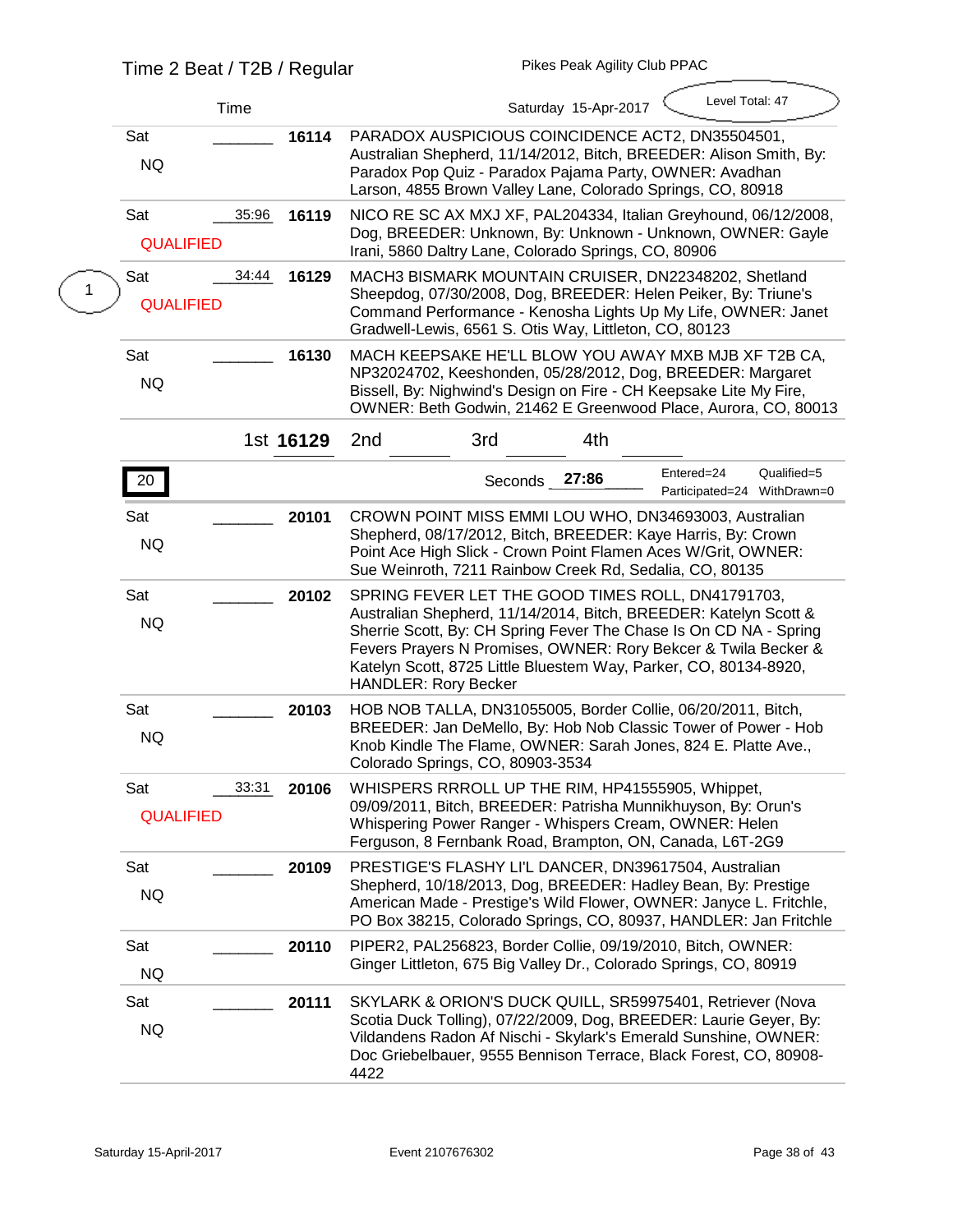$\overline{\phantom{a}}$ 

| <b>Time</b>                             |       | Level Total: 47<br>Saturday 15-Apr-2017                                                                                                                                                                                                                                                                                     |
|-----------------------------------------|-------|-----------------------------------------------------------------------------------------------------------------------------------------------------------------------------------------------------------------------------------------------------------------------------------------------------------------------------|
| Sat<br>NQ                               | 20117 | SR GIBBS, DN31305202, Border Collie, 11/10/2010, Dog, BREEDER:<br>Silver Ridge, By: Danger - Meg, OWNER: Malissa Penny-Forsyth,<br>5869 W. Fair Dr., Littleton, CO, 80123, HANDLER: Michael Forsyth                                                                                                                         |
| Sat<br><b>NQ</b>                        | 20120 | CH GEMINEYE AMERICA'S HEARTHROB, DN33587701, Bearded<br>Collie, 02/14/2012, Dog, BREEDER: Meg Naylor, By: GCH Talamore<br>Last Comic Standing - CH Meadows' Emerald At Gemineye, OWNER:<br>Meg Naylor, 7838 S. Zeno St., Centennial, CO, 80016                                                                              |
| Sat<br>NQ                               | 20121 | SHAMASAN TRAVLIN' THE ROAD LESS TRAVELED SC NA OAJ<br>OF BCAT, HP48339204, Whippet, 09/07/2014, Bitch, BREEDER:<br>Phoebe Booth & Jill Davies & Martie Boyer, By: CH Shamasan A Kind<br>Of Magic - GCH Shamasan Island Of Imagination, OWNER: Wendy<br>Hodges and Terry Schwartzman, 11404 Oakwood Dr, Austin, TX,<br>78753 |
| Sat<br><b>NQ</b>                        | 20122 | AUNAM CARA'S MAKENNA WINTERS, DN28505002, Australian<br>Shepherd, 07/06/2010, Bitch, BREEDER: Susan Adamson, By: Little<br>Spot Tied Hard N' Fast - Aunam Cara's Irish Dancer, OWNER:<br>Kimberly Winters, 2105 Golden Barrel Court, Colorado Springs, CO,<br>80919                                                         |
| <b>Sat</b><br>43:03<br><b>QUALIFIED</b> | 20123 | PIKES PEAK RUN LIKE THE WIND MXB MXB NAP NJP,<br>SR68505205, Retriever (Labrador), 02/25/2011, Bitch, BREEDER:<br>Sue Harrington, By: Pikes Peak Sebastian - Pikes Peak Misty Morn<br>CD, OWNER: Diana Quinn, 207 Yale Ave., Colorado Springs, CO,<br>80904                                                                 |
| <b>Sat</b><br>34:10<br><b>QUALIFIED</b> | 20130 | CALAIS CAROLINA XENA W.P. RICH MX MXJ MJB OF,<br>DN21816405, Australian Shepherd, 05/19/2008, Bitch, BREEDER:<br>Heather Hawkins/Selena Poplin/Terri Morgan, By: CH Melodys Buzz'n<br>By - Calais In Tune With Carolina, OWNER: Lana Richardson, 5475<br>Richardson Rd., Peyton, CO, 80831                                  |
| Sat<br><b>NQ</b>                        | 20133 | WOODBE'S SUNNY SUNDAE SENSATION, NOTGIVEN, Whippet,<br>04/12/2014, Bitch, BREEDER: Julie E. Weir & Antonio J. Ramos, By:<br>Kentfield's Infinite Sunshine - Notorious Poeta Vanilla Fudge,<br>OWNER: Charlene Chaney, 9646 Ravensway Dr, Dallas, TX, 75238                                                                  |
| Sat<br><b>NQ</b>                        | 20137 | BELAY TZIGANE RA BN CGCA RATN SC, HP43805202, Whippet,<br>06/12/2012, Dog, BREEDER: Carol S. Chittiem, By: DC Belay A<br>Cirque Du Soleil - FC Belaya Mighty Like A Rose, OWNER: Pamela J<br>Rhyner, 14705 Calamity Ct, Corpus Christie, TX, 78410, HANDLER:<br><b>Pamela Rhyner</b>                                        |
| Sat<br><b>NQ</b>                        | 20138 | RAGTYME CATCHING FIRE CGC, DN33710002, Bearded Collie,<br>03/23/2012, Bitch, BREEDER: Lynn A. & Vincent Zagarella, By: GCH<br>Ragtyme What Goes Around - Ragtyme Unbreak My Heart, OWNER:<br>Helen O'Connor, G. Wall, Lzagarella & V. Zagarella, 1104 E. Ivory<br>Drive, Pueblo West, CO, 81007, HANDLER: Mike Mccoy        |
| 37:15<br>Sat<br><b>QUALIFIED</b>        | 20141 | MACH WHITESTAR'S FIELD OF DREAMS SHOELESS JOE<br>JACKSON, WS30472602, Samoyed, 04/20/2009, Dog, BREEDER:<br>Anne O'Neill, By: CH Whitestar's Maltese Falcon - CH PolarMist<br>You've Got Mail, OWNER: Pamela J.B. Arnold, 2417 W. St. Vrain,<br>Colorado Springs, CO, 80904, HANDLER: Pam Arnold                            |
| Sat<br>NQ                               | 20144 | TERRENA'S HIGH PITCHED BN RA FDCH DS RATN, HP48132006,<br>Whippet, 08/11/2014, Bitch, BREEDER: Terri Deluca & Alena Tune,<br>By: FC Mariner's Chubby Hubby MC - FC Wegner's Maverick Wild<br>Child MC, OWNER: Diane Bollinger & David Bollinger, 20263 Seneca<br>Sq, Ashburn, VA, 20147                                     |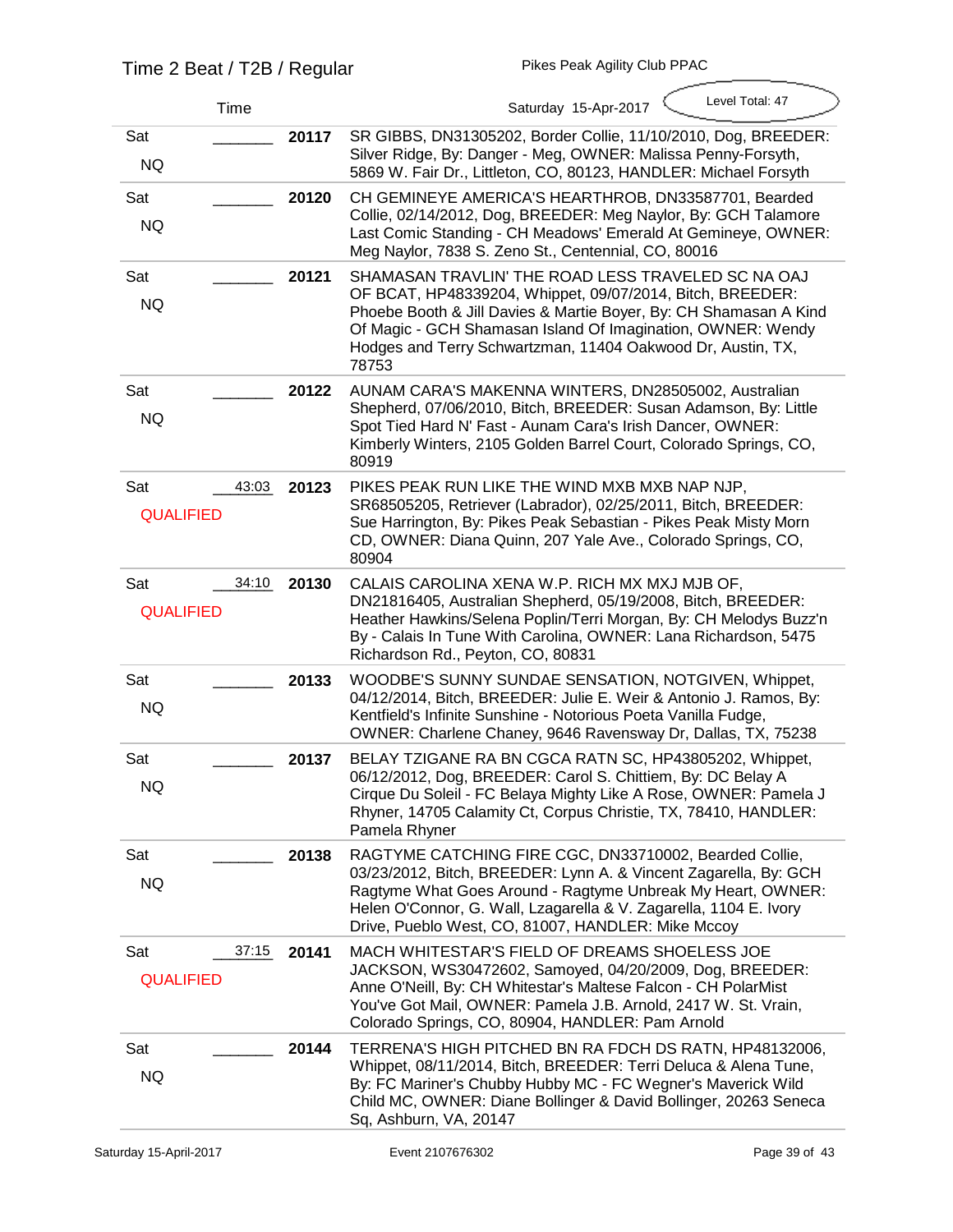|  |                                | <b>Time</b> |           | Level Total: 47<br>Saturday 15-Apr-2017                                                                                                                                                                                                                                                               |  |  |  |  |
|--|--------------------------------|-------------|-----------|-------------------------------------------------------------------------------------------------------------------------------------------------------------------------------------------------------------------------------------------------------------------------------------------------------|--|--|--|--|
|  | Sat<br><b>NQ</b>               |             | 20146     | FUSION'S ALLUSIVE ALI, DN32927803, Border Collie, 09/26/2011,<br>Bitch, BREEDER: Sharon Torkilson, By: Hob Nob Fusion - Aspenkeep<br>Supersonic Alexis, OWNER: Janyce L. Fritchle, PO Box 38215,<br>Colorado Springs, CO, 80937, HANDLER: Jan Fritchle                                                |  |  |  |  |
|  | Sat<br><b>NQ</b>               |             | 20147     | HYFLYTE STANDN OVATION, HP49622305, Whippet, 02/09/2015,<br>Bitch, BREEDER: Helen Ferguson, By: Dominos Play It Again -<br>Whispers RRRoll Up The Rim, OWNER: Helen Ferguson, 8 Fernbank<br>Road, Brampton, ON, Canada, L6T-2G9                                                                       |  |  |  |  |
|  | <b>Sat</b><br><b>NQ</b>        |             | 20148     | HOB NOB WICK, DN17811303, Border Collie, 05/04/2007, Bitch,<br>BREEDER: Jan DeMello, By: Hob Nob Singular Sensation - Hob Nob<br>Leading Edge, OWNER: Sarah Jones, 824 E. Platte Ave., Colorado<br>Springs, CO, 80903-3534                                                                            |  |  |  |  |
|  | <b>Sat</b><br><b>QUALIFIED</b> | 27:86       | 20149     | FC WOODBE HARNESSING THE SUN & STARS, HP47303607,<br>Whippet, 04/12/2014, Bitch, BREEDER: Julie Weir & Antonio Rames,<br>By: Kentfield's Infinite Sunshine - Notorious Pocta Vanilla Fudge,<br>OWNER: Carrie Burns, 3517 Christy Ridge Rd., Sedalia, CO, 80135                                        |  |  |  |  |
|  | Sat<br><b>NQ</b>               |             | 20150     | SURREYHILL DIABLESSE THE MOREL OF THE STORY SC RN NA<br>CGC ACT2, HP37461006, Whippet, 04/13/2010, Dog, BREEDER:<br>Karen Bowers Lee, Leila Anichini, By: Tangens The Maverick<br>Cosmonaut - Diablesse Surrey Hill Say Yaha, OWNER: Lauri Austin &<br>March Stumbo, 592 Pulis Ave, Mahwah, NJ, 07430 |  |  |  |  |
|  | Sat<br><b>NQ</b>               |             | 20151     | AHNM LUKE, PAL260483, Whippet, 08/01/2012, Dog, OWNER:<br>Peggy Weigle, PO Box 2358, Corrales, NM, 87048-2358                                                                                                                                                                                         |  |  |  |  |
|  |                                |             |           |                                                                                                                                                                                                                                                                                                       |  |  |  |  |
|  |                                |             | 1st 20149 | 2nd<br>3rd<br>4th                                                                                                                                                                                                                                                                                     |  |  |  |  |
|  | 24                             |             |           | Entered=9<br>Qualified=3<br>Seconds 32:12<br>WithDrawn=0<br>Participated=6                                                                                                                                                                                                                            |  |  |  |  |
|  | Sat<br>Absent                  |             | 24101     | CEDAR VEJA DU, DN30843501, Border Collie, 05/15/2011, Dog,<br>BREEDER: Carolyn Lewis, By: Cedar Red Reckoning - Cedar<br>Decipher the Code, OWNER: Jennifer Martin, 3913 Meining Rd,<br>Berthoud, CO, 80513                                                                                           |  |  |  |  |
|  | Sat<br><b>QUALIFIED</b>        | 35:79       | 24103     | SMACK-DAB'S ARMED 'N READY AX MXJ, WS42881607,<br>Doberman Pinscher, 01/09/2013, Bitch, BREEDER: Kathleen M. Fay,<br>By: CH Smack-Dab's Kiss Good Knight - Smack-Dab's Show N Tell,<br>OWNER: Karen Benzon, 18130 Table Rock Rd, Colorado Springs,<br>CO, 80908                                       |  |  |  |  |
|  | Sat<br><b>QUALIFIED</b>        | 32:12       | 24108     | TUBBS, PAL255419, Retriever (Golden), 12/09/2009, Dog, OWNER:<br>Jeff McLaughlin, 4295 Star Vista Ct, Colorado Springs, CO, 80906                                                                                                                                                                     |  |  |  |  |
|  | Sat<br><b>Absent</b>           |             | 24109     | T-SNOW STAR'S LEGACY FROM BEYOND, WS26487305,<br>Samoyed, 05/28/2008, Dog, BREEDER: Mary Jo Willdigg & Lindsey<br>Regsdale, By: T-Snow Star's All The Above - TG-Sno Star's Ris'N To<br>the Ocas'N, OWNER: Colleen McLaughlin, 12451 Bestview Drive,<br>Larkspur, CO, 80118                           |  |  |  |  |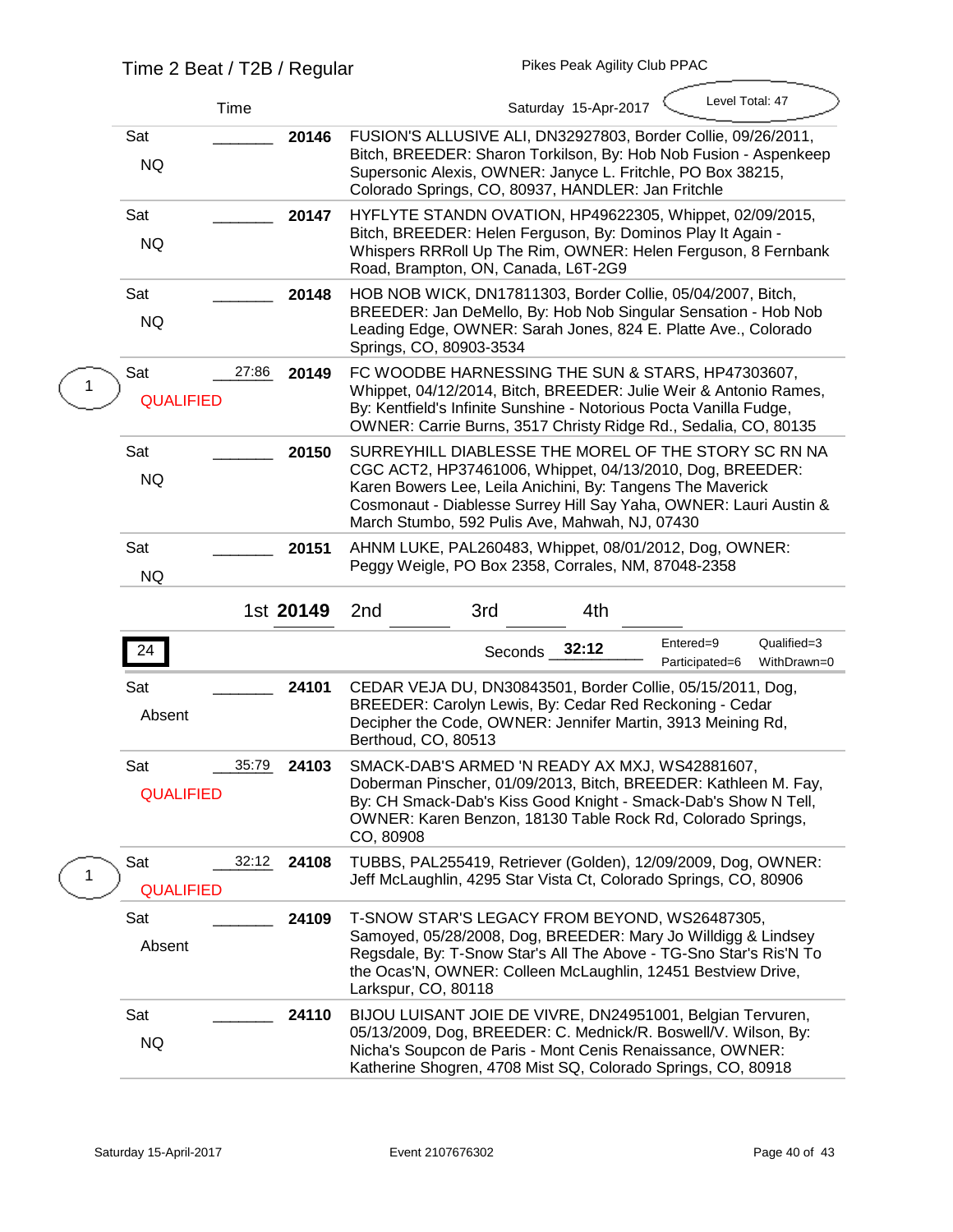| <b>Time</b>                                      | Level Total: 47<br>Saturday 15-Apr-2017                                                                                                                                                                                                                                                                                                               |  |  |  |  |  |
|--------------------------------------------------|-------------------------------------------------------------------------------------------------------------------------------------------------------------------------------------------------------------------------------------------------------------------------------------------------------------------------------------------------------|--|--|--|--|--|
| <b>Sat</b><br>24113<br><b>NQ</b>                 | HI-STAR ALL IN THE NICK OF TIME CD GN RA DM CGC,<br>SR78432804, Retriever (Golden), 06/29/2013, Dog, BREEDER: Sally<br>Sherman & Bruce Sherman, By: MACH4 High Times Cool Hand Luke<br>CD GO RN MXG MJG XF - OTCH Hi-Star Shine the Light UD OM1<br>GO RN MX MXJ NF, OWNER: Georgeann Steffens, 2060 Manning<br>Way, Colorado Springs, CO, 80919-4833 |  |  |  |  |  |
| <b>Sat</b><br>37:63<br>24114<br><b>QUALIFIED</b> | <b>BIJOULUISANT STARRCREEK BLCKCAT HIGH VELOCITY</b><br>MISSILE, DN44130904, Belgian Tervuren, 07/05/2015, Dog,<br>BREEDER: S. Webb/L. Webb/C. Mednick, By: Bastdal's Ymer - Bijou<br>Luisant Juno Moneto at Starr Creek, OWNER: Katherine Shogren/S.<br>Webb/L. Webb/C. Mednick, 4708 Mist SQ, Colorado Springs, CO,<br>80918                        |  |  |  |  |  |
| <b>Sat</b><br>24115<br><b>NQ</b>                 | HH-AVARI LOUISIANAHOTSAUCE, HP49641205, Whippet,<br>05/17/2015, Dog, BREEDER: Lynn Sawyer & M.E. Robin Barry, By:<br>HH Nobiz Like Showbiz - HH Avari Derby Kitten, OWNER: Alice<br>Lubbers, 3527 Leighton Hall Ct., Tallahassee, FL, 32309                                                                                                           |  |  |  |  |  |
| <b>Sat</b><br>24116<br><b>Absent</b>             | CEDAR MAN IN THE MIRROR, DN38828603, Border Collie,<br>09/04/2013, Dog, BREEDER: Carolyn Lewis, By: Cedar Cath An<br>Edge - Reddog Kate to Cedar, OWNER: Jennifer Martin, 3913<br>Meining Rd, Berthoud, CO, 80513                                                                                                                                     |  |  |  |  |  |
| 1st 24108                                        | 4th<br>3rd<br>2nd                                                                                                                                                                                                                                                                                                                                     |  |  |  |  |  |
| 26                                               | Entered=1<br>Qualified=1<br>Seconds 28:57<br>WithDrawn=0<br>Participated=1                                                                                                                                                                                                                                                                            |  |  |  |  |  |
| 28:57<br>26101<br><b>Sat</b><br><b>QUALIFIED</b> | AVONDALES LETS PLAY JEOPARDY, HP37227602, Whippet,<br>09/24/2008, Dog, BREEDER: Karenna Rivett/Patty Munnikhuyson, By:<br>Orun's Whispering Power Ranger - Whispers Wandering Santa Fe,<br>OWNER: Helen Ferguson, 8 Fernbank Road, Brampton, ON, Canada,<br>L6T-2G9                                                                                   |  |  |  |  |  |
| 1st 26101                                        | 2 <sub>nd</sub><br>3rd<br>4th                                                                                                                                                                                                                                                                                                                         |  |  |  |  |  |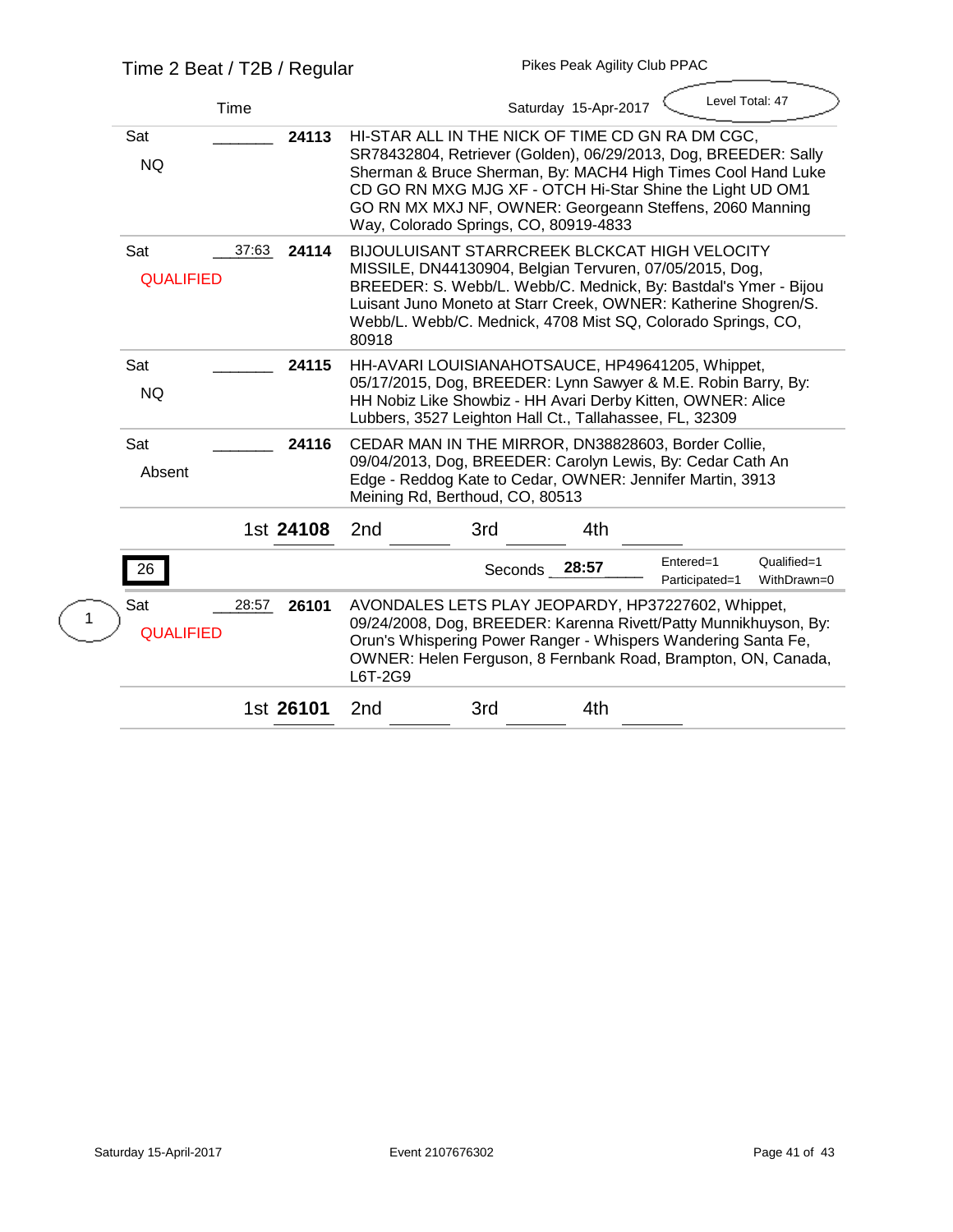|                                | <b>Time</b> |          |                                                                                                                                                                                                                                                                                            |               | Saturday 15-Apr-2017 | Level Total: 16             |                            |
|--------------------------------|-------------|----------|--------------------------------------------------------------------------------------------------------------------------------------------------------------------------------------------------------------------------------------------------------------------------------------------|---------------|----------------------|-----------------------------|----------------------------|
|                                |             |          |                                                                                                                                                                                                                                                                                            | Seconds 36:50 |                      | Entered=2<br>Participated=2 | Qualified=1<br>WithDrawn=0 |
| <b>Sat</b><br><b>QUALIFIED</b> | 36:50       | 4101     | MACH6 PACH PINNACLE'S GREAT SCOTT OF MXP MJP PAX,<br>TR54412102, Papillon, 06/28/2006, Dog, BREEDER: Patrecia Mock,<br>By: CH Carotoot's Charlemagne's Crown CD RA NA NAJ - CH<br>Pinnacle's Georgia Girl, OWNER: Jo Ann McCoy & Dennis McCoy,<br>2580 North I-25, Pueblo, CO, 81008       |               |                      |                             |                            |
| Sat<br><b>NQ</b>               |             | 4105     | MACH THE JOHNSON'S LILLIPUTIAN PONZIE, PR15735302,<br>Poodle (Toy), 10/04/2011, Dog, BREEDER: Cynthia Lynn, By: TT The<br>Life of the Parti - TT Lovely Lily, OWNER: Sandra & Ronald Johnson,<br>4183 Brush Creek Rd., Colorado Springs, CO, 80916-5509,<br><b>HANDLER: Sandie Johnson</b> |               |                      |                             |                            |
|                                |             | 1st 4101 | 2nd                                                                                                                                                                                                                                                                                        | 3rd           | 4th                  |                             |                            |
| 8                              |             |          |                                                                                                                                                                                                                                                                                            | Seconds 43:06 |                      | Entered=3<br>Participated=3 | Qualified=1<br>WithDrawn=0 |
| Sat<br><b>NQ</b>               |             | 8113     | DFL'S CASIDHE OF THE ROCK MXP MJP OFP, PAL257950,<br>Shetland Sheepdog, 06/04/2007, Bitch, OWNER: Joanie Epstein,<br>4476 Kellwood Drive, Castle Rock, CO, 80109-7975                                                                                                                      |               |                      |                             |                            |
| <b>Sat</b><br><b>QUALIFIED</b> | 43:06       | 8114     | DAME DOLLY DARNIT DARLIN, PAL201774, Beagle, 01/29/2008,<br>Bitch, BREEDER: Brittany Rosco, By: Ringo - Molly, OWNER: Marsha<br>R Littau, 33220 Hwy 96 E, Pueblo, CO, 81006, HANDLER: Marsha<br>Littau                                                                                     |               |                      |                             |                            |
| <b>Sat</b><br><b>NQ</b>        |             | 8115     | WY NOT CALL ME TOBY CD RE MX MXJ XF AXP OJP,<br>NP13138601, Boston Terrier, 04/17/2006, Dog, BREEDER: Kathryn<br>Currier, By: CH Wy Not Top Hand of Kimkev CDX RN NAJ - CH<br>Renea's Regale RN, OWNER: Kelly Misegadis, 4050 Haven Ln,<br>Colorado Springs, CO, 80917                     |               |                      |                             |                            |
|                                |             | 1st 8114 | 2nd                                                                                                                                                                                                                                                                                        | 3rd           | 4th                  |                             |                            |
| 16                             |             |          |                                                                                                                                                                                                                                                                                            | Seconds       | 35:44                | Entered=7<br>Participated=7 | Qualified=2<br>WithDrawn=0 |
| <b>Sat</b><br><b>NQ</b>        |             | 16105    | 3M'S BUCK AND ROSE'S SHAM CGC OAP AJP, DN32400708,<br>Miniature American Shepherd, 05/14/2011, Bitch, BREEDER: Leanne<br>Flowers DVM, By: CBR 3M's Buck A Little Bit - 3M's McKenna's<br>Special Rose, OWNER: Sandra Vanni, 8751 Antlers Trail, Salida, CO,<br>81201-9766                  |               |                      |                             |                            |
| Sat<br><b>NQ</b>               |             | 16112    | DREAMSHOT FLYN'ICE COLD MX AXJ XF, DN29270104,<br>Australian Shepherd, 06/14/2010, Dog, BREEDER: Mark Kuznitz, By:<br>Ad Astra Danger Zone - Just Plain Cougar, OWNER: Twila J. Becker,<br>8725 Little Bluestem Way, Parker, CO, 80134-8920, HANDLER: Twila<br><b>Becker</b>               |               |                      |                             |                            |
| Sat<br><b>NQ</b>               |             | 16117    | PANCHO FRANCISCO FORSYTH, PAL250935, Border Collie,<br>11/01/2007, Dog, BREEDER: Unknown, By: Unknown - Unknown,<br>OWNER: Michael & Malissa Forsyth, 5869 W. Fair Dr., Littleton, CO,<br>80123                                                                                            |               |                      |                             |                            |
| Sat<br><b>NQ</b>               |             | 16131    | SILVER MIST'S GRIGORY ANSWEROVICH, WS22593705,<br>Samoyed, 05/04/2007, Dog, BREEDER: Maryann Fuhrman, By: T-<br>Snow Star's All The Above - Silver Mist's White Cotton Candy,<br>OWNER: Colleen McLaughlin & Dan Kyler, 12451 Bestview Drive,<br>Larkspur, CO, 80118, HANDLER: Dan Kyler   |               |                      |                             |                            |